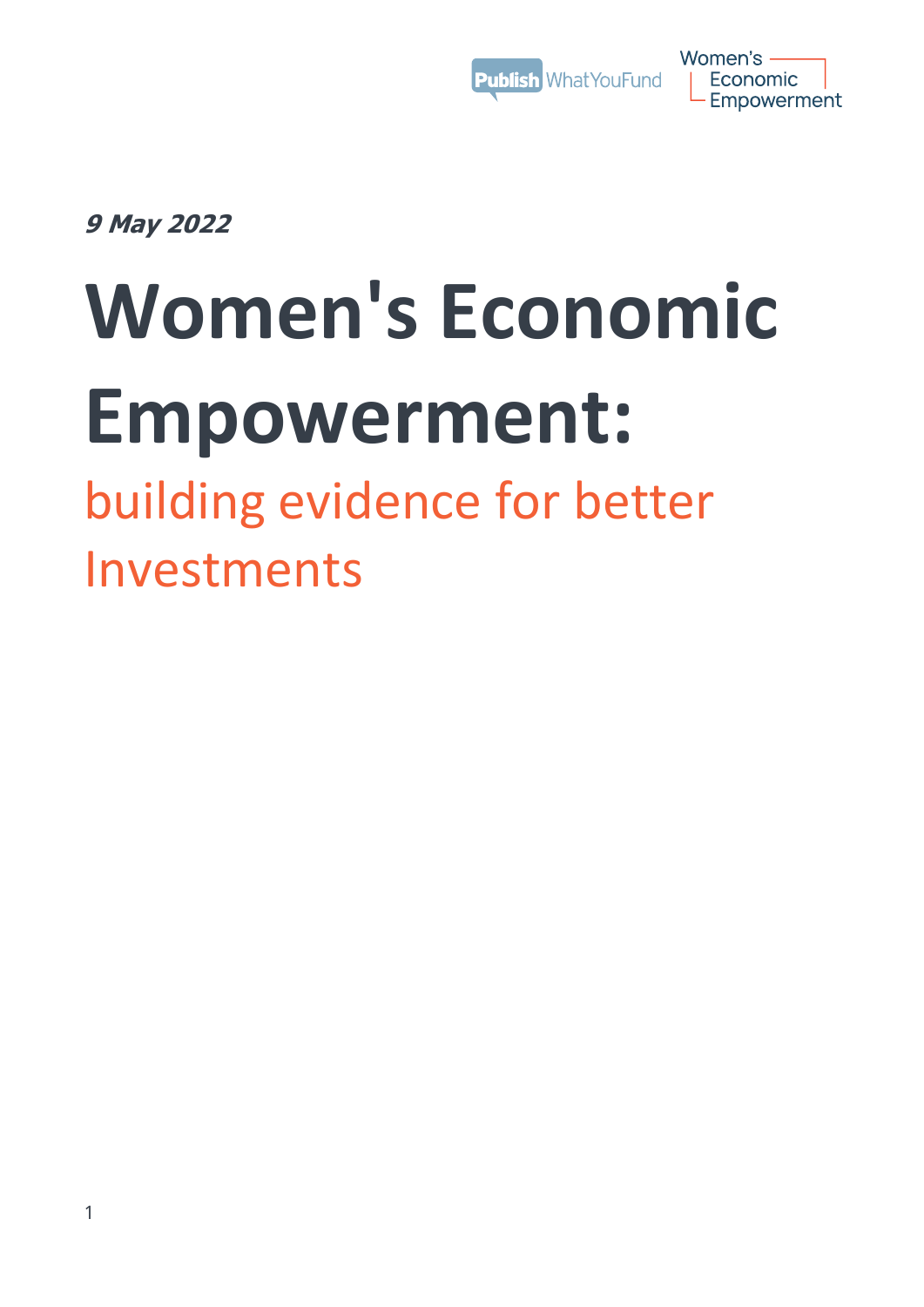# **Methodology**

**Publish What You Fund launched the** *[Women's Economic Empowerme](https://www.publishwhatyoufund.org/projects/womens-economic-empowerment/)nt: building evidence for better [investments](https://www.publishwhatyoufund.org/projects/womens-economic-empowerment/)* **project in October 2020. This document outlines:**

- The project's proposed research method and activities
- The definitions and frameworks for its four focus elements; women's economic empowerment, women's financial inclusion, women's empowerment collectives and gender integration

**We have consulted on this methodology with over 40 key stakeholders and subject matter experts in an iterative process to fine-tune and contextualise our project's approach to each country context.** 

## **Acronyms**

- Civil Society Organisations (CSOs)
- Consultative Group to Assist the Poor (CGAP)
- Gender Based Violence (GBV)
- Gender Integration (GI)
- Gender-responsive budgeting (GRB)
- International Center for Research on Women (ICRW)
- International Aid Transparency Initiative (IATI)
- Key Informant Interviews (KIIs)
- OECD-DAC Creditor Reporting System (CRS)
- Foundation Directory Online (Candid)
- International Non-Governmental Organisation (INGO)
- Official Development Assistance (ODA)
- Organisation for Economic Cooperation and Development (OECD)
- Organisation for Economic Cooperation and Development's Development Assistance Committee (OECD– DAC)
- Organisation for Economic Cooperation and Development's Development Assistance Committee Network on Gender Equality (GenderNet)
- Rotating savings and credit association (ROSCA)
- Sustainable Development Goal (SDG)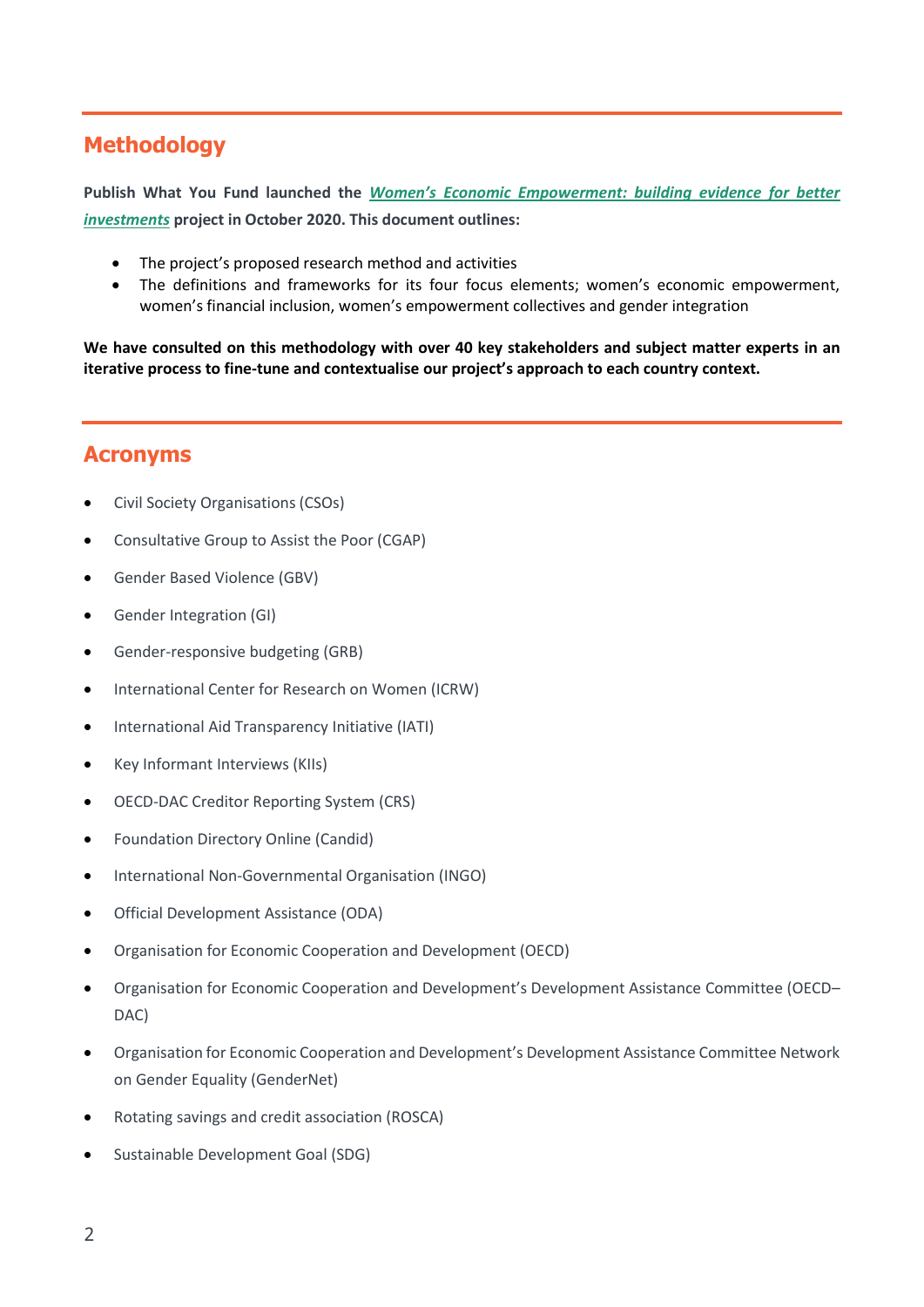- Village Savings and Loan Association (VSLA)  $\bullet$
- Women's Economic Empowerment (WEE)  $\bullet$
- Unpaid Care Work (UCW)  $\bullet$
- Women's Financial Inclusion (WFI)  $\bullet$
- Women's Empowerment Collectives (WECs)  $\bullet$
- Women's Rights Organisations (WROs)  $\bullet$

# **Table of Contents**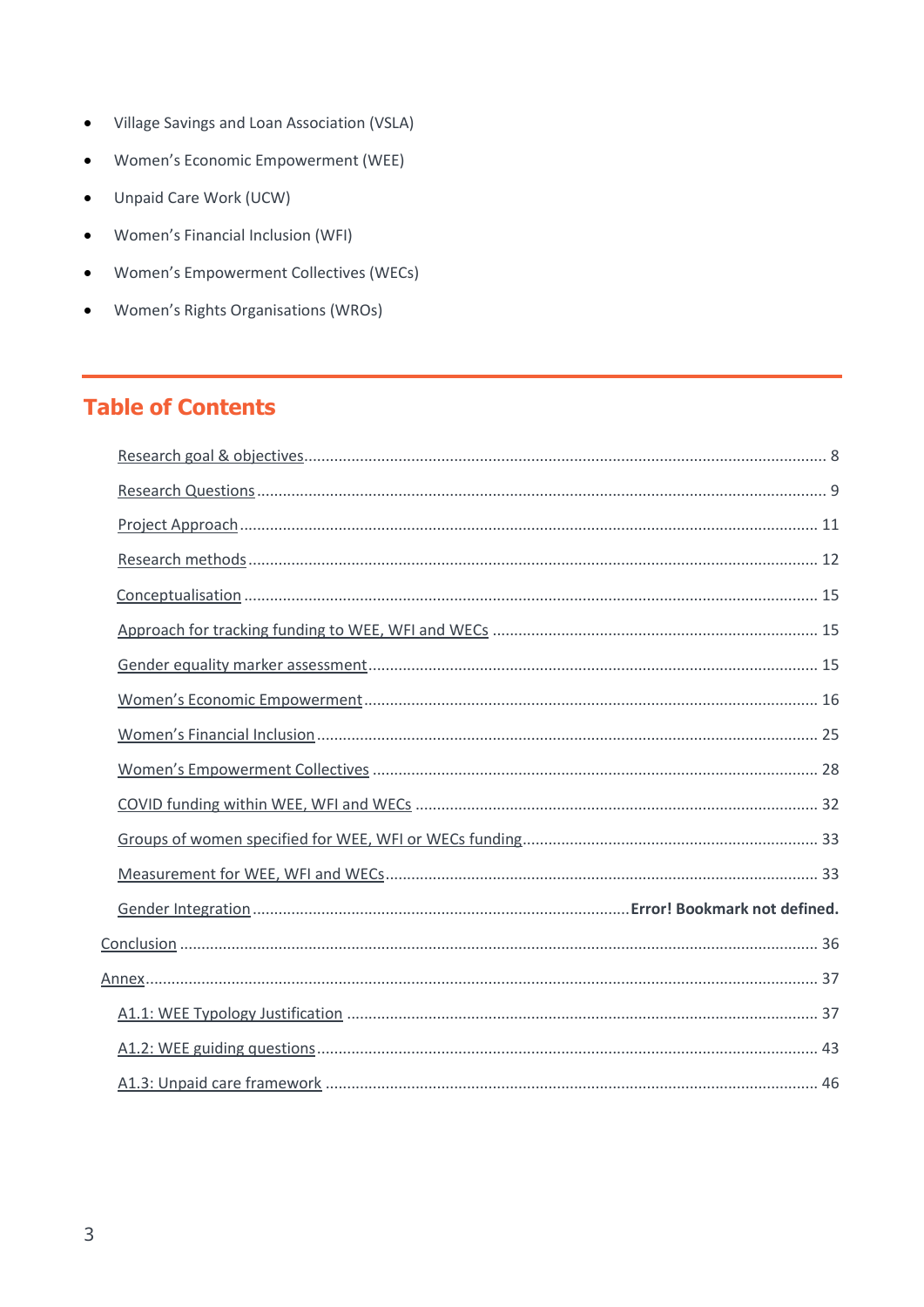#### **Executive Summary**

Publish What You Fund launched the *Women's Economic Empowerment: building evidence for better investments* project in October 2020. This project will contribute to a country-level and global understanding of funding towards Women's economic empowerment (WEE), women's financial inclusion (WFI) and women's empowerment collectives (WECs), and assess how international funders and governments apply gender integration (GI). It will focus on six countries: Bangladesh, Ethiopia, Kenya, Nigeria, Pakistan, and Uganda.

This project will use a mixed methods approach of desk-based research, surveys, and key informant interview (KIIs). We will map funding from international development funders including bilateral, multilateral, DFIs and foundations, as well as the national and sub-national budgets of each of our focus countries.

The research questions outlined in this document allow us to explore the funding landscape for WEE, WFI and WECs in the focus countries, looking at aid modalities, intervention types, trends over time, focus areas and gaps, as well as identifying how funding aligns with interventions that are seen to be catalytic. Data will be used both for historical research (looking at funding between 2015 and 2019) and ongoing tracking and monitoring of aid (looking at funding from 2020 to the most recently published). In examining current funding, we will seek to understand the impact of Covid-19 where data is available and will unpack through qualitative research how the funding we map aligns with policy approaches.

We aim to provide funders, implementers and advocates of WEE with robust evidence and recommendations as well as tools for the improved reporting and publication of funding and programmatic information relating to WEE. This will allow funders to address funding gaps and improve coordination and efficiency at this crucial time when COVID-19 and its economic fallout threatens the progress of WEE and, in many cases, has caused progress to reverse.

#### This methodology has four sections:

- o Research methodology: This section outlines the background and rationale of the project. It spells out the research goal and objectives, research questions and the research methods that will be used to address these questions.
- o WEE, WFI and WEC conceptualisation and method to tracking funding: This section dives deeper into our conceptualisation of; WEE, WFI and WECs, providing definitions and our method for tracking funding to each element. The methodology for each element uses a common approach of identification, classification, and measurement with element specific variations to maximise our efforts to map the universe of funding towards WEE, WFI, and WECs.
- o GI This section provides our definition of GI and outlines our approach for assessing its within organisations and their projects.
- o Annexes: The annexes have further details on the methodology of our research, how it has been developed, and how it will be implemented.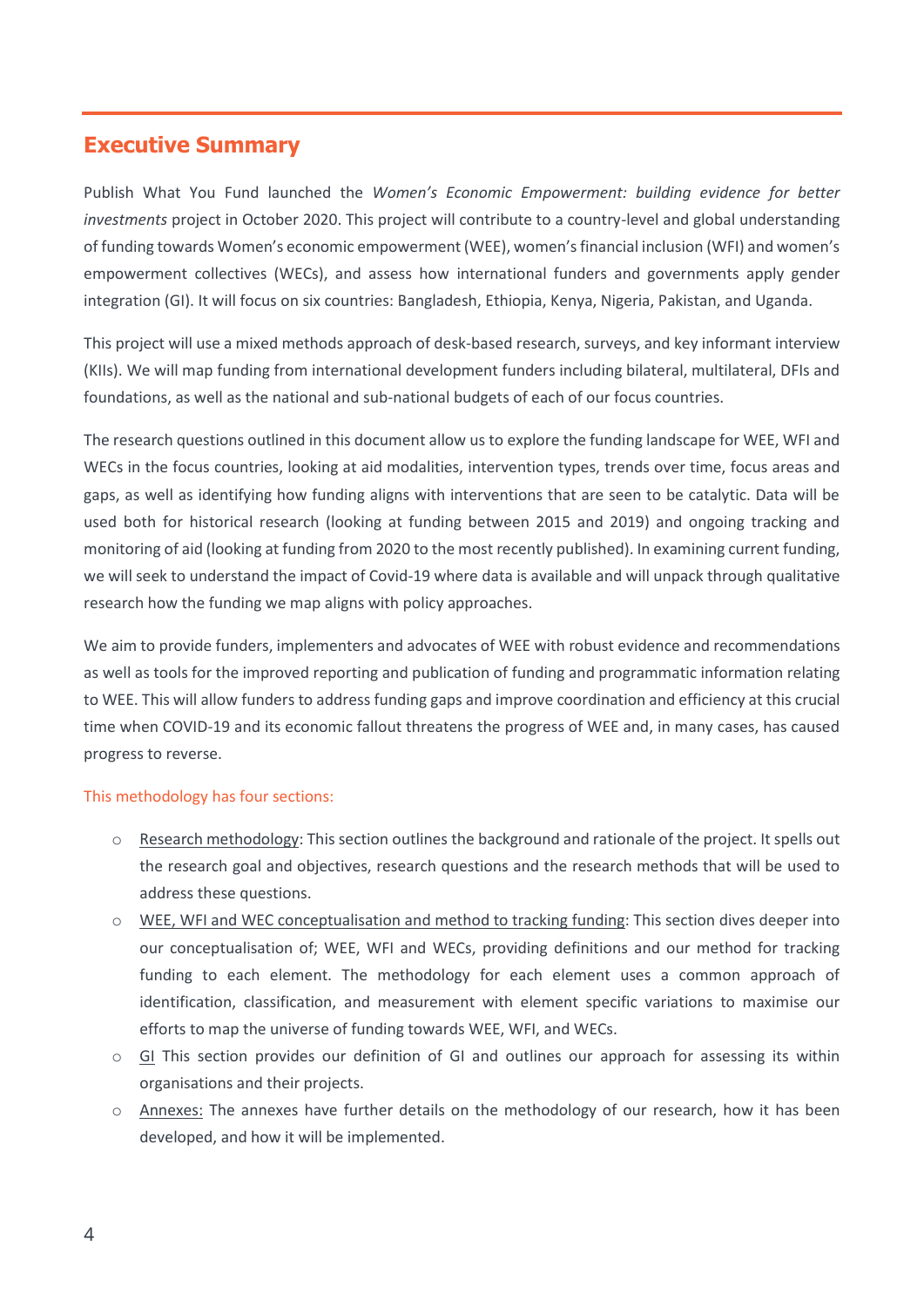We have shared this document with 45 key stakeholders and subject matter experts, engaging in an iterative process, to fine–tune and contextualise our project's approach to each country's context.

# **Research methodology**

#### **Rationale**

Women's Economic Empowerment (WEE), and its key parts including women's financial inclusion (WFI) and women's empowerment collectives (WECs), is essential to the realisation of women's rights and their full participation in society and the world of work, helping both to reduce poverty for all people and achieve gender equality.

WEE is a transformative process whereby women engage in and benefit from the economy using and gaining skills, resources and opportunities. Strategic investments in economic and productive sectors are key to achieving WEE and enable women to have:

- o Equal participation in markets
- o Access to and control over productive sectors
- o Access to decent work
- o Equal pay for equal work
- o Control over their time, lives and bodies
- o Increased agency, voice and meaningful participation in economic decision-making at the household and institutional level

Further enablers of WEE are inclusive financial systems and social resource provisioning systems that are built around the needs and constraints of women and address social norms that limit women's participation.

Investing in WEE is not only key to achieving gender equality, but has numerous spill-over and positive feedback effects for development goals more broadly. WEE is a goal in itself as well as an essential catalyst for improving the lives of marginalised groups and ensuring universal human rights. Furthermore, with the global pandemic and economic crisis putting women's rights and economic empowerment at great risk, there is a clear need to track funding and understand funding gaps to WEE. Strategic and targeted investments in WEE are key to reaching development goals such as the [2030 Agenda for Sustainable Development Goal \(SDG\) 5:](https://sdgs.un.org/goals/goal5)  Achieve gender equality and empower all women and girls.

# **Approach**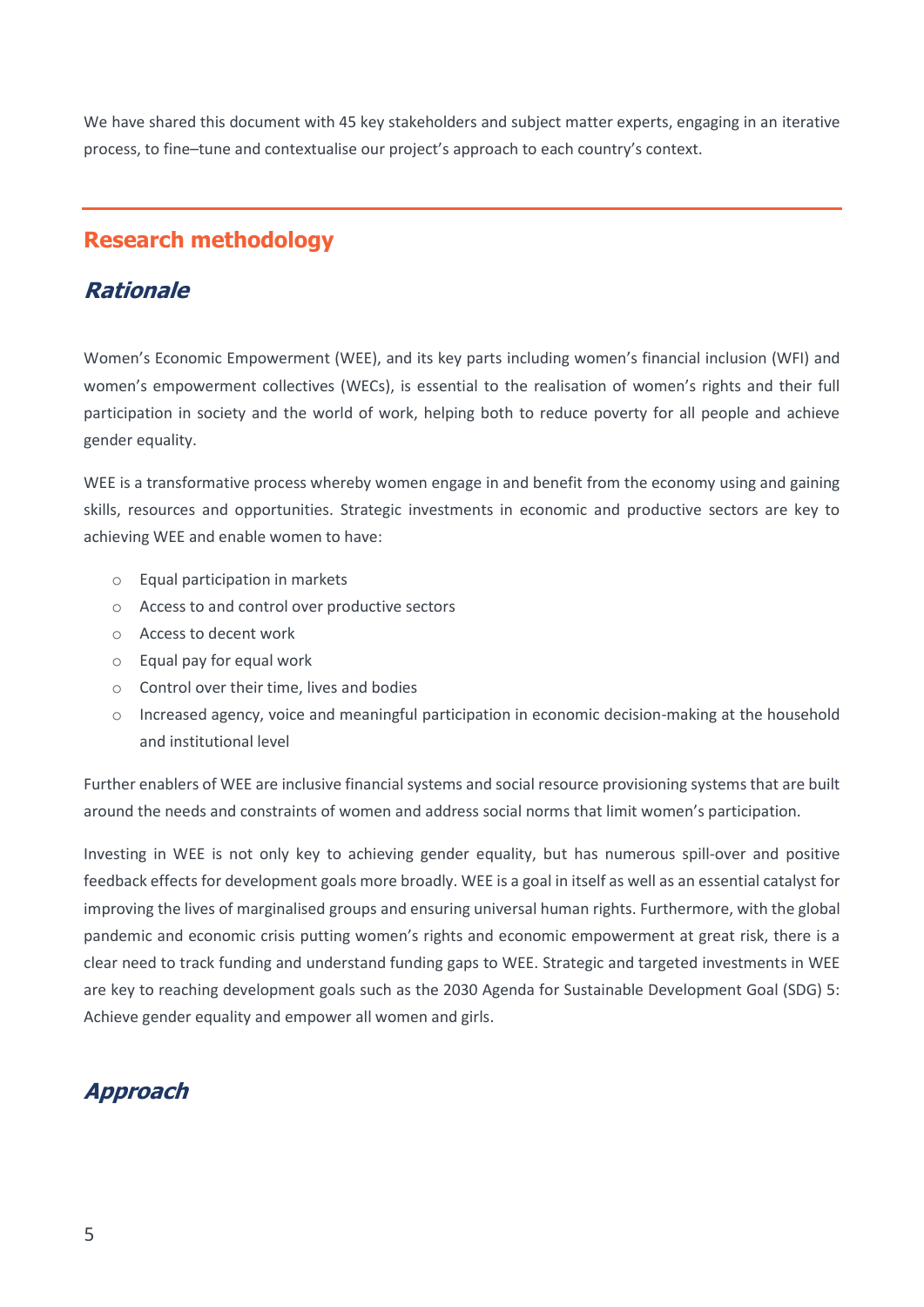During the inception phase of this project, we conducted stakeholder mapping and a literature review of previous efforts to track funding to gender equality and WEE which informed the intersectional feminist approach outlined in this research methodology.

There have been some notable efforts to track funding flows for WEE by the [Organisation for Economic](https://www.oecd.org/development/gender-development/How-does-aid-support-womens-economic-empowerment-2021.pdf)  [Cooperation's and Development \(OECD\) Development Assistance Committee's \(DAC\) Gender](https://www.oecd.org/development/gender-development/How-does-aid-support-womens-economic-empowerment-2021.pdf)Net, [Donor](https://donortracker.org/insights/empowerment-how-development-policy-and-funding-womens-empowerment)  [Tracker](https://donortracker.org/insights/empowerment-how-development-policy-and-funding-womens-empowerment) and [Oxfam.](https://www.oxfamamerica.org/explore/research-publications/are-they-really-gender-equality-projects/) The data used in these studies is data from the Organisation for Economic Cooperation and Development (OECD) Creditor Reporting System (CRS). Projects within this dataset can be tagged using the OECD DAC's [Gender Equality Policy Marker,](https://www.oecd.org/dac/gender-development/Handbook-OECD-DAC-Gender-Equality-Policy-Marker.pdf) which we refer to as the OECD-DAC gender marker, and lists of sector and purpose codes,<sup>1</sup> which previous studies have used to track funding to core sectors of WEE that is gender-targeted.

Other related studies are conducted by Friends of Publish What You Fund and ourselves, ONE, and Development Initiatives. As part of our [Gender Financing Project,](https://www.publishwhatyoufund.org/2021/03/we-need-greater-transparency-to-track-progress-on-gender-equality/) we use the OECD-DAC gender marker to track international funding towards gender equality in Kenya, Nepal, and Guatemala. Looking at the global level, the [ONE Campaign](https://donortracker.org/insights/devil-details-challenges-tracking-oda-gender-equality) tracks the OECD Development Assistance Committee (DAC) members' reported gender financing between 2012 and 2018 by mapping their use of the OECD-DAC gender marker and searching for gender-related keywords. Similarly, [Development Initiatives](https://devinit.org/resources/disability-inclusive-oda-aid-data-donors-channels-recipients/) assesses the use of the OECD's 'disability inclusion and empowerment' marker and applies a keyword approach to estimate how much of reported ODA to the CRS between 2014 and 2018 targets disability inclusion.

The following observations from previous studies have informed the alternative approach presented in this methodology:

1) Previous efforts to track WEE funding have focused on core economic and productive sectors. <sup>2</sup> We aim to build on this work by including additional sector focuses in our work which encompasses the full range of components critical to WEE.

2) We will also assess the use of the OECD-DAC gender equality policy marker in each of our focus countries given that this is the mostreplicable way to currently track funding to gender equality among international funders. Our research on tracking funding to gender equality and aforementioned studies, such as by [Oxfam,](https://oxfamilibrary.openrepository.com/bitstream/handle/10546/620945/rr-are-they-really-gender-equality-projects-donors-050220-en.pdf;jsessionid=74179C93F94F03E42B4041DCAA938B65?sequence=1) have found that the OECD-DAC gender marker is often applied inconsistently among funders. This has encouraged us to consider using key search terms as an

**.** 

<sup>&</sup>lt;sup>1</sup> In the CRS, data on the sector of destination are recorded using a 5-digit purpose codes. A purpose code is used for recording information on the purpose (sector of destination or other purpose – cf. [Sector Classification\)](https://search.oecd.org/dac/financing-sustainable-development/development-finance-data/dac-glossary.htm#Sector_Class) of individual aid activities. Purpose codes identify the specific area of the recipient's economic or social structure the transfer is intended to foster. See list of [purpose codes.](https://search.oecd.org/dac/financing-sustainable-development/development-finance-standards/purposecodessectorclassification.htm) The first three digits of the code refer to the corresponding DAC sector or category. <sup>2</sup> The core economic and productive sectors are: Agriculture and rural development; banking and business; communication; employment policy; energy; industry; mining, construction and tourism; public finance management; trade; transportation and storage; and urban development.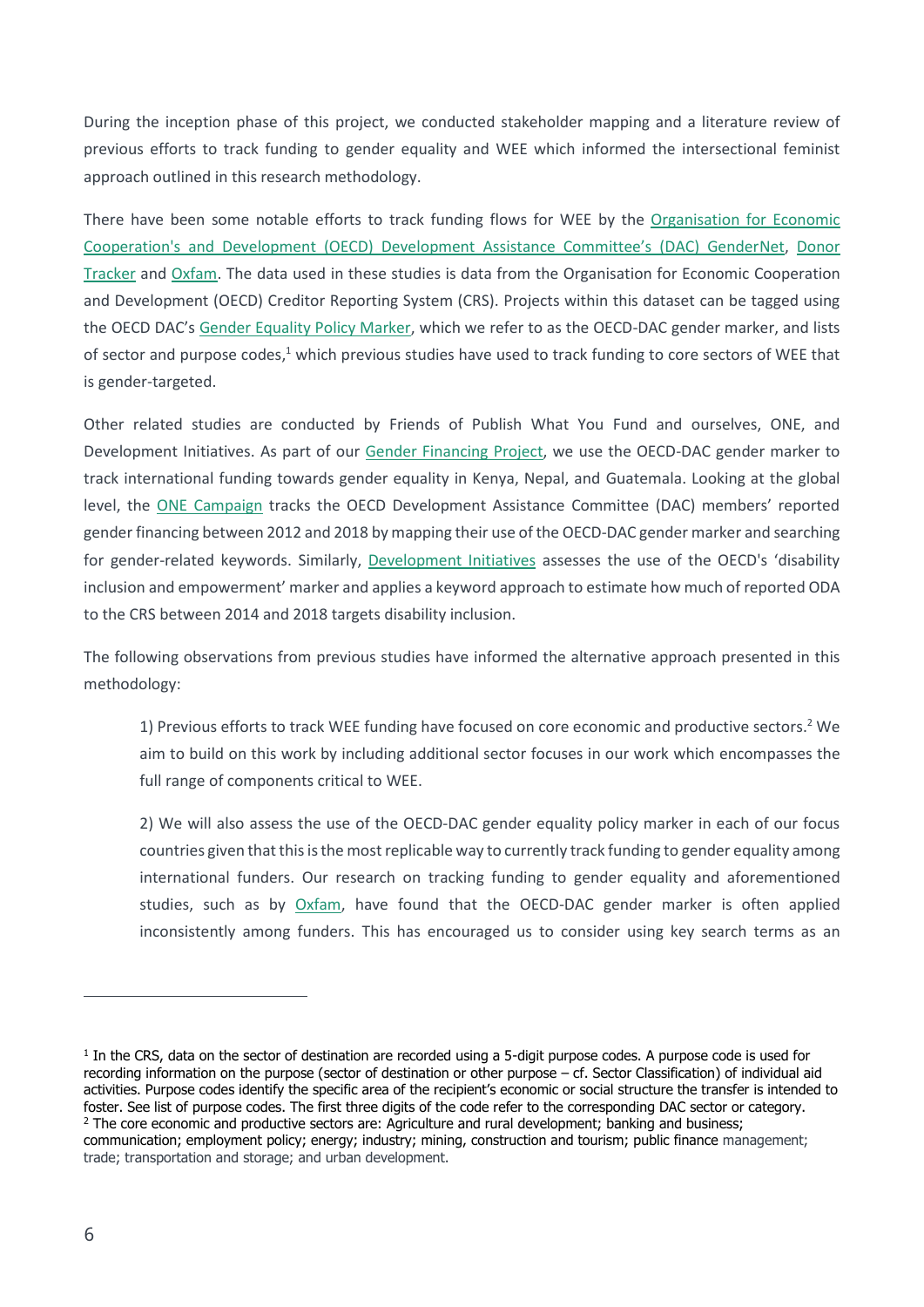alternative approach in this piece of work, while assessing the gender marker throughout with the aim of understanding how the use of the gender marker can be strengthened long term.

3) Previous efforts to track funding to WEE have focused primarily on Overseas Development Assistance (ODA) and the OECD DAC members. We draw inspiration from the Association for Women's Rights in Development's (AWID) conceptualisation of a [feminist funding ecosystem](https://www.awid.org/sites/default/files/atoms/files/awid_funding_ecosystem_2019_final_eng.pdf) which recognises the interconnected relationship between diverse actors and funding sources working to drive social change. We aim to add to the discourse by also focusing on other funding flows and funders in this research.

This project will contribute to a country-level and global understanding of funding towards WEE by adopting a holistic definition of WEE, broadening the sector focus, and mapping a wide range of funding flows (i.e. bilateral, multilateral, philanthropic and national government organisations) to produce granular data on the diverse areas and ways in which WEE is funded.

We aim to provide funders with robust evidence and recommendations as well as tools for the improved reporting and publication of information relating to WEE. We will highlight evidence on how funding aligns with catalytic investments where this evidence is available. This will allow funders to address funding gaps and improve coordination and efficiency at this crucial time when COVID-19 and its economic fallout threatens the progress of WEE and, in many cases, has caused progress to reverse.

In addition to tracking funding to WEE, we will track funding to women's financial inclusion (WFI). WFI is a key component of WEE and is critical in ensuring meaningful access to, use of and control over financial services that create economic and social benefits for women. We will also focus on women's empowerment collectives (WECs) which have been identified as key mechanisms for accelerating WEE. WECs help build women's human, financial and/or social capital through programming and training. Understanding funding to these groups may



Visual representation of the relationship between WEE, WFI and WECs. Visual not to scale.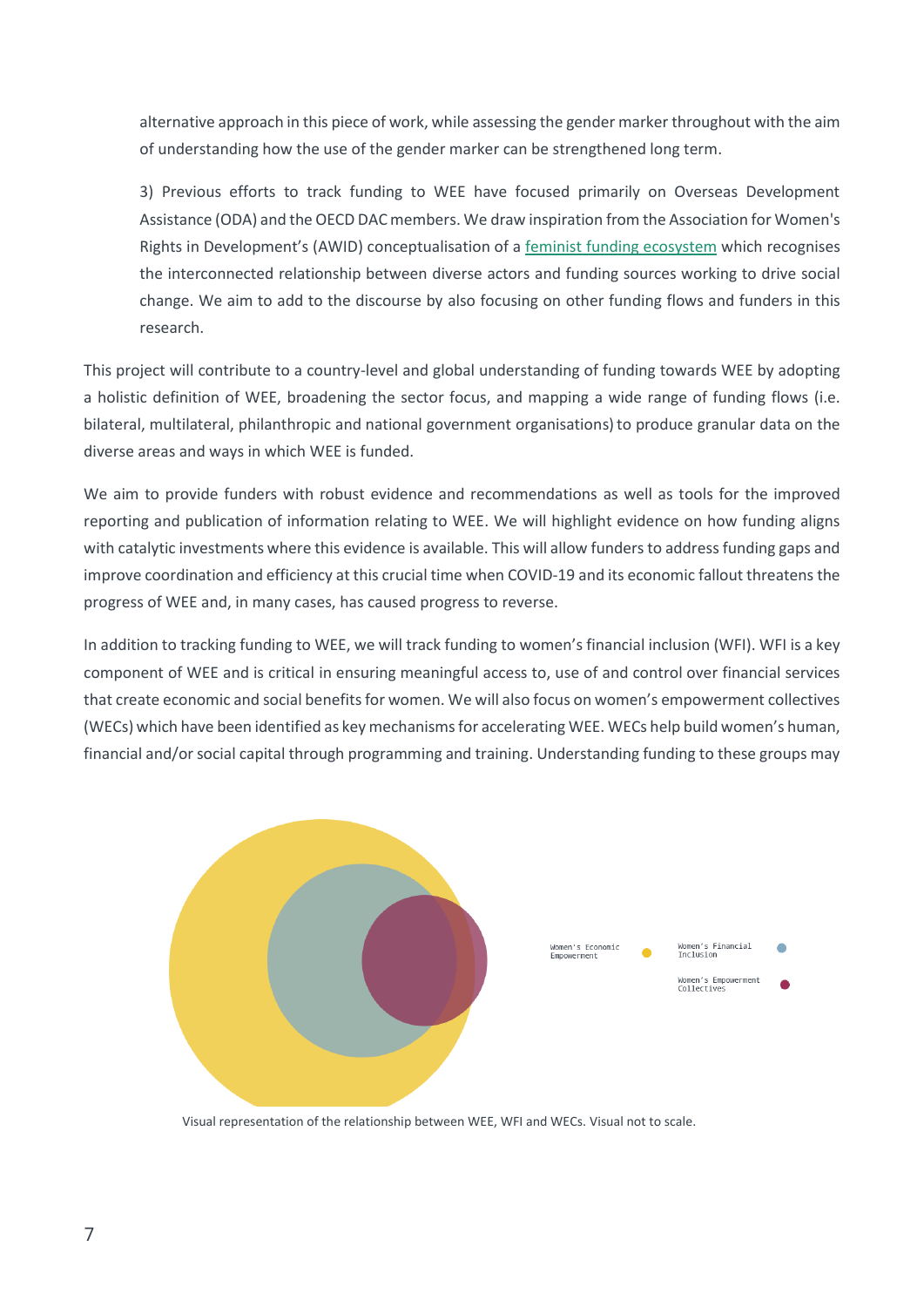open up new opportunities for catalysing progress towards WEE and other development outcomes. An additional component of our project will seek to understand how international funders adopt and operationalise gender integration (GI) within their WEE programs. We will explore different funders' approach to GI, as well as how it is funded and measured.

We will focus our funding analyses on six countries: Kenya, Nigeria, Uganda, Ethiopia, Pakistan and Bangladesh[. These countries represent some of the largest economies in their regions and are home to](https://www.gatesfoundation.org/our-work/programs/gender-equality/gender-equality#OurStrategy)  [promising efforts focused on WEE.](https://www.gatesfoundation.org/our-work/programs/gender-equality/gender-equality#OurStrategy) This work is funded by the Bill & Melinda Gates Foundation (BMGF) and is conducted in collaboration with the International Center for Research on Women (ICRW) and various other key stakeholders.

# <span id="page-7-0"></span>**Research goal & objectives**

The goal of this research is to increase the salience of WEE, WFI, WECs and GI among international development and national funders. We will do this by providing robust information about and recommendations for the improved reporting and publication of information on funding to these areas.

Our main objectives include:

- 1. Conceptualising new approaches and developing tools to track funding to WEE, WFI and WECs, and assess GI, through multi-stakeholder consultations
- 2. Producing robust evidence and recommendations for the improved reporting and publication of information on funders' GI policies and funding towards WEE, WFI, and WECs
- 3. Using our findings and tested tools to advocate for more effective investments in WEE at the country and global level through targeted engagement with key funders and policy-makers
- 4. Gathering insight into how funding supports COVID–19 responses and how much of this is genderintegrated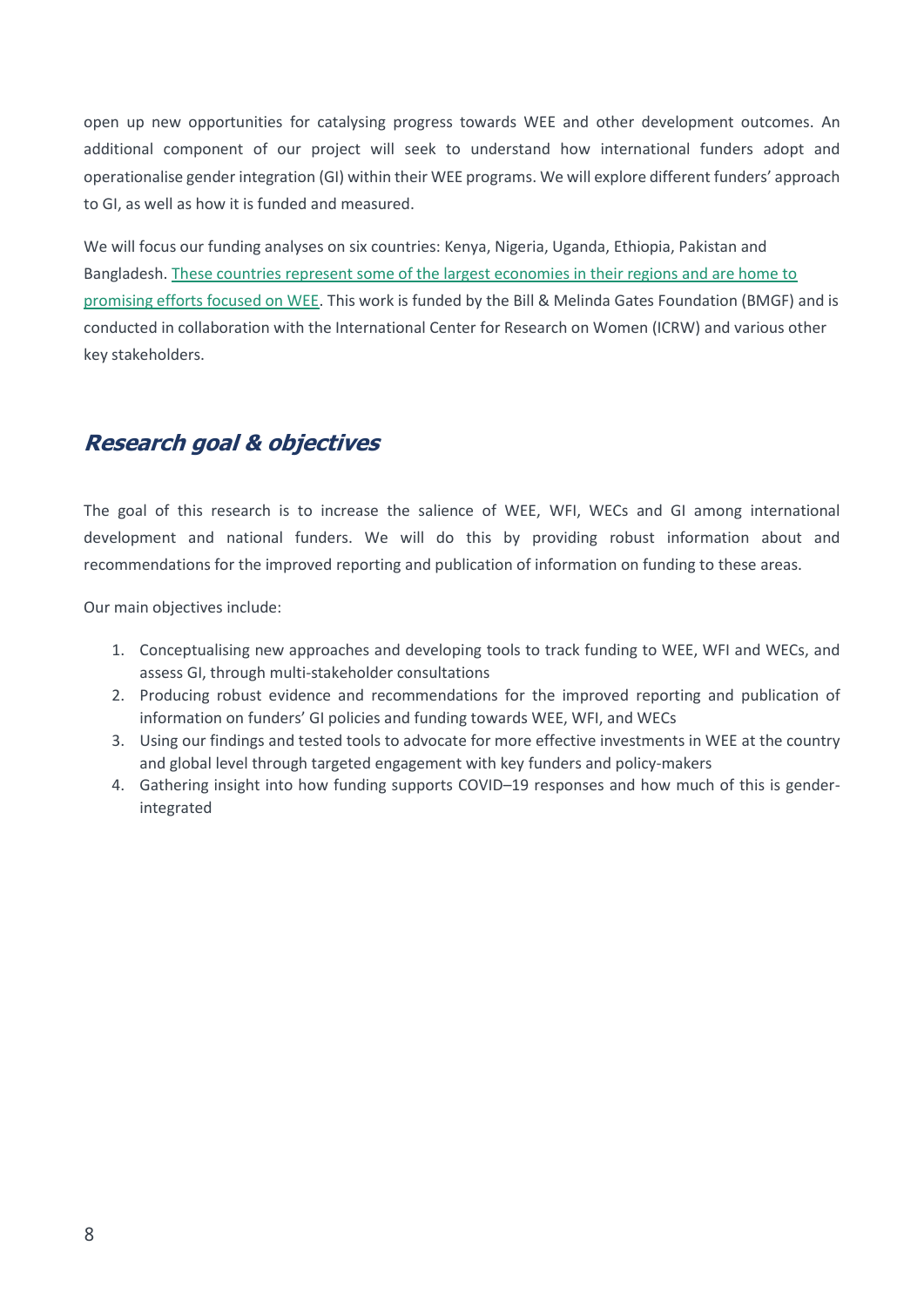# <span id="page-8-0"></span>**Research Questions**

The table below breaks down our research questions into the types of funders we intend to include and the sub-questions and the mixed-methods research approach we will use to answer them for each of our six countries:

| Question 1: How can international development funders and priority country governments collaborate<br>to close gender funding gaps to WEE, WFI and WECs?                                |                                                                                                                                                                                                          |                                                                                                        |  |  |  |
|-----------------------------------------------------------------------------------------------------------------------------------------------------------------------------------------|----------------------------------------------------------------------------------------------------------------------------------------------------------------------------------------------------------|--------------------------------------------------------------------------------------------------------|--|--|--|
| Target group(s):                                                                                                                                                                        | Sub-questions:                                                                                                                                                                                           | Research methods:                                                                                      |  |  |  |
| Foundations,<br>bilateral<br>and<br>multilateral<br>organisations,<br>development finance<br>institutions<br>$(DFIs)$ ,<br>women's funds, and<br>movements'<br>autonomous<br>resourcing | Who funds WEE, WFI and WECs? How much do they<br>а.<br>commit and disburse?                                                                                                                              | International funding<br>analysis (data), funder<br>survey, Klls                                       |  |  |  |
|                                                                                                                                                                                         | b. What are the main instruments/finance types used<br>for funding WEE, WFI and WECs?                                                                                                                    | funding<br>International<br>analysis (data), funder<br>survey, Klls                                    |  |  |  |
|                                                                                                                                                                                         | Which thematic areas and sectors within WEE, WFI<br>C <sub>1</sub><br>and WECs does funding go to? Which thematic<br>areas and sectors receive the most funding and<br>where are there gaps?             | International<br>funding<br>analysis (data), funder<br>survey, Klls                                    |  |  |  |
|                                                                                                                                                                                         | Which groups of women does this funding<br>d.<br>(commitments and disbursements) intend to<br>benefit?                                                                                                   | funding<br>International<br>analysis (data), funder<br>survey, Klls                                    |  |  |  |
|                                                                                                                                                                                         | How much international funding is allocated to<br>e.<br>national government? How much of this is reflected<br>in the national budget?                                                                    | International<br>funding<br>analysis and national<br>budget analysis                                   |  |  |  |
|                                                                                                                                                                                         | f.<br>Do funders use a gender-integrated approach to<br>their investments? If so, how do funders report<br>progress against this strategy and measure impact?                                            | GI<br>policy landscape,<br>international<br>funding<br>analysis<br>(data),<br>GI<br>survey, Klls       |  |  |  |
|                                                                                                                                                                                         | How much does local and national government<br>g.<br>commit and disburse to WEE, WFI and WECs? Are<br>these supported/mandated by local policies or<br>regulations?                                      | National budget and<br>policy analysis, funder<br>survey,<br>KIIs,<br>desk<br>review (policy analysis) |  |  |  |
| national<br>Local and<br>governments                                                                                                                                                    | Which thematic areas and sectors within WEE, WFI<br>h.<br>and WECs does funding go to? Which thematic<br>areas and sectors receive the most funding and<br>where are there gaps?                         | National budget and<br>policy analysis, funder<br>survey, Klls                                         |  |  |  |
|                                                                                                                                                                                         | Where information is available, which groups of National budget and<br>i.<br>this<br>funding<br>(commitments<br>is<br>and<br>women<br>disbursements) intending to benefit?                               | policy analysis, funder<br>survey, Klls                                                                |  |  |  |
| All funders<br>(Bilateral,<br>multilateral,<br>DFI,<br>foundations,                                                                                                                     | Why does funding to WEE, WFI and WECs look the<br>j.<br>way it does? Do these observations reflect a policy<br>stance such as government commitments to certain<br>agendas and targets, and if not, why? | <b>Desk</b><br>review<br>(policy<br>analysis), Klls                                                    |  |  |  |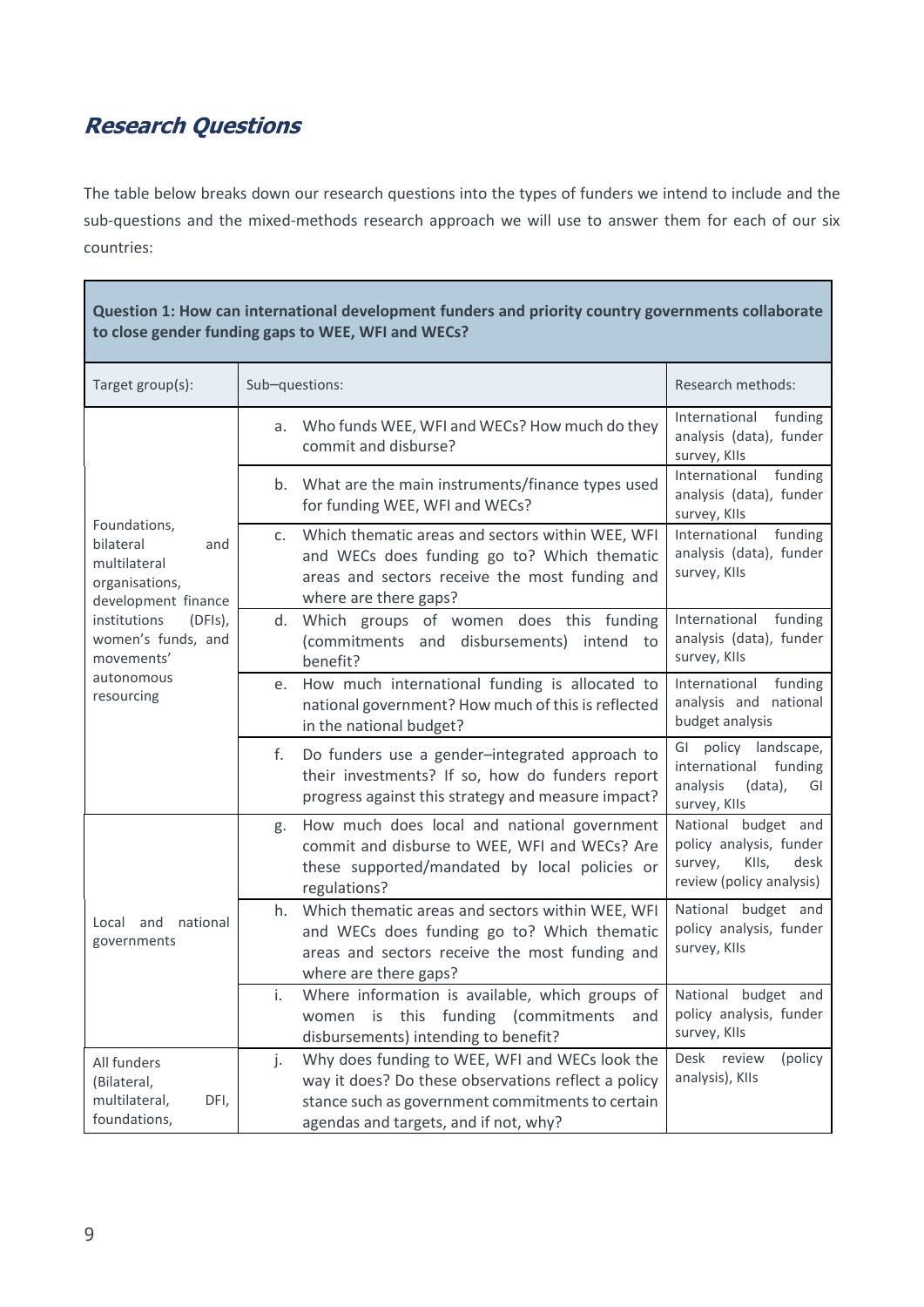| funds,<br>women's<br>sub-<br>national<br>and<br>national<br>governments) | How does funding to WEE, WFI and WECs compare<br>k.<br>to the total funding allocated to economic<br>empowerment in our priority countries? |                                                                                                                                                                                   |                                                                                                                                                                                                                                              |
|--------------------------------------------------------------------------|---------------------------------------------------------------------------------------------------------------------------------------------|-----------------------------------------------------------------------------------------------------------------------------------------------------------------------------------|----------------------------------------------------------------------------------------------------------------------------------------------------------------------------------------------------------------------------------------------|
|                                                                          | I.                                                                                                                                          | Where data is available, how much of COVID-19<br>response funding supports WEE, WFI and WECs?                                                                                     | funding<br>International<br>and national<br>budget<br>analysis (data), funder<br>survey, Klls                                                                                                                                                |
|                                                                          |                                                                                                                                             | m. How does overall funding align with approaches<br>widely perceived to be catalytic and effective for<br>WEE, WFI and WECs?                                                     | International<br>funding<br>budget<br>and national<br>analysis<br>(data),<br>literature review of<br>evidence<br>widely<br>of<br>perceived<br>catalytic<br>to WEE<br>approaches<br>within<br>country<br>a<br>context, funder survey,<br>KIIs |
|                                                                          |                                                                                                                                             | n. What significant gaps and opportunities exist in the<br>coordination and funding to WEE, WFI and WECs?<br>How could this help stakeholders to advance<br>development outcomes? | Answers to<br>previous<br>questions                                                                                                                                                                                                          |
|                                                                          |                                                                                                                                             | o. Has funding to support WEE, WFI and WECs<br>changed between the period of 2015 to 2020? If so,<br>how and why?                                                                 | funding<br>International<br>and national<br>budget<br>analysis (data & policy),<br>funder survey, Klls                                                                                                                                       |

|                                                                                                                                                                | Question 2: What mechanisms exist for tracking funding to WEE and how can these be strengthened?<br>What new tools or approaches could enhance the salience of and track funding to WEE, WFI and WECs?                                                                                                                                                                                                                                                                                                                                                                                                 |                                                                                                                                                          |
|----------------------------------------------------------------------------------------------------------------------------------------------------------------|--------------------------------------------------------------------------------------------------------------------------------------------------------------------------------------------------------------------------------------------------------------------------------------------------------------------------------------------------------------------------------------------------------------------------------------------------------------------------------------------------------------------------------------------------------------------------------------------------------|----------------------------------------------------------------------------------------------------------------------------------------------------------|
| Target $group(s)$ :                                                                                                                                            | Sub-questions:                                                                                                                                                                                                                                                                                                                                                                                                                                                                                                                                                                                         | Research methods:                                                                                                                                        |
| All funders, partners<br>ICRW),<br>data<br>(e.g.<br><b>stakeholders</b><br>(e.g.<br>IATI,<br>OECD<br><b>UN</b><br>GenderNet,<br>Women, CGAP), WEE<br>advocates | a. What existing mechanisms are there for tracking<br>funding to WEE, WFI and WECs at both a global and<br>country level? What are their strengths and<br>weaknesses?<br>partners and<br>b. In collaboration with other<br>stakeholders, what would positive changes to<br>existing reporting mechanisms to track WEE<br>funding look like? What new reporting mechanisms<br>to track WEE funding could be developed?<br>How could these mechanisms be used to increase<br>$C_{\cdot}$<br>and coordinate funding?<br>d. What resources/partnerships would be required to<br>implement such mechanisms? | Literature review<br>୍ୟ<br>research scoping, Klls,<br>surveys<br>and<br>consultations<br>with<br>global and country level<br>multi-stakeholder<br>groups |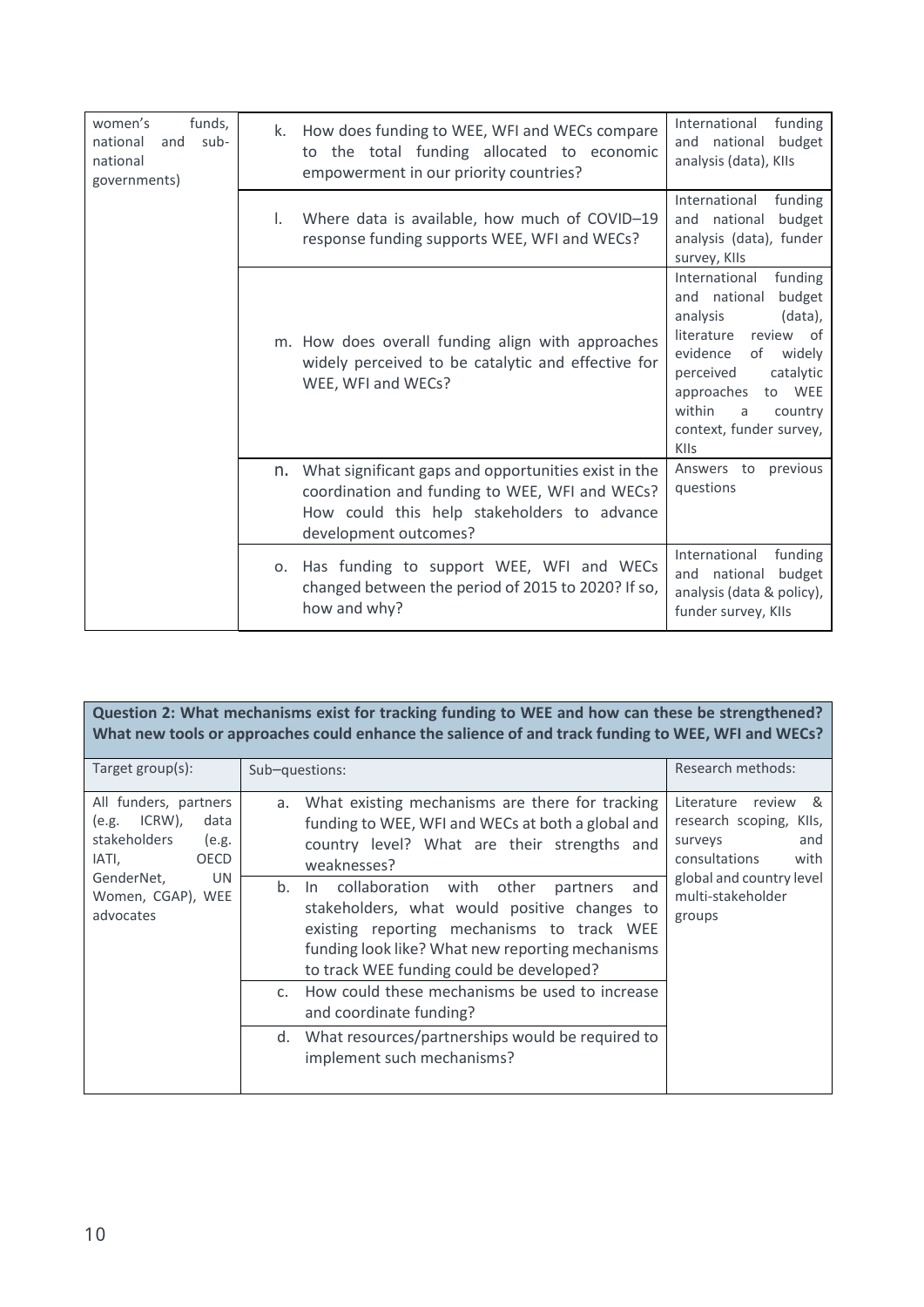# <span id="page-10-0"></span>**Project Approach**

The sequential design of this project involves four phases outlined below.

| Phase One- Inception and<br>Assessment                                                               | Conduct multi-stakeholder consultations to determine the research<br>$\bullet$<br>methodology, definitions and scope<br>Develop tools to collect data on funding to WEE, WFI and WECs                                                                                                                                                                                                                                                                                                                                                                                                                                                                                                                                                                                                                                                                                                                                                                                                                                                                               |
|------------------------------------------------------------------------------------------------------|---------------------------------------------------------------------------------------------------------------------------------------------------------------------------------------------------------------------------------------------------------------------------------------------------------------------------------------------------------------------------------------------------------------------------------------------------------------------------------------------------------------------------------------------------------------------------------------------------------------------------------------------------------------------------------------------------------------------------------------------------------------------------------------------------------------------------------------------------------------------------------------------------------------------------------------------------------------------------------------------------------------------------------------------------------------------|
| Phase Two- Research and<br>Advocacy<br>Phase Three- Research and<br>Advocacy                         | In phases two and three we will conduct country-based research and<br>advocacy. Phase two will focus on Kenya, Nigeria and Bangladesh. Phase<br>three will focus on Ethiopia, Uganda and Pakistan. In each phase, we will<br>mobilize national teams (comprising of national consultants, PWYF team<br>members and a country advisory committee) to:<br>Conduct desk research and stakeholder mapping <sup>3</sup> to identify<br>funding to and policy commitments on WEE, WFI and WECs<br>Analyse national budgets and gender-responsive budgeting<br>practices<br>Carry out KIIs with government officials, funders, implementers,<br><b>WROs and academics</b><br>Implement a country survey of funding received or generated by<br>organisations working towards WEE, WFI and WECs<br>Collaborate with national stakeholders and<br>networks<br>to<br>contextualise research and advocacy to build upon their existing<br>knowledge and support ongoing efforts to promote WEE<br>Target advocacy around findings and policy recommendations at<br>key funders |
| four-<br>Phase<br>Gender<br>Integration Report, Global<br>Transparency Report and<br>Global Advocacy | Develop tools to collect data on the use of the GI approach within<br>$\bullet$<br>funder organisations and project funding<br>Develop indicators and an international funder survey to better<br>$\bullet$<br>understand GI as an approach among key funders<br>Produce a report on GI approach among international funders.<br>٠<br>Synthesise findings from our six focus countries to produce a Global<br>$\bullet$<br>Transparency Report with evidence-based recommendations for<br>funders to improve their reporting and publication of related data<br>and information<br>Conduct targeted engagement with key stakeholders and advocacy<br>$\bullet$<br>activities to disseminate the findings and seek commitments for<br>change                                                                                                                                                                                                                                                                                                                         |

**.** 

<sup>&</sup>lt;sup>3</sup> The stakeholder mapping aims to also identify stakeholders working specifically for the COVID-19 response, and government ministries and other units that are engaged in the promotion of WEE, WFI and WECs. In mapping government stakeholders, the mapping exercise will endeavor to identify the appropriate platforms and levels for engaging in advocacy.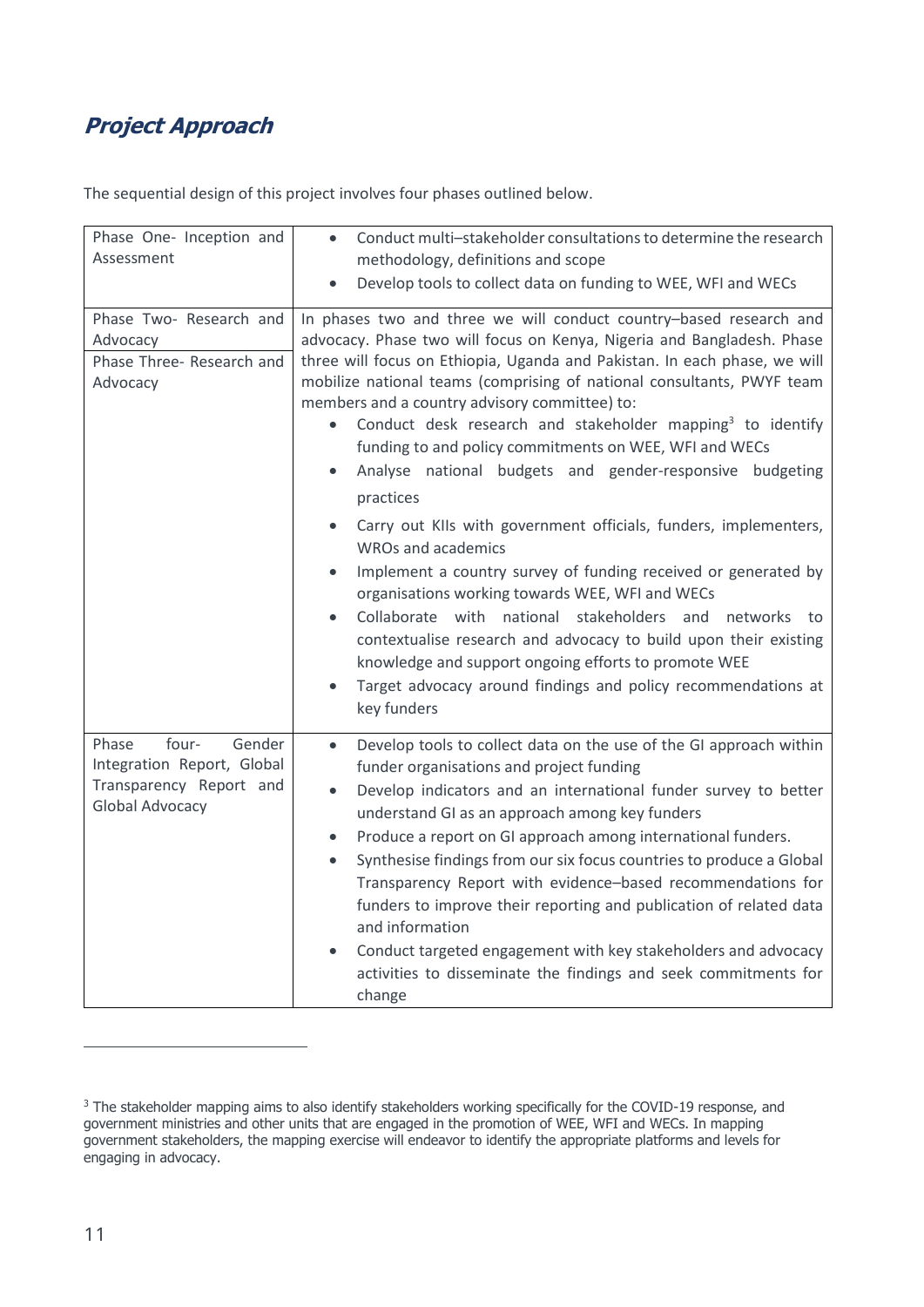| $\bullet$ | Consult with stakeholders to agree on the long-term housing of<br>tested WEE and WFI funding tracking tools |
|-----------|-------------------------------------------------------------------------------------------------------------|
|           |                                                                                                             |

# <span id="page-11-0"></span>**Research methods Developing the methodology to track funding**

The main goal of our inception phase was to establish the definitions, scope and methodologies for tracking funding to WEE, WFI and WECs. This process included:

- 1. Mapping of key stakeholders (thought leaders, implementers, funders and advocates) for WEE, WFI and **WECs**
- 2. Using stakeholder mapping to understand previous efforts and methodologies for tracking funding to gender equality and WEE
- 3. Defining WEE, WFI, WECs and GI through consultation with thought leaders, implementers and advocates
- 4. Developing a draft methodology for tracking funding to WEE, WFI and WECs, including the key search terms and typologies that would be used to identify and classify funding to these areas

The methodology developed for tracking funding to WEE, WFI and WECs outlined below was built with both standardisation and flexibility in mind. The methodologies and typologies outlined below encompass a comprehensive and inclusive approach to WEE, WFI and WECs that includes a wide range of drivers and enablers of WEE and the diverse ways in which different groups of women may participate in WEE as both a process and an outcome. This is particularly useful in considering the aim of this project to develop a tool for tracking funding to WEE and WFI beyond the life of this project.

The methodology is also designed to be adaptable so that once we have consulted with key stakeholders in each country, we can contextualise the approach as necessary to reflect the WEE landscape of each case-study country. These consultations and possible adaptations of the methodology outlined below will take place at the beginning of each country phase.

# **Applying the methodology to track international development funding and national and sub-national expenditure**

This research will conduct a historical analysis of funding towards WEE, WFI and WECs, from the establishment of SDG5 in 2015 to 2020. We will also conduct a current analysis of funding for 2020/2021. We will examine a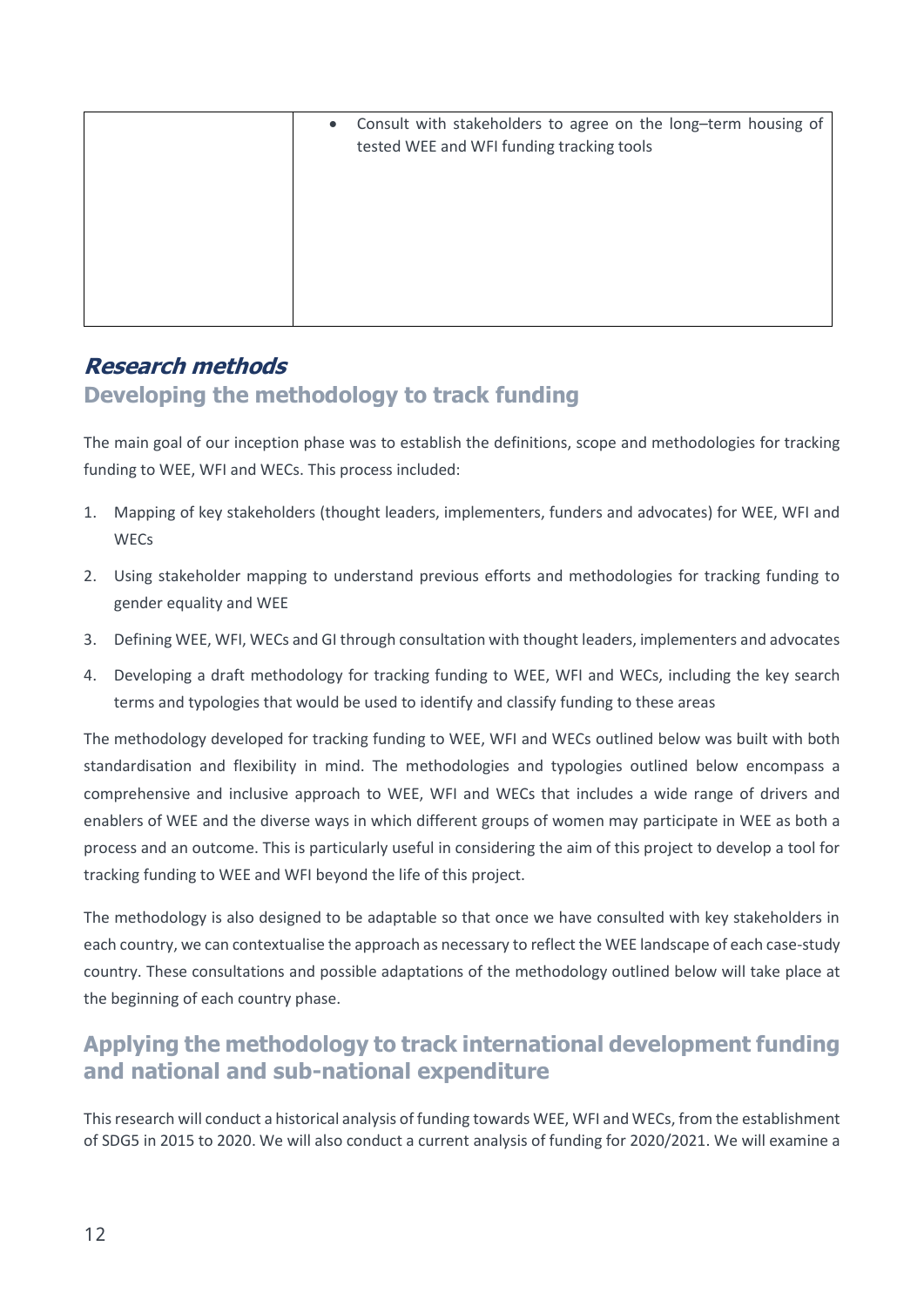wide range of international development funding flows including funding from bilateral, multilateral, development finance institutions (DFIs) and philanthropic organisations (including women's funds), as well as the national and sub–national governments of our focus countries. We aim to examine and understand the instruments through which WEE is funded and who this funding reaches.

For tracking public expenditure towards WEE, WFI and WECs we will assess:

• National and sub-national budget documents

Other sources will include policy documents and strategies.

To track international development funding towards these elements, we analyse data from:

- The International Aid Transparency Initiative (IATI)'s Country Development Finance Data tool
- OECD CRS
- Consultative Group to Assist the Poor (CGAP) Funder Survey
- Foundation Directory Online (Candid)

Other sources will include policy documents and strategies.

To the extent possible we have reconciled these four data sources into a database of funding flows for each country in order to analyse flows at the country level. Please refer to our [data collection document](https://www.publishwhatyoufund.org/download/wee-data-collection-methodology/) for more information on how we approached these four international funding datasets.

An important limitation for this desk research approach is that the amount and quality of funders' reported data varies significantly, due to the often-voluntary nature of these databases, the limited reporting guidance for funders, and limited external verification of their reported data. The data sources outlined above each have their own purposes, uses and limitations. Given our intention to capture the ecosystem of funding to WEE, WFI and WECs, and to understand the relationship between the diverse funders and actors within that ecosystem, we will supplement the data exercise outlined above with in–country research. This should enable us to capture additional information on funding flows not captured by data sources. With both the information from data sources and our in-country research, we hope to gain an understanding of how and why the funding ecosystem in each country context looks the way it does.

# **Mapping of national stakeholders and commitments**

We will mobilize national consultants to conduct a desk review and informal interviews to identify relevant stakeholders in the country and policy commitments. The stakeholder mapping is a preparatory exercise to determine which actors from government, private sector, civil society, funders and development institutions (including UN agencies and multilateral financial institutions) should be engaged in subsequent activities (e.g. country funding survey, key informant interviews, advocacy). The information that will be used for the stakeholder mapping is anticipated to come from desk review of WEE/WFI/WEC projects and wider academic and grey literature on the three topics, and discrete interviews with implementers and funders.

A similar approach will be used for mapping policy commitments. In particular, the desk review will cover national documents (including SDG voluntary national reports), policies, government-published statements and articles, in addition to wider literature and interviews with practitioners.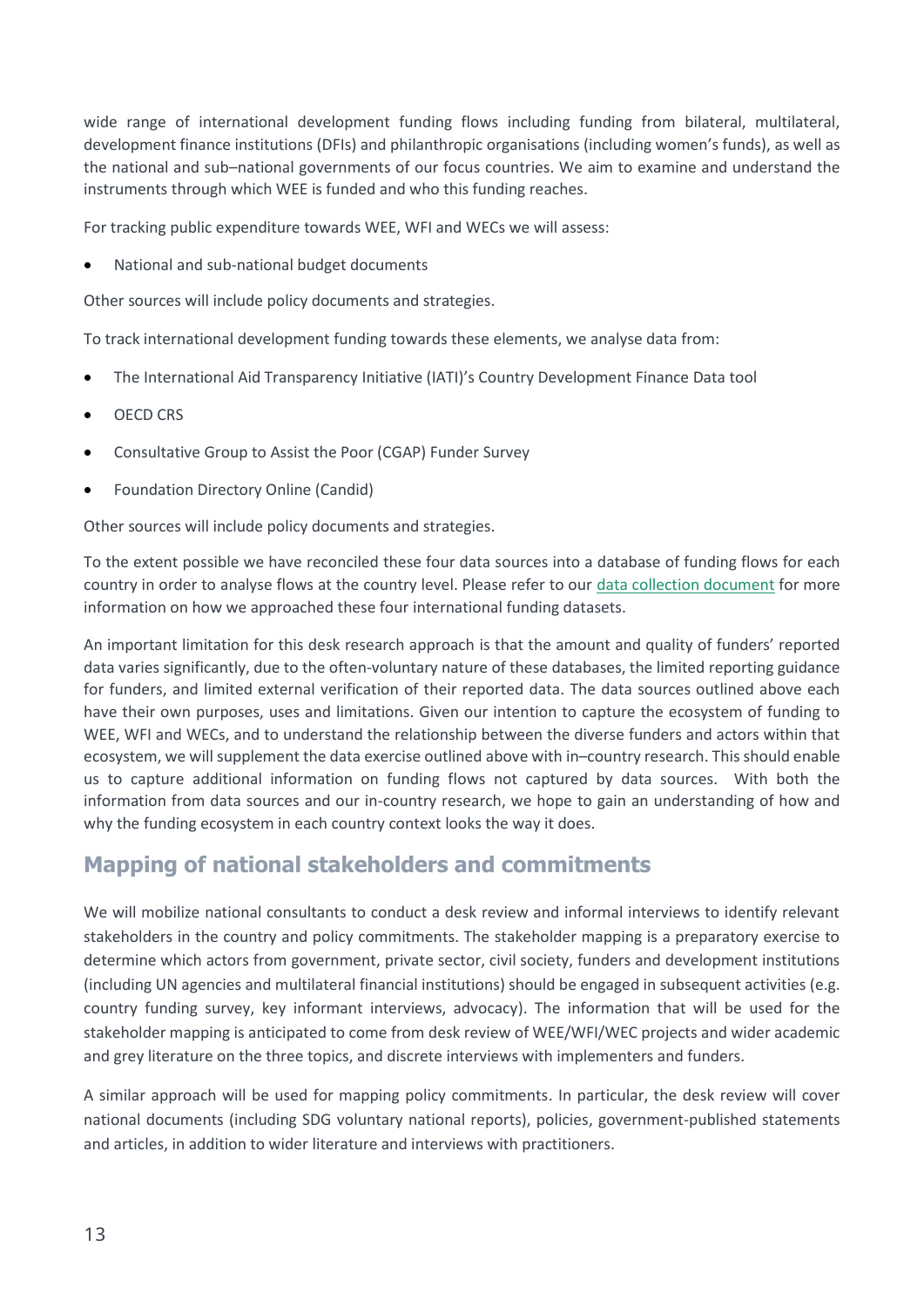# **Country funding survey**

We carried out a funding survey in our first three focus countries. The purpose of this pilot survey was to supplement desk research and map funding that is difficult to identify through the aforementioned data sources (e.g. autonomous resourcing). The surveys helped to map funding received or generated by organisations working on WEE, WFI and WECs from 2015 to 2020, including the impact of COVID–19, and to assess the funding needs of implementers and advocates working towards WEE, WFI and WECs, such as WROs, feminist movements, INGOs, NGOs and CSOs. The survey also helped to inform us of the transparency of international funders with the in-country implementing organisations. After piloting the survey, our team found that the published international funding data gave a better picture of the funding we are aiming to capture. As such, we will not replicate this step for our second research phase.

# **Key informant interviews (KIIs)**

We will conduct KIIs for qualitative insights into funders' WEE, WFI, WECs and GI (investment) approaches, as well as the impact of COVID–19 on funding. These interviews will help gather insight on funders' WEE, WFI, WECs and GI programmes and policy choices, existing mechanisms for coordination among funders, and efforts to track funding and how international funders measure the impact of their funding. The target groups for the KIIs are international and in–country funders, national and sub-national government officials, implementers and WROs.

#### **Consent**

In order to ensure prior informed consent of all potential research participants, we will provide them with information about our research, participation (including confidentiality and the aspect of anonymisation) and the expected duration of the KIIs and surveys. All information will be reiterated prior to starting interviews to ensure participants' verbal consent.

# **Sampling**

The in–country funding survey and KIIs will rely on snowball and purposive sampling.

The sample for each country will consist of informants working on or funding WEE, WFI and WECs, as well as GI–relevant informants. Informants will represent relevant national and local stakeholders, including partner government ministries, international funders, implementing organisations, international and national NGOs, local civil society organisations (CSOs), grassroots gender activists and advocates, and other knowledgeable actors representing the development community including academics and gender specialists.

We aim to collect a representative number of implementing organisations for the survey and target diverse interest groups for the KII responses across relevant stakeholder groups in order to encourage comparability between our focus countries.

## **Outputs**

The findings of the research will be synthesised into the following outputs:

**1. Country reports**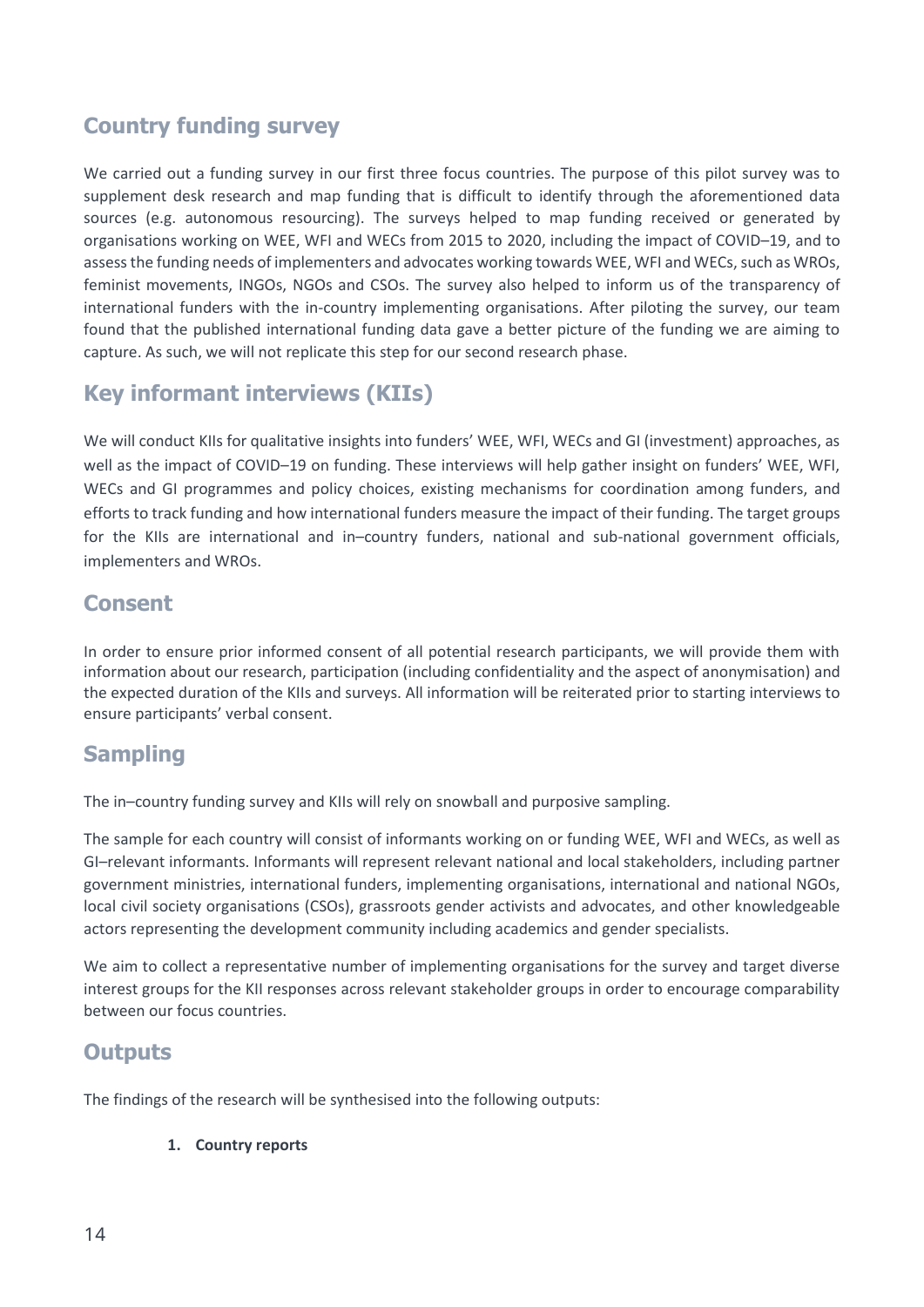For each country we will produce a report or series of reports summarising our findings on 1) what funding towards WEE, WFI and WECs is being spent at the country–level and why, 2) how these investments align with SDG commitments, catalytic WEE, WFI and WECs interventions and gaps in funding, and 3) how investments have changed over time, including changes related to COVID–19.

#### **2. Global transparency report**

Extrapolating findings across the six countries, this report will provide evidence on 1) trends in funders' investments to WEE, WFI, WECs and the salience of a GI approach, 2) evidence on how these investments align with effective WEE interventions and gaps in funding and 3) how WEE, WFI and WECs funding compares to funders' other funding priorities in economic and productive sectors. The report will also provide evidence– based recommendations for funders to improve their reporting and publication of related data and information.

#### **3. Tested tools for tracking funding to WEE and WFI**

As part of our final project phase, we will determine the long–term housing of the tools developed and tested for tracking funding to WEE and WFI through consultation with key stakeholders. This is to promote the sustained use of these tools in tracking funding, promoting coordination and advocating for greater investment into WEE and WFI.

# <span id="page-14-0"></span>**Conceptualisation**

# <span id="page-14-1"></span>**Approach for tracking funding to WEE, WFI and WECs**

To track international development funding to WEE, WFI and WECs we will apply a three-step approach of identification, classification and measurement. Each step is intended to help us understand:

- **1. Identification**—What data will we use to track this funding? How do we determine what funding should be classified as flowing to WEE, WFI and/or WECs?
- **2. Classification**—How can we organize the WEE, WFI and WECs funding flows into thematic areas to break them down into useful granular subcategories? What target populations within are important to identify?
- **3. Measurement**—How much funding is there in total for WEE, WFI and WECs within our focus countries? How has that changed within countries across the identified time period? How is this funding distributed across our thematic areas and directed towards target populations?

This three-step approach provides a useful framework for tracking funding to WEE, WFI and WECs while allowing for variation within each element in classifying and analysing funding.

## <span id="page-14-2"></span>**Gender equality marker assessment**

Our project assesses the use of the OECD-DAC gender equality policy marker in each of our focus countries. This is currently the most widely used and replicable gender marker to track funding to gender equality. The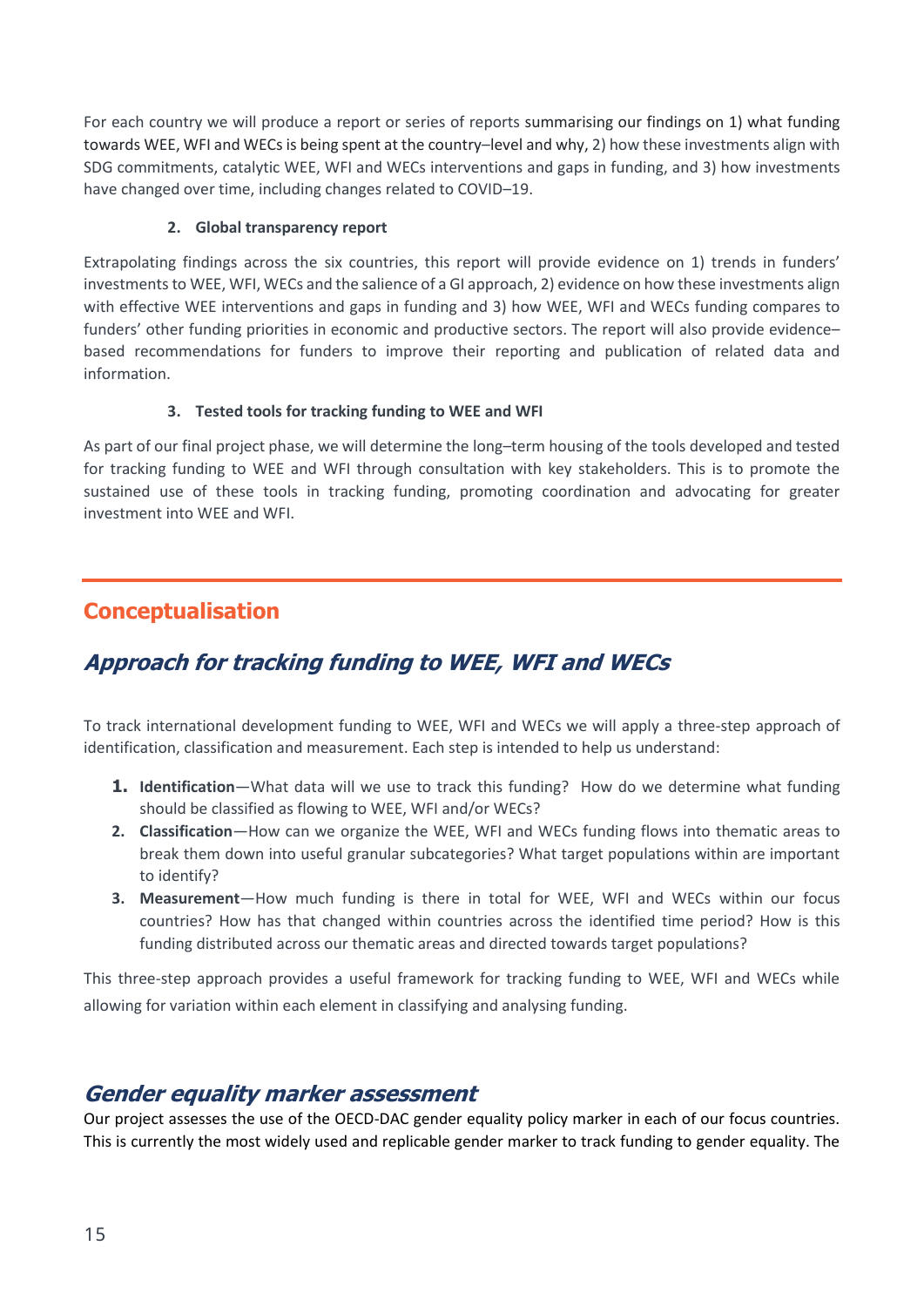marker allows funders to indicate the extent to which an activity aims to improve gender equality based on a three-point scoring system: gender equality as a principal focus (score 2), gender equality as a significant focus, but not the main purpose of the activity (score 1), or does not target gender equality at all (score 0).

Our scope for identifying relevant international funding includes projects that fall within our WEE framework (see Approach later in this chapter) and are marked as OECD principal or significant, or include at least one relevant gender search term. To potentially qualify as WFI or WECs projects, or within WEE as a project that targets unpaid care, project titles or descriptions also must include at least one relevant element-related search term. Please see our full overview of search terms here

As we move to identify and classify WEE, WFI and WECs funding, we will also assess how the gender marker has been used by funders to target gender equality as they target WEE, WFI or WECs. We also undertook an additional step to understand intentionality in projects where no OECD-DAC gender marker score had been applied. We reviewed the titles and descriptions of these projects to assess whether a project had an 'exclusive focus on women' or 'partial focus on women'. Projects were assessed to be exclusively focusing on women if the **only** recipients of the funding were women or girls. If the project specified targeting multiple group of recipients along with women or girls, like men, boys and children, they were marked as partially focusing on women.

It is important to note that an OECD principal or significant score cannot be compared with our review of projects with an exclusive or partial focus on women. Applying the DAC gender marker is a rigorous process. Our analysis aims to provide further insights into the gender intentionality of projects without an OECD gender score. This additional assessment of gender intentionality is critical in providing a more nuanced understanding of the limited funding that primarily targets gender equality or women.

We will then break down our baseline and WEE, WFI, and WECs funding by identified gender marker scores and our own assessment of projects having an exclusive or partial focus on women. This may allow us to notice correlations between publishers' use of gender equality marker scores and their inclusion of WEE, WFI, or WECs-relevant search terms. We may also be able to assess why such correlations may – or may not – exist.

Ultimately, this assessment will help us to understand how gender equality marker scores could fit into a final research methodology tool to track funding for WEE, WFI, and WECs.

# <span id="page-15-0"></span>**Women's Economic Empowerment**

# **Definition**

WEE is central to realising women's rights and gender equality. It is both a process and outcome of enhancing women's skills, agency, access to and control over resources, and bargaining power. These qualities enable women to contribute to economic activity and have the necessary resources to support their livelihoods.

When women are economically empowered, they benefit from equal access to and opportunities within markets and are not constrained by structural factors within and outside of market activity, which prevent gender-equitable economic outcomes. WEE is therefore an outcome but also a process of creating enabling environments from the household to the institutional level, including ensuring equitable social provisioning of resources outside of market activity.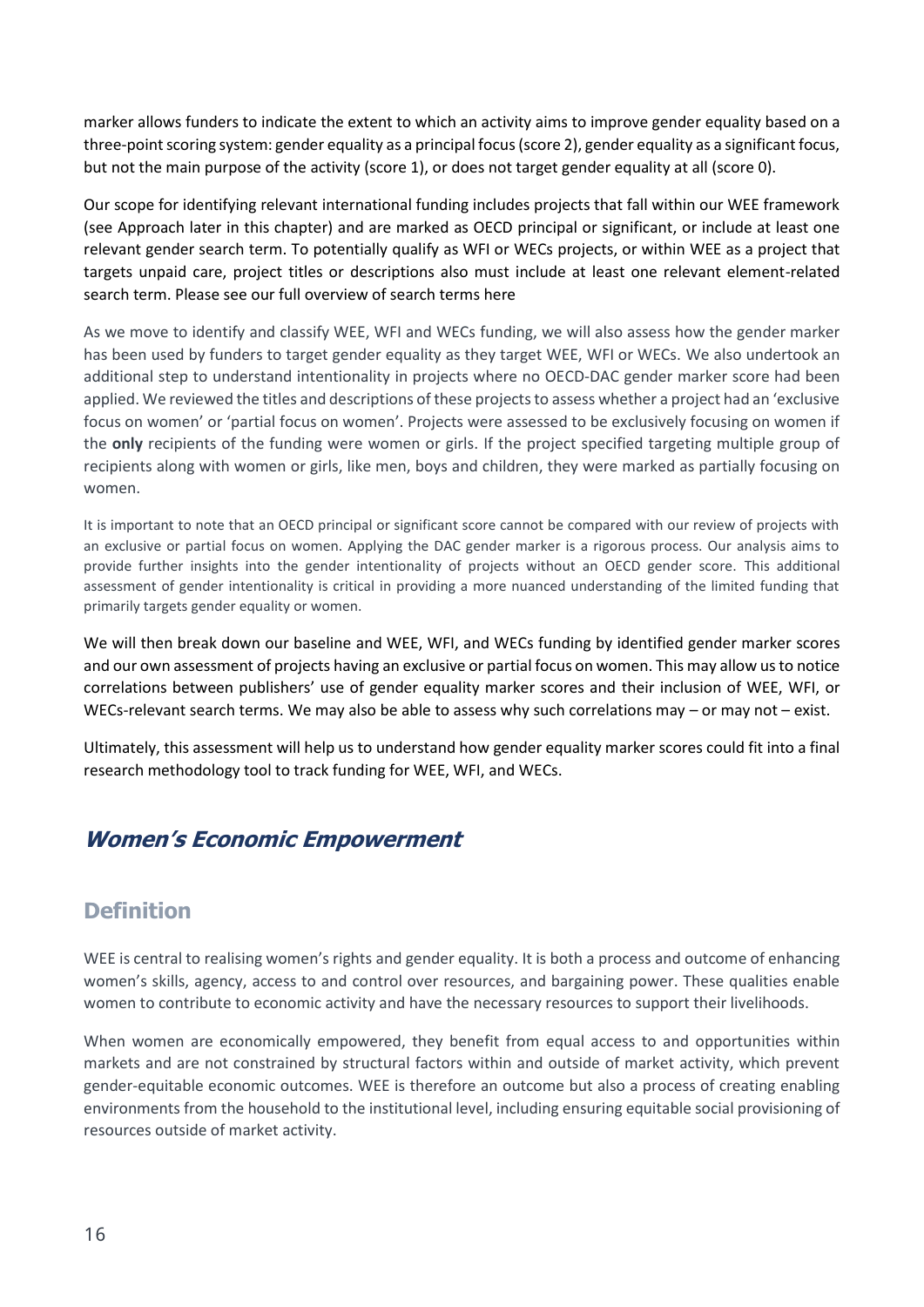WEE entails a rights-based approach, which recognises and addresses the impact of discriminatory laws and gender norms, the disparities in the distribution of unpaid care work with the household and within gendered labour markets. We advocate that WEE requires an intersectional approach that addresses the multiple and intersecting forms of discrimination that women face, such as by race, ethnicity, religion, disability, migration status. Marginalised groups of women will face greater challenges in obtaining economic empowerment and are more likely to face obstacles when accessing resources, throughout the continuum of unpaid to paid work and especially with regards to discrimination in paid labour markets.

# **Approach**

The OECD-DAC sorts funding projects by three–digit sector codes and five–digit CRS purpose codes. These codes are also available to funders/organisations who publish project level data to IATI. Previous efforts by the OECD [GenderNet,](https://www.oecd.org/dac/gender-development/Tracking-the-money-for-womens-economic-empowerment.pdf) th[e European Union,](https://www.empowerwomen.org/en/projects/we-empower-g7) and the [Donor Tracker](https://donortracker.org/insights/investing-shared-prosperity-financing-womens-economic-empowerment) to track funding flows to WEE have used a core list of important OECD sector/purpose codes. Our methodology builds on these approaches by adopting a more inclusive set of sector/purpose codes that better captures the elements of our definition and evidence on WEE. The full list of codes can be seen in our chart typology in the next section. We believe the OECD sector/purpose codes are necessary, but not sufficient to track funding to WEE, in part because they omit certain key sector/purpose codes, such as labour rights, social protection, multisector aid for basic social services, water supply and sanitation, and household food security.

To determine which sector/purpose codes to include, we used an evidence–based approach, conducting research and consulting with experts and partners knowledgeable in the broad range of factors important and instrumental to the realization of WEE. Defining the boundaries of WEE is not an easy task, as there are many overlaps with aspects of gender equality that are important goals unto themselves, such as education or ending gender–based violence.

To understand the universe of funding to WEE and projects that support or create an enabling environment for WEE we will use a concentric circle approach. The approach divides the typology into three concentric circles:

- 1) Employment, entrepreneurship and productive resource access
- 2) Rights, policies and supports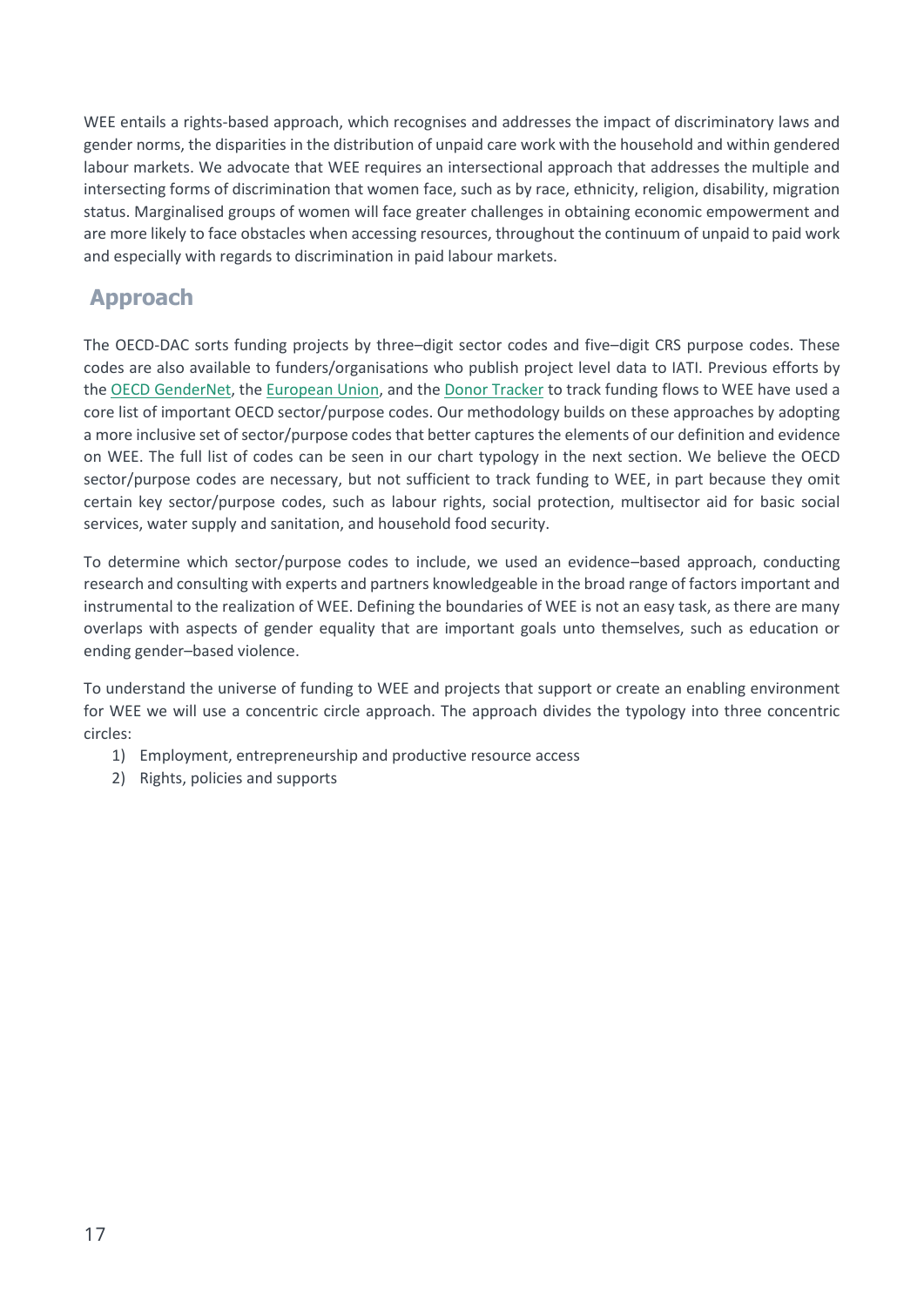

Circle 1 Employment, entrepreneurship & productive resources access

The key benefit of this approach is that it would help us focus on the areas that are considered most effective for WEE (circle 1), and provide an informative follow-up as to the funding that is going to areas that provide the foundational capabilities and enables the realization of WEE (circles 2 and 3)

- All WFI funding is automatically WEE funding
- WECs funding that targets WFI and/or WEE is automatically WEE funding. WECs funding that does not support WFI or WEE falls outside of our WEE framework.

# **1. Identification**

The first step will be to identify projects which have a clear gender intention. The identification will be carried out by filtering through the country data using the OECD-DAC gender marker and the gender terms listed below:

*Gender, women, woman, girl, girls, females, female, mother, mothers, motherhood, maternal, maternity, childbirths, childbirth, daughters, daughter, wife, wives, widows, widow, reproductive, srhr, boys, boy, man, men, male, lesbian, , GEWE, EVAW, jóvenes, chicas, niñas, mujeres, femmes, féminin,*

These terms are also translated to French, Spanish and German before running the search.

Projects that are marked with OECD gender marker value of 1 (significant) or 2 (principal) or have a relevant gender term in their description or title **and** belong to a relevant sector or purpose code, will be identified for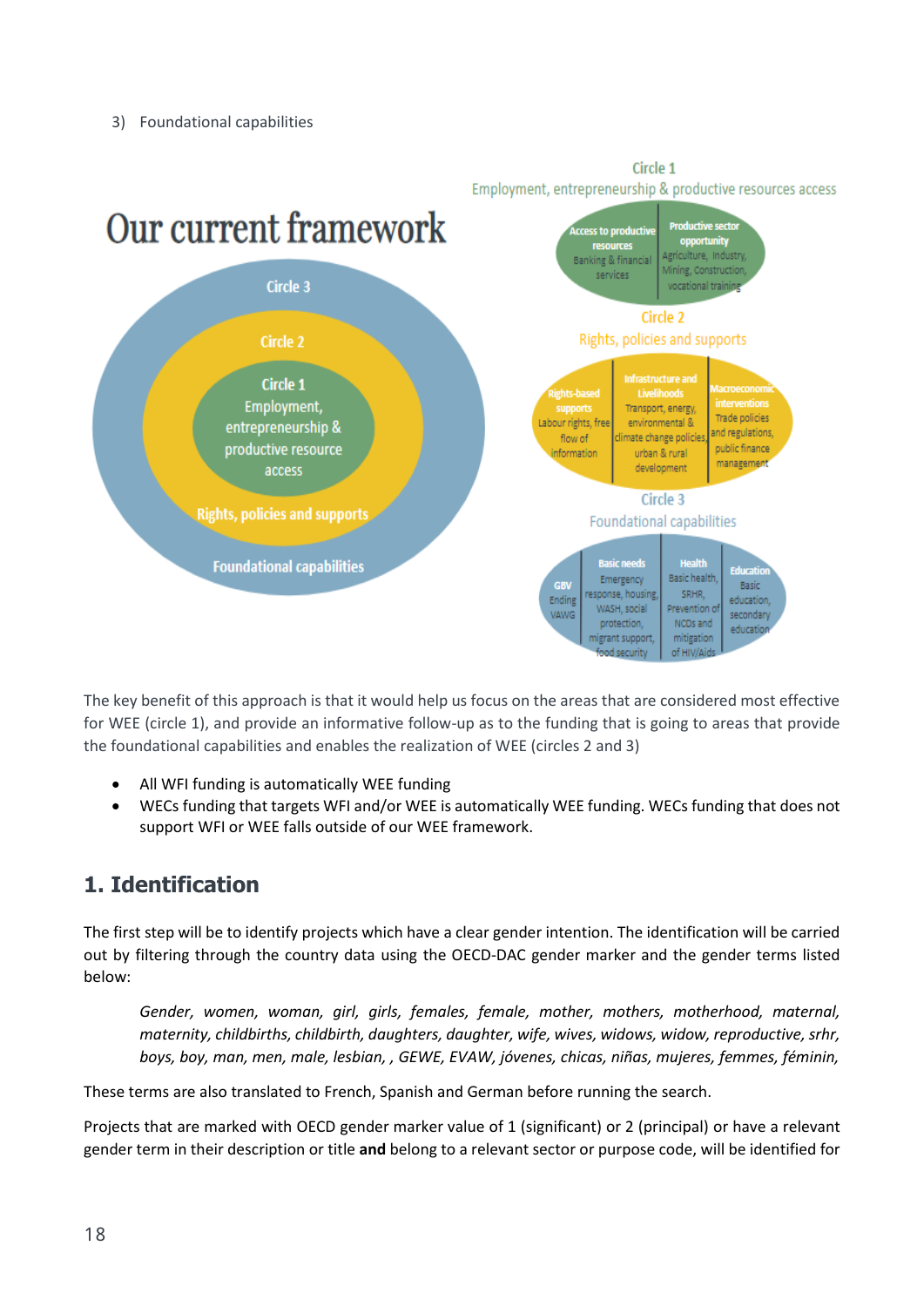further review. For projects that do not report any value for the OECD gender marker will also be reviewed and assessed to evaluate their focus on women. These projects will then be marked as having an exclusive focus if the only recipient of the project has been specified to be women or girls, and marked to have a partial focus if women or girls are not the only recipient specified in the project description.

*Note: Projects with an OECD gender marker score of 0 are automatically not eligible for WEE/WFI/WECs funding. In the case of national funding, an equivalent Gender Responsive Budgeting (GRB) score meaning that gender equality/women's empowerment is not an objective of the project or programme should similarly be excluded for WEE/WFI/WECs.*

# **2. Classification**

#### **Thematic areas**

• In order to organise the extensive list of sector/purpose codes we identified as relevant to WEE, we have created our own themes to classify WEE projects according to sector/purpose codes. There are 9 subcategories and 3 main categories which help us organise the codes according to our definition of WEE and capture all relevant projects based on their thematic focus.

**Employment, entrepreneurship and productive resource access:** Projects to support formal and informal employment, management and ownership within productive sectors are an important component of women's economic outcomes within paid work. This category also supports entrepreneurship and acquisition of skills and resources that erode patterns of sectoral segregation in labour markets.

- o *Access to Communications, Financial and Business Resources*
- o *Access to productive resources*
- o *Productive sector opportunities*
- o *Employment and Ownership in Productive Sectors*

**Rights, policies and supports:** This theme contributes to women's ability to control resources and their ability to participate in the economic sphere in equitable ways, so gendered interventions in this sector can be instrumental to progress in WEE. Furthermore, rights-based supports also ensure a context in which women's economic rights are supported and accessed; projects which target changing gender norms, protecting and promoting economic rights for women overall. Affordable and safe access to all the areas outlined below are integral economic aspects of livelihood support. These are also relevant for women's unpaid care work burdens and an integral safety net for supporting WEE throughout women's lifespan, including in periods of unemployment or in old age with pensions. There is also substantial feminist economic literature surrounding the impact of fiscal, tax, trade and structural adjustment policies on gendered economic outcomes. Macrolevel employment generation that targets women could circumvent discrimination and structural issues of gendered segregation in labour markets. Movements for gender-responsive budgeting also require data and can be instrumental to supporting women's economic justice and rights across all levels of policy making.

- o *Laws and Regulations*
- o *Rights Organizations and Mechanisms*
- o *Urban, Rural and Environmental Development and Policy*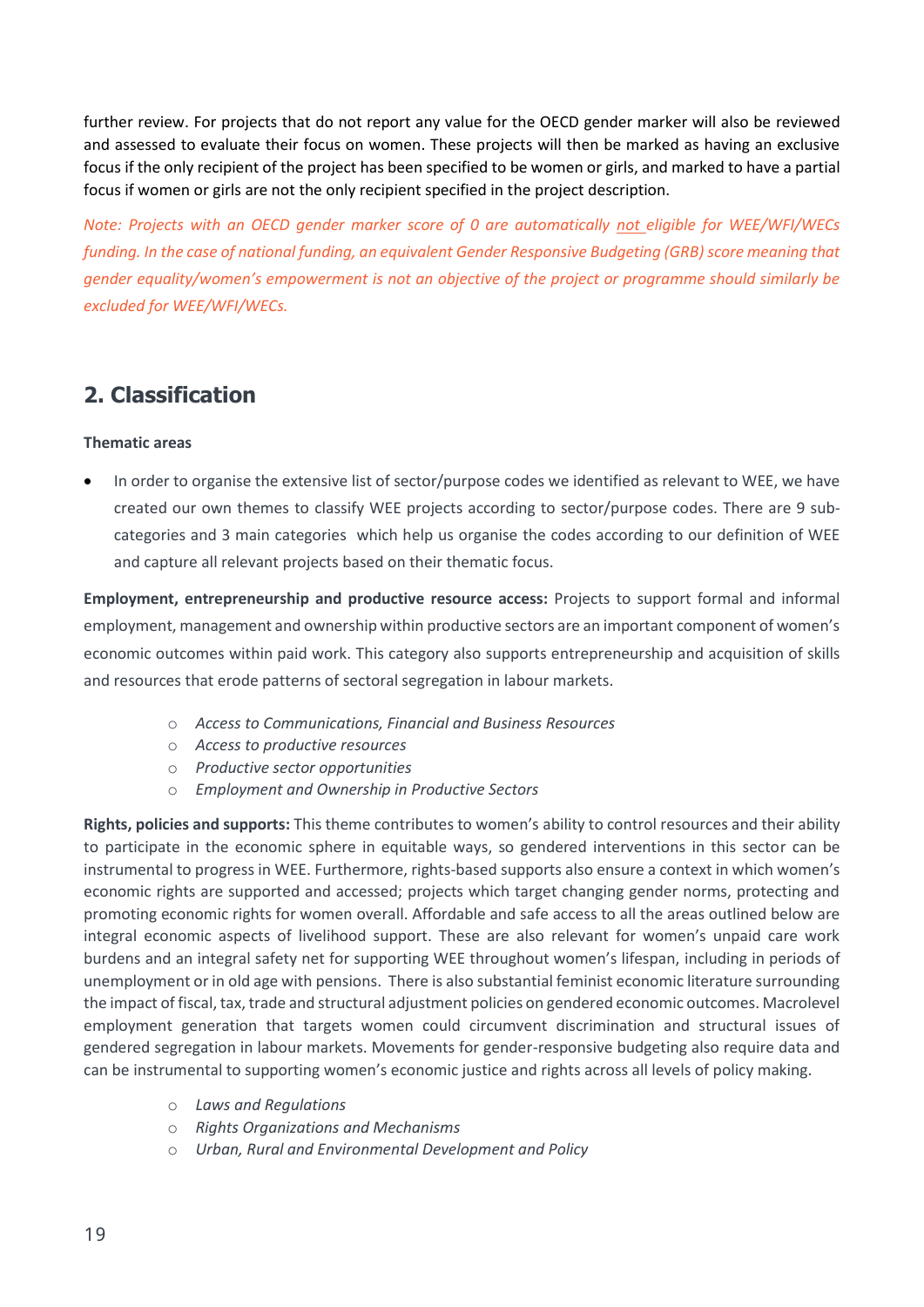- o *Macroeconomic and Trade Policies*
- o *Employment Creation and Income Generation*
- o *Gender Responsive Budgeting and Sex–Disaggregated Statistics*

**Foundational Capabilities:** The areas outlined for this theme enhances agency through knowledge acquisition, particularly universal basic education which can also reduce the unpaid care work of women and support their labour force participation. This is also integral for agency in making decisions regarding their own bodies (including whether or when they have children) and is a foundational factor for participation in economic activity. GBV has economic consequences in terms of lost work hours and productivity.

- o *Education*
- o *Health*
- o *Ending Gender Based Violence*
- o *Basic needs*
- o *Crisis Support for Economic Outcomes*
- o *Access to Social Support for Disadvantaged Groups*

The full listing of sector/purpose codes within these categories is outlined on the next page.<sup>4,5</sup>

**.** 

<sup>4</sup> For a description of the OECD sector/purpose codes and the voluntary codes, please refer to the full list which can be downloaded [here.](https://www.oecd.org/development/financing-sustainable-development/development-finance-standards/dacandcrscodelists.htm)

<sup>&</sup>lt;sup>5</sup> For a list of sector/purpose codes grouped under these categories and sub-categories, with explanations for their inclusion and notes on what the sector/purpose codes include from their DAC definitions please see Annex A1.1. Please note that the codes in bracket refers to the sector or purpose of the titles mentioned are adapted from DAC.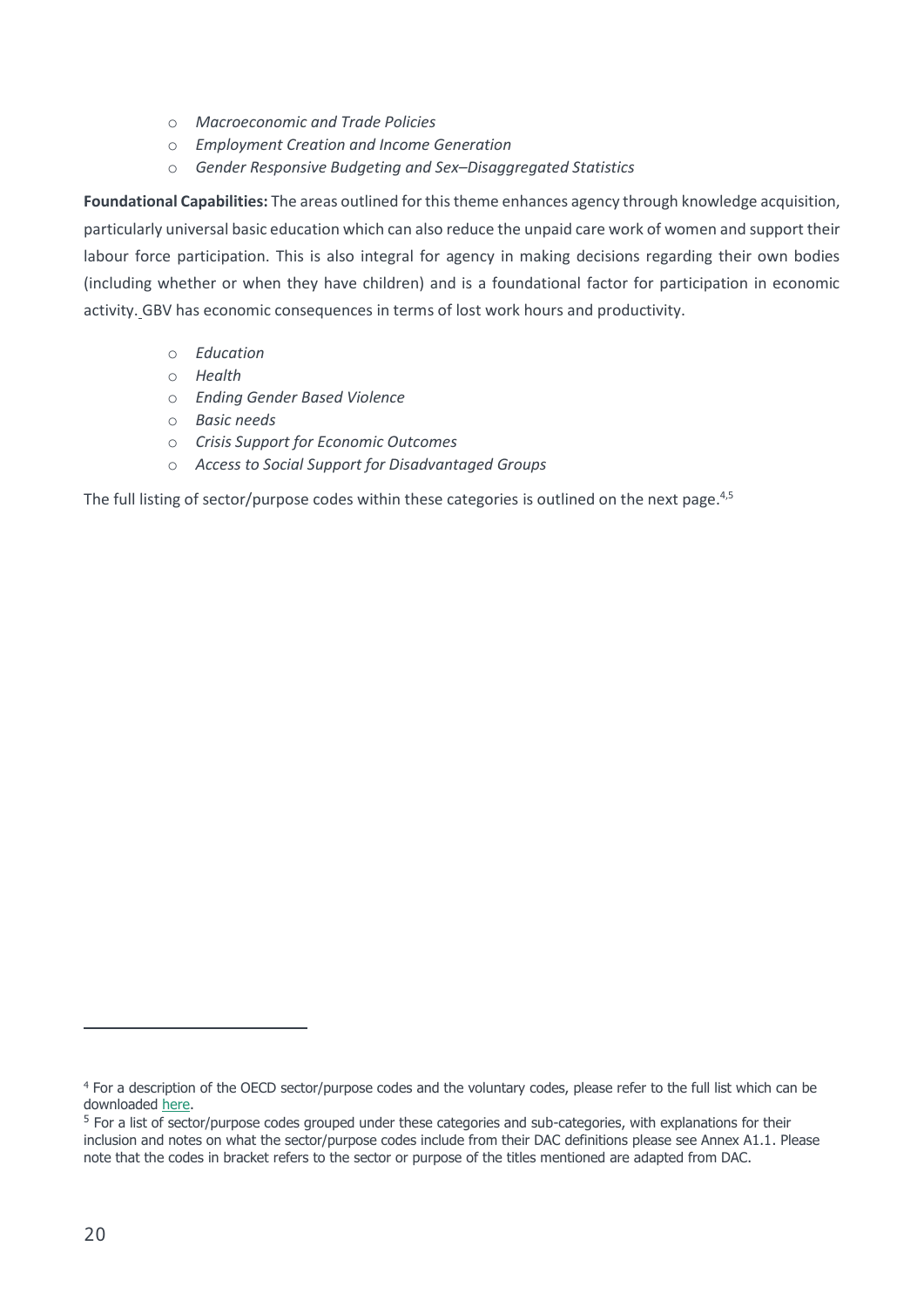| <b>Employment,</b><br>entrepreneurship and<br>productive resource access                                                                                                                                                                                                                                                                                                                                                                                                                                                                                                 |                                                                                                                                                                                                                                                                                                                                                                                                                                                                                                                                                                                                                                                                                                                                                                                                                          | <b>Rights, policies and supports</b>                                                                                                                                                                                                                                                                                                                                                                                                                                                                                   |                                                                                                                                                                                                                                                                                                                                                                                                                                                                                                                                                                                                                                                                                                                                                                                                                                                                                                                                                                                                                                                                         |                                                                          |                                                                                                                                                                                                                                                                                                                                                                                                                                                                                                                                                                                                                  | <b>Foundational capabilities</b>                                                                                                                                                                                                                                                                                                                               |                                                                                                                                                                                                                                                                                                                                                                                                                                                                                                                                                                                                                                                                                                                                                                                                                                                                                                                                                                                                                   |
|--------------------------------------------------------------------------------------------------------------------------------------------------------------------------------------------------------------------------------------------------------------------------------------------------------------------------------------------------------------------------------------------------------------------------------------------------------------------------------------------------------------------------------------------------------------------------|--------------------------------------------------------------------------------------------------------------------------------------------------------------------------------------------------------------------------------------------------------------------------------------------------------------------------------------------------------------------------------------------------------------------------------------------------------------------------------------------------------------------------------------------------------------------------------------------------------------------------------------------------------------------------------------------------------------------------------------------------------------------------------------------------------------------------|------------------------------------------------------------------------------------------------------------------------------------------------------------------------------------------------------------------------------------------------------------------------------------------------------------------------------------------------------------------------------------------------------------------------------------------------------------------------------------------------------------------------|-------------------------------------------------------------------------------------------------------------------------------------------------------------------------------------------------------------------------------------------------------------------------------------------------------------------------------------------------------------------------------------------------------------------------------------------------------------------------------------------------------------------------------------------------------------------------------------------------------------------------------------------------------------------------------------------------------------------------------------------------------------------------------------------------------------------------------------------------------------------------------------------------------------------------------------------------------------------------------------------------------------------------------------------------------------------------|--------------------------------------------------------------------------|------------------------------------------------------------------------------------------------------------------------------------------------------------------------------------------------------------------------------------------------------------------------------------------------------------------------------------------------------------------------------------------------------------------------------------------------------------------------------------------------------------------------------------------------------------------------------------------------------------------|----------------------------------------------------------------------------------------------------------------------------------------------------------------------------------------------------------------------------------------------------------------------------------------------------------------------------------------------------------------|-------------------------------------------------------------------------------------------------------------------------------------------------------------------------------------------------------------------------------------------------------------------------------------------------------------------------------------------------------------------------------------------------------------------------------------------------------------------------------------------------------------------------------------------------------------------------------------------------------------------------------------------------------------------------------------------------------------------------------------------------------------------------------------------------------------------------------------------------------------------------------------------------------------------------------------------------------------------------------------------------------------------|
| <b>Productive</b><br><b>Access to</b><br>productive<br><b>Sector</b><br><b>Opportunity</b><br>resources                                                                                                                                                                                                                                                                                                                                                                                                                                                                  | Infrastructure and<br><b>Livelihoods</b>                                                                                                                                                                                                                                                                                                                                                                                                                                                                                                                                                                                                                                                                                                                                                                                 | <b>Rights-Based Supports</b>                                                                                                                                                                                                                                                                                                                                                                                                                                                                                           | <b>Macroeconomic Interventions</b>                                                                                                                                                                                                                                                                                                                                                                                                                                                                                                                                                                                                                                                                                                                                                                                                                                                                                                                                                                                                                                      | <b>GBV</b>                                                               | <b>Education</b>                                                                                                                                                                                                                                                                                                                                                                                                                                                                                                                                                                                                 | <b>Health</b>                                                                                                                                                                                                                                                                                                                                                  | <b>Basic Needs</b>                                                                                                                                                                                                                                                                                                                                                                                                                                                                                                                                                                                                                                                                                                                                                                                                                                                                                                                                                                                                |
| Sector codes:<br>Sector codes:<br><b>Banking</b><br>Agriculture,<br>$\bullet$<br>₹.<br>financial services<br>(240)<br>(310)<br>Business & other •<br>Agriculture<br>$\bullet$<br>services (250)<br>(311)<br>Forestry (312)<br>$\bullet$<br>Communications •<br>$(220)$ ,<br>includes •<br>Fishing (313)<br>voluntary<br>codes:<br>22011-<br>construction<br>22013<br>(320)<br>Industry (321)<br>Mineral<br>resources<br>mining(322)<br>Construction<br>(323)<br>Tourism (332)<br>Purpose codes:<br>Vocational<br>Advanced<br>technical<br>managerial<br>training (11430) | Sector codes:<br>Transport & storage (210), includes<br>forestry, fishing<br>voluntary codes 21011-21013 and<br>21021-21024<br>Energy (230)<br>٠<br>Energy policy (231), includes .<br>voluntary codes 23111-23112<br>$\bullet$<br>Energy generation, renewable<br>Industry, mining,<br>sources (232)<br>Energy<br>generation,<br>non-<br>renewable sources (233)<br>Hybrid energy plants (234)<br>Nuclear energy plants (235)<br>$\bullet$<br>Energy distribution (236)<br>$\bullet$<br>General environment protection<br>(410)<br>Purpose codes:<br>Urban<br>development<br>and<br>management (43030),<br>includes<br>voluntary codes 43031-43032<br>Training (11330) •<br>development<br>(43040)<br>Rural<br>includes voluntary codes 43041<br>43042<br>and<br>Non-agricultural<br>alternative<br>development (43050) | Purpose codes:<br>and<br>judicia<br>Legal<br>(15130)<br>development<br>includes voluntary codes<br>15131-15137<br>Democratic participation<br>and civil society (15150)<br>Media and free flow of<br>information (15153)<br>Human rights (15160)<br>Women's<br>rights<br>organisations<br>and<br>and<br>movements,<br>government<br>institutions<br>(15170)<br>Note: before 2019 it was<br>named: Women's equality<br>organisations<br>and<br>institutions (15170)<br>Labour Rights (16070)<br>Social Dialogue (16080) | Sector codes:<br>Trade policies & regulations (330)<br>Trade policy & regulations (331)<br>General budget support (510)<br>Other commodity assistance (530)<br>Action<br>relating<br>debt<br>(600)<br>to<br>Purpose codes:<br>Public finance management (PFM) (15111),<br>includes voluntary codes 15117-15119<br>Public sector financial management (1512)<br>- an IATI code that has recently beer<br>withdrawn<br>Domestic revenue mobilisation (15114),<br>includes voluntary codes 15116,15155,<br>15156<br>Macroeconomic policy (15142)<br>٠<br><b>Employment creation (16020)</b><br>Statistical capacity building (16062)<br>Public procurement (15125)<br>Public sector policy and administrative<br>management (15110), includes voluntary<br>codes: 15123, 15127, and 15144<br>Decentralisation and support<br>subnational government (15112), includes<br>voluntary codes 15128, 15129, and 15185<br>Anti-corruption organisations<br>and<br>institutions (15113)<br>Legislatures and political parties (15152)<br>Research/scientific institutions (43082) | Purpose codes:<br>Ending violence<br>against<br>wome<br>and girls (15180 | Sector codes:<br>Education (110)<br>Education,<br>level •<br>unspecified (111)<br>Basic education (112),<br><i>includes</i><br>voluntary<br>codes 11231-11232<br>Secondary<br>education<br>$(113)$ ,<br><i>includes</i><br>voluntary codes 11321<br>11322<br>Note:<br>vocational <sup>®</sup><br>training (11330) fall<br>Productive<br>under<br>Sector Opportunity<br>Post-secondary<br>(114)<br>education<br>Note:<br>Advanced<br>technical<br>and<br>training<br>managerial<br>(11430) falls<br>under<br>Secto<br>Productive<br>Opportunity<br>Purpose codes:<br>Multisector<br>education/training<br>(43081) | Sector codes:<br><b>Health (120)</b><br>Health,<br>general<br>(121)<br>Basic health (122)<br>Population<br>policies/programm<br>es & reproductive<br>health (130)<br>Purpose codes:<br>Promotion<br>of<br>mental health and •<br>well-being (12340)<br>Other prevention<br>and treatment of<br>NCDs (12350)<br>Social mitigation of<br><b>HIV/AIDS (16064)</b> | Sector codes:<br>Water supply & sanitation (140)<br>Development food assistance / food<br>$\bullet$<br>aid/food security assistance (520)<br>Emergency response (720)<br>Reconstruction relief & rehabilitation<br>$\bullet$<br>(730)<br>Disaster prevention & preparedness<br>$\bullet$<br>(740)<br>Purpose codes:<br>Disaster risk reduction (43060)<br>$\bullet$<br>Housing policy and administrative<br>management (16030)<br>Facilitation of orderly, safe, regular and<br>responsible migration and mobility<br>(15190)<br>Social<br>protection (16010), includes<br>voluntary codes 16011-16015- such as<br>social services (incl youth development<br>and women+ children), social protection<br>and<br>welfare<br>services<br>policy/planning/administration,<br>social<br>security, general or civil service pensions)<br>Household food security programmes<br>(43072)<br>Food safety and quality (43073)<br>Low-cost housing (16040)<br>Food security policy and administrative<br>management (43071) |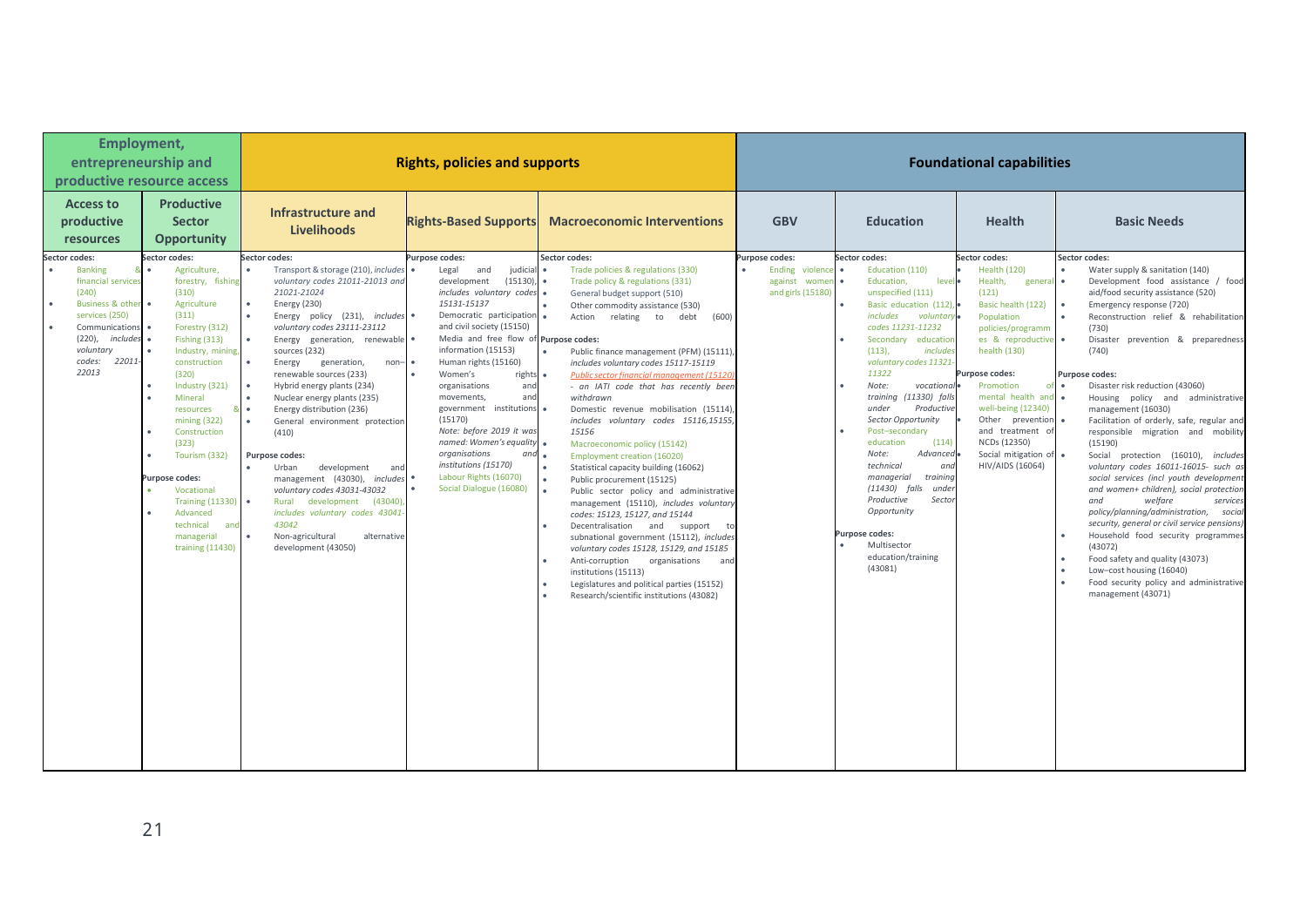For this classification exercise, the projects that are pulled from the gender terms or gender marker filtering exercise will then be further filtered using the purpose and sector codes in the table above. The sectors highlighted in green refers to the sectors that can be marked as automatic WEE Category-1 without description review if gender marked as OECD significant (1) or principal (2) in CRS & IATI. In the case of national funding, a relevant GRB code for projects in these green sectors which suggests gender equality/women's empowerment is an objective of the project or programme may also warrant automatic coding as WEE.

We have created a series of questions<sup>6</sup> from our WEE definition and typology to act as a guide to determine whether a project is relevant to WEE. This is a necessary step as there will be projects within these sector/purpose codes that are not WEE relevant given the way the codes are defined and projects are coded.<sup>7</sup> Additionally, these gender search terms also pull up project descriptions that target "men and women" and "girls and boys" and thus need to be re-categorised from the data as they lack an intentional focus on WEE. This approach allows for a more thorough review process for categorising WEE projects (though this is limited by what is included in project descriptions or how the gender marker has been applied). The end result will be a clean, coded data set of projects organised by the above typology of WEE funding with which to conduct multiple levels of analysis.

For WEE projects with unsorted codes, please determine which categories they fit most closely (e.g. foundational capabilities - health). Please see an overview of unsorted sector and purpose codes below:

- Empty sector fields: (blank), 0, #N/A
- Unsorted sector code: Unallocated / Unspecified (998)
- Unsorted purpose code: (blank), Multisector aid for basic social services (16050), Multisector aid (43010)

# **Mapping unpaid care work projects, within WEE projects**

Research has shown that reducing unpaid care work (UCW) for women and girls is essential for realising WEE. In 2019, women and girls have been found to be responsible fo[r 75% of unpaid care and domestic work within](https://oecd-development-matters.org/2019/03/18/why-you-should-care-about-unpaid-care-work/)  [household and communities.](https://oecd-development-matters.org/2019/03/18/why-you-should-care-about-unpaid-care-work/) Since the rise of COVID, the burden has shifted more on women and greater share of responsibilities. [Women's participation in the labour marke](https://read.oecd-ilibrary.org/view/?ref=1122_1122019-pxf57r6v6k&title=Caregiving-in-crisis-Gender-inequality-in-paid-and-unpaid-work-during-COVID-19)t has declined at a greater rate than men. This disproportionate time allocation to unpaid care and domestic work has led to limiting women's participation in the market for economic outcomes and full realised of WEE. According to SDG target, one of the domains is to implement shared responsibility of unpaid care within households, however, efforts from international funders and governments to address this is largely unknown. Recognition, reduction, and

<u>.</u>

 $6$  Please refer to Annex A1.2 for the WEE quiding questions.

<sup>&</sup>lt;sup>7</sup> For the full list of OECD DAC sector and CRS purpose codes, please see: [DAC and CRS code lists -](http://www.oecd.org/development/financing-sustainable-development/development-finance-standards/dacandcrscodelists.htm) OECD. For excerpts from the OECD definitions that we have identified, please see Annex A1.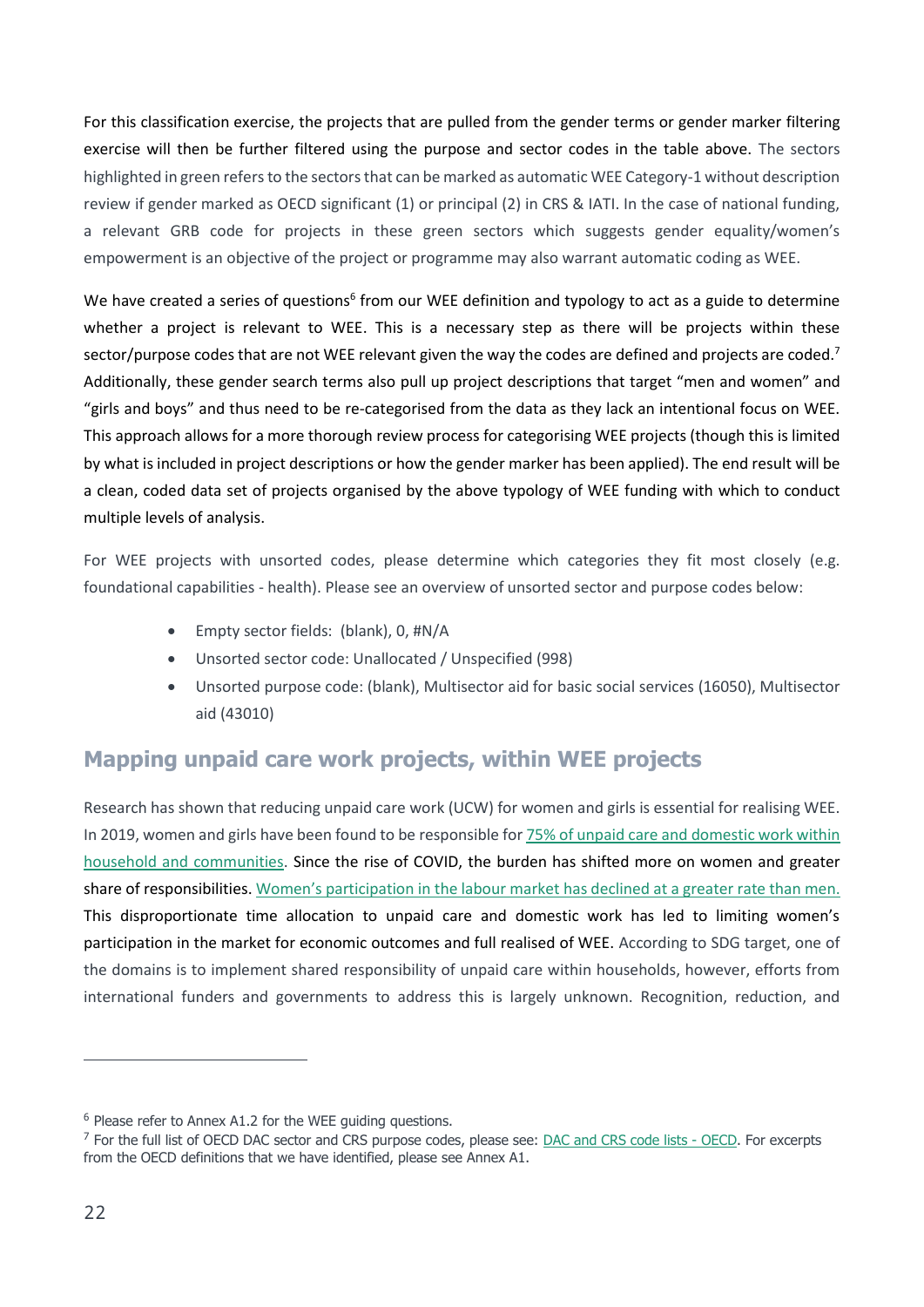redistribution of unpaid care work (UCW) will facilitate the addressing women's disproportionate time allocation and advance their involvement in WEE.

Th[e Care Policy Scorecard,](https://oxfamilibrary.openrepository.com/bitstream/handle/10546/621287/bp-care-policy-scorecard-240921-en.pdf?sequence=17.) developed by Oxfam, ICRW Asia, International Domestic Workers Federation, Africa Leadership Forum, UK Women's Budget Group, Ciudadanía Bolivia, Padare Men's Forum Zimbabwe, the Ugandan Women's Network and Youth Alive! Kenya, adapts ILO's 5R framework to map unpaid care and paid care policies. The 5R framework pushes to recognize, reduce, redistribute and represent unpaid care work and adequately reward paid care work. The policy indicators aim to track government efforts and policies that facilitate the care work environment.

Given the importance of addressing unpaid care work for WEE, and that projects to address this could cut across multiple sector and purpose codes within the data, we conduct a focused analysis of the WEE projects we identified to evaluate whether they also reduce unpaid care responsibilities for women. We adapt the Scorecard to map and identify projects within WEE that explicitly or implicitly reduce or redistribute unpaid care responsibilities that fall on women and girls.

Based on consultations with ICRW, Oxfam Canada, and the Center for Global Development, we added two variations for two indicators outlined in the scorecard. For piped water under care supporting physical infrastructure, we also identify any funding that established communal water in contributing to reducing the time taken by women or girls spent on domestic chores. We also map any funding to ridesharing along with provision of public transport under care supporting physical infrastructure, as ridesharing has been increasingly used by women for safer transportation and can thereby significantly reduce the amount of time women spend walking or using other, more time-consuming transportation methods.

While the Scorecard was originally designed to map national polices targets unpaid care work, care work and cross-sectoral policies for both care and unpaid care work, our methodology only adapts the unpaid care work and cross-sectoral policies indicators to track international funding efforts to reduce unpaid care burdens. We encourage future research to build on these initial efforts to track funding to reduce women's care work burden.

| <b>Policy area</b>                            | <b>Description</b>                                                                                                                                                                                                                  | <b>Policy Indicators</b>                                                                                                                                                                                    |
|-----------------------------------------------|-------------------------------------------------------------------------------------------------------------------------------------------------------------------------------------------------------------------------------------|-------------------------------------------------------------------------------------------------------------------------------------------------------------------------------------------------------------|
| Care supporting<br>physical<br>infrastructure | Basic infrastructure, such as piped<br>electricity and<br>public<br>water,<br>transport, can reduce the time and<br>intensity of household care tasks,<br>helping to free up women's time for<br>social and economic participation. | piped or communal water, household<br>➤<br>electricity,<br>sanitation services,<br>➤<br>public transport or ridesharing<br>➤<br>time and energy saving equipment<br>➤<br>technologies (TESET)               |
| Care services                                 | Care services are the services that<br>help to redistribute unpaid care work<br>responsibilities to government, the<br>private sector and not-for-profit<br>organizations                                                           | public healthcare services<br>➤<br>Early childhood care and education<br>➤<br>services (ECCE)<br>provision of care services for people with<br>➤<br>additional needs<br>care services for older people<br>➤ |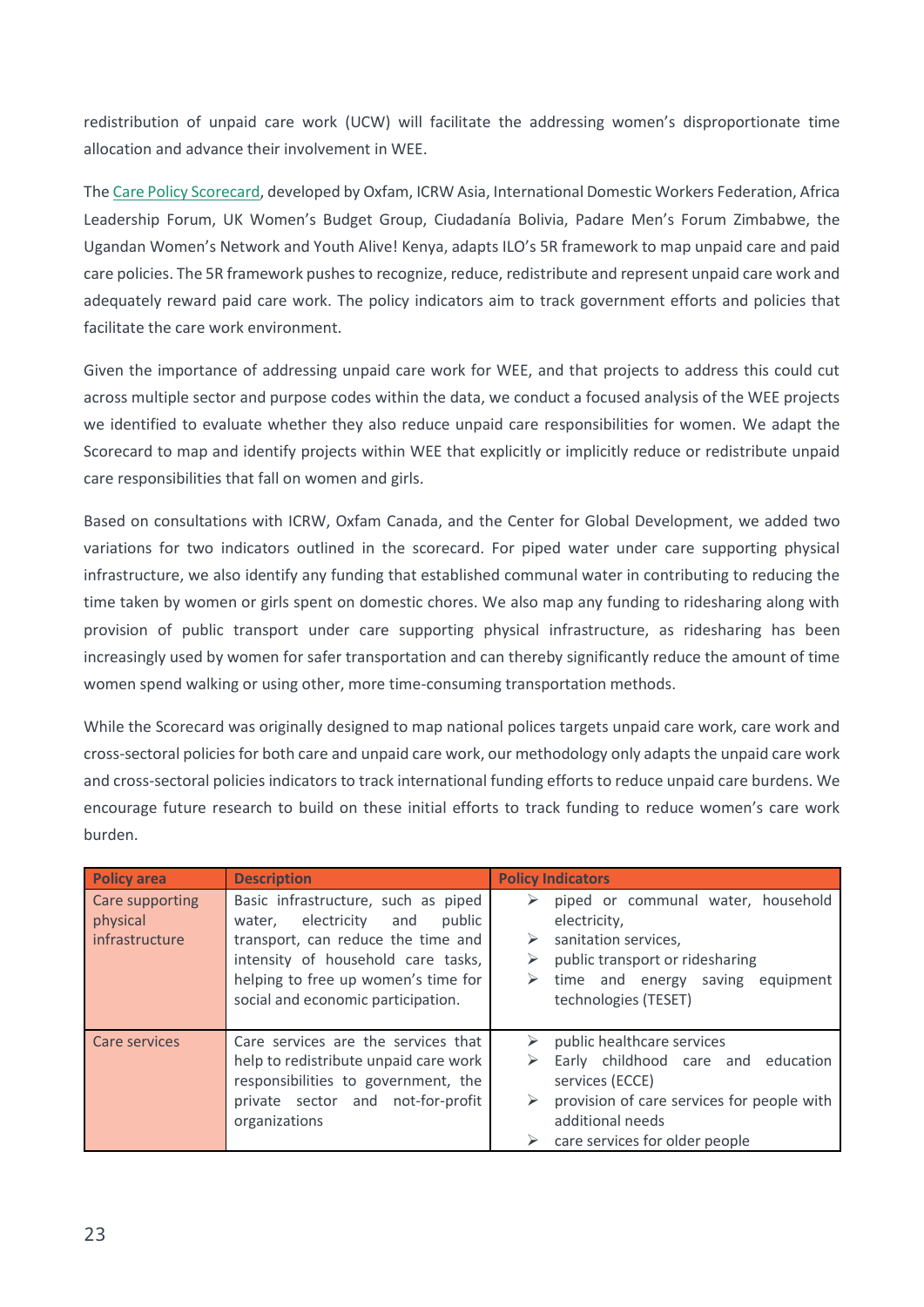| Social protection<br>benefits related to<br>care | These schemes can help reduce the<br>time women spend on care work or<br>the associated costs of care | ≻<br>⋗<br>⋗ | school meals or vouchers<br>public pensions<br>cash transfers related to care |
|--------------------------------------------------|-------------------------------------------------------------------------------------------------------|-------------|-------------------------------------------------------------------------------|
|                                                  |                                                                                                       | ➤           | care-sensitive public works                                                   |
| Care supporting                                  | Through<br>progressive<br>policies<br>on                                                              | ➤           | paid sick leave                                                               |
| workplaces                                       | work-life balance, parental leave and                                                                 | ⋗           | equal paid parental leave                                                     |
|                                                  | sick leave, can support a balance                                                                     | ⋗           | flexible working hours                                                        |
|                                                  | between paid work and unpaid care                                                                     | ⋗           | onsite childcare                                                              |
|                                                  | responsibilities                                                                                      | ➤           | breastfeeding at work                                                         |
| Social norms                                     | Social norms related to unpaid and                                                                    | ➤           | standards prohibiting gender stereotypes                                      |
| interventions                                    | paid care work are collective beliefs                                                                 |             | in advertising and media representations                                      |
|                                                  | that consider care work to be a                                                                       | ➤           | awareness-raising campaigns                                                   |
|                                                  | woman's natural role and sole                                                                         | ➤           | education policies that address gender                                        |
|                                                  | responsibility, as well as unskilled,                                                                 |             | stereotypes                                                                   |
|                                                  | unproductive and not 'work', shifting                                                                 |             |                                                                               |
|                                                  | these norms is critical for recognizing                                                               |             |                                                                               |
|                                                  | the value of both unpaid and paid                                                                     |             |                                                                               |
|                                                  | care.                                                                                                 |             |                                                                               |
| Measurement                                      | Data collection is critical for the                                                                   | ⋗           | measurement frameworks                                                        |
| frameworks and                                   | recognition of unpaid care work in                                                                    | ➤           | time-use data collection                                                      |
| data collection                                  | government policy<br>making<br>and                                                                    |             |                                                                               |
|                                                  | priority setting                                                                                      |             |                                                                               |

Similar to our WEE methodology, we use a combination of word searches along with a set of guidance adapted from the Care Policy Scorecard for each indicator, to assess if the project targets unpaid care work.<sup>8</sup> Projects that are already marked as WEE, will be reviewed against these indicators and evaluated if they explicitly target unpaid care work by mentioning reducing time spent by women or girls on UCW in their description or implicitly target UCW by addressing one of the indicators outlined in our framework.

 $\overline{a}$ 

<sup>&</sup>lt;sup>8</sup> Please refer to Annex A1.3 to review the guidance for each indicator.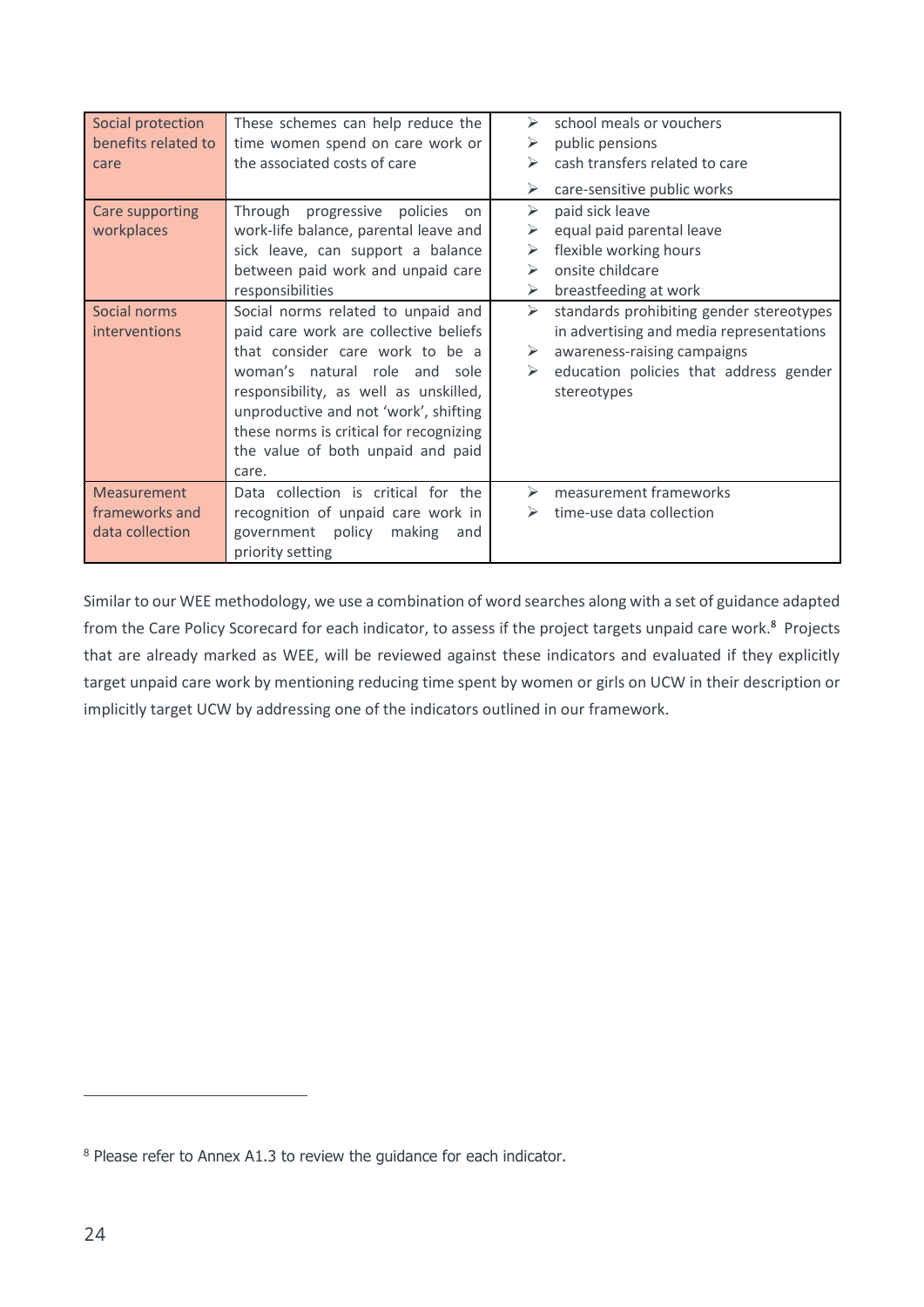# <span id="page-24-0"></span>**Women's Financial Inclusion**

# **Definition**

WFI is meaningful access to, use of and control over financial services which create economic and social benefits critical to realising economic rights, gender equality and WEE. For women, meaningful participation in the financial sector goes beyond formal<sup>9</sup> and informal<sup>10</sup> types of banking services for individual, household or business use. WFI accounts for the range of ways women's economic and social lives may benefit from financial services, particularly when such services embed women's unique needs. Financial services which contribute to WFI account for demand and supply side constraints that may limit women's uptake and use of services whilst also considering how these services can transform women's lives by breaking down gender norms, increasing financial capability, and providing women with decision-making power and autonomy.

# **Methodology for desk research**

We will be tracking funding to women-targeted FI projects.

- This is funding towards financial inclusion that shows clear intent in targeting women and is therefore considered women's financial inclusion.
- The aim is to identify projects where the financial inclusion of women is either the main goal of the project or one of the objectives of the project.
- These projects will be identified through key search terms that are gender and financial inclusion relevant.
- Projects that have a gender marker, financial inclusion search terms but no gender search terms will be reviewed under Category 1 as well.

WFI funding will be tracked following a similar three-step methodology that includes 1) identification, 2) classification, 3) measurement.

# **Identification**

The identification exercise will be used to mine existing data sources for projects that have a focus on financial inclusion.

Within the databases, we will filter according for our six focus countries to identify country–specific funding. We will also filter for regional projects that cover our case study countries. For example, a WFI project that works across the East African Community and that targets funding to Kenya.

**.** 

<sup>&</sup>lt;sup>9</sup> E.g. basic bank accounts, savings, loans, insurance.

<sup>&</sup>lt;sup>10</sup> E.g. Village Savings and Loan Associations (VSLAs), rotating Savings and Loan Associations (ROSCAs), microfinance associations.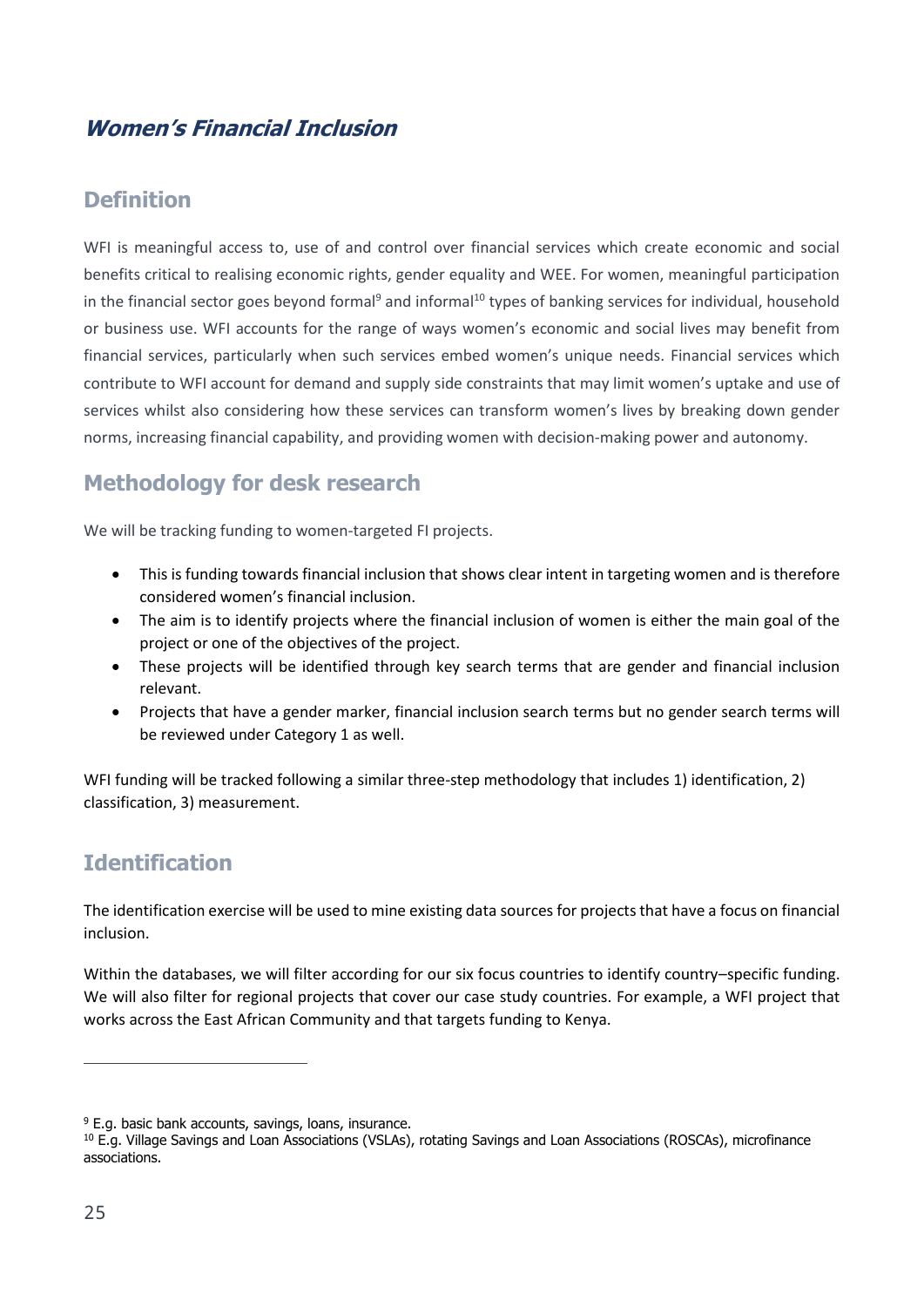After filtering for our six focus countries, we will apply targeted keyword searches to project names and descriptions to identify projects that may include a women's financial inclusion component. We shall search for projects that have a combination of any relevant OECD gender marker score (principal/significant) OR any of the gender terms AND relevant financial inclusion terms listed in the table below. Similar searching of key words and GRB-scoring can be undertaken for mapping national funding to WFI.

For the CGAP database, given that projects are by default financial inclusion projects, the objective is to identify projects which focus on women. This will be done by running a search using the gender terms on the themes of the projects. Terms are also translated to French, German and Spanish. The list of combined search terms can be accessed [here.](https://www.publishwhatyoufund.org/download/wee-search-terms/)

| Gender<br>terms        | women, woman, girl, girls, female, females, mother, mothers, motherhood, maternal, maternity,<br>childbirth, childbirths, daughter, daughters, wife, wives, widow, widows, lesbian, gender, sex,<br>girlchild, GEWE, EVAW                                                                                                                                              |
|------------------------|------------------------------------------------------------------------------------------------------------------------------------------------------------------------------------------------------------------------------------------------------------------------------------------------------------------------------------------------------------------------|
| <b>AND</b>             |                                                                                                                                                                                                                                                                                                                                                                        |
| Financial<br>inclusion | financial inclusion, financial exclusion, financial resilience, financial autonomy, financial services,<br>fsp, financial capability, financial education, financial literacy, financial access                                                                                                                                                                        |
| terms                  | banking, unbanked, underbanked, loan, lending, money, credit, debit, delinquency, checking<br>account, atm, entrepreneur, microfinance, micro finance, micro-finance, microcredit, micro<br>credit, micro-credit, microloan, micro loan, micro-loan, borrower, borrowing, insurance, msme,<br>sme, capital, micro-entrepreneur, microentrepreneur, enterprise, banking |
|                        | pensions, payment, cash transfers, informal income, consumer protection                                                                                                                                                                                                                                                                                                |
|                        | fintech, electronic money, e-money, mobile money, mobile financial services, mfs, digital financ,<br>dfs, digital payment, branchless banking, cico, transaction, vsla, village savings and lending, rosca,<br>tontine, asca, mfi                                                                                                                                      |
|                        | kyc, ekyc, biometric, digital id, ids, national id, digital identification, national identification                                                                                                                                                                                                                                                                    |
|                        | savings accounts, savings and credit, credit and saving, savings instruments, microsaving, sacco,<br>savings group, saving and investment, savings and loan, saving scheme, savings scheme, savings-<br>led, agricultural finance, agricultural financing, agri-finance, agrifi                                                                                        |
|                        | biometric, social protection, social security                                                                                                                                                                                                                                                                                                                          |
|                        | chama, table banking                                                                                                                                                                                                                                                                                                                                                   |
|                        | deposit pension scheme, dps, provident fund, worker welfare fund, workers participation fund                                                                                                                                                                                                                                                                           |

The projects identified through this search will be a starting point to identify funding towards WFI. To understand the nature of projects that are receiving funding for WFI, we will manually review each project description to code the projects as one of the four types of WFI projects outlined below:

#### **1. Projects focused purely on WFI**

o The project's primary focus or objective will be on WFI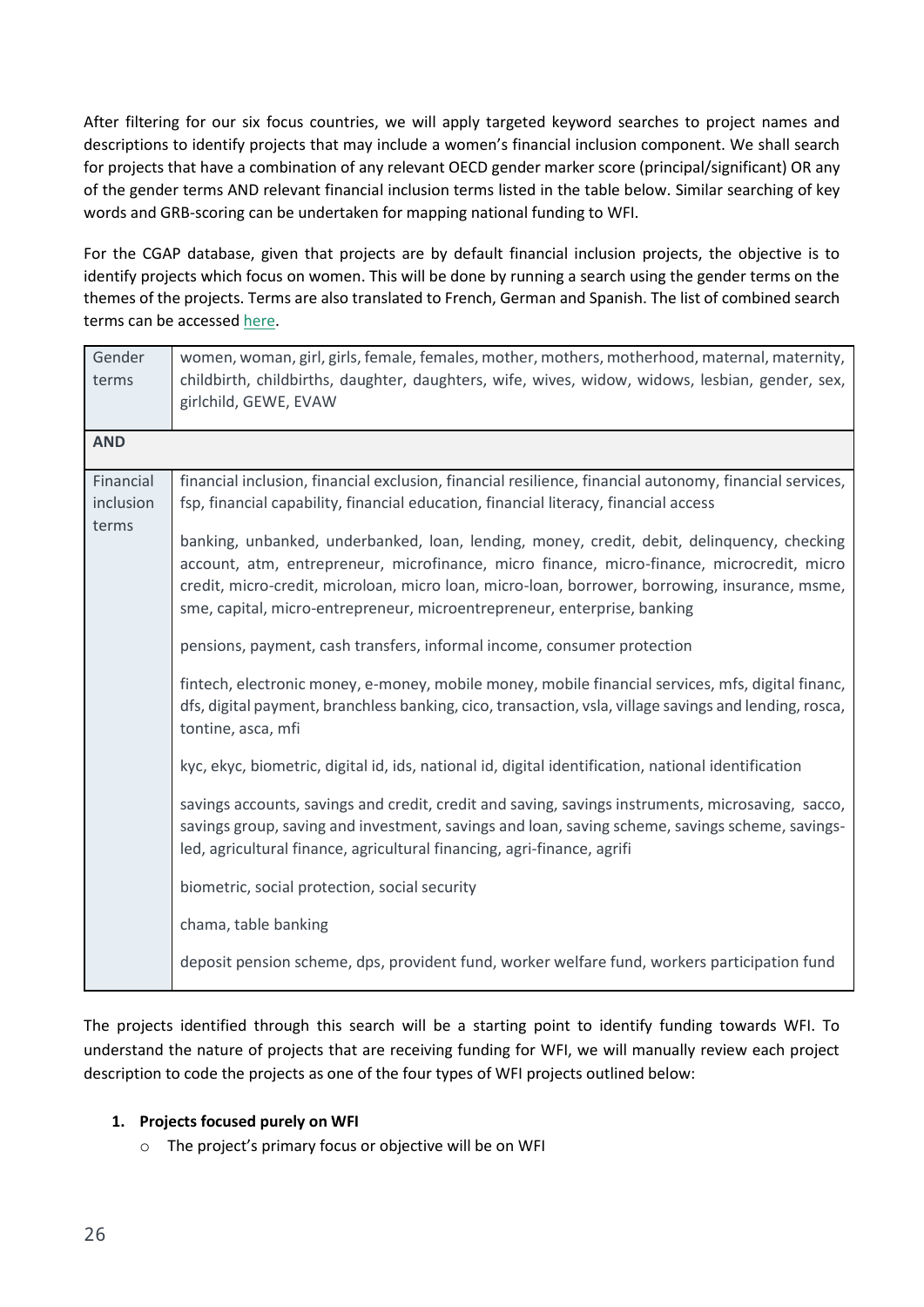#### **2. Financial inclusion projects with a WFI component**

 $\circ$  The primary goal of the project is financial inclusion with at least one of the objectives focusing on WFI

#### **3. WEE/other gender–focused projects with a WFI component**

 $\circ$  The primary goal of the project is focused on gender or WEE broadly and one of the many objectives is aimed at WFI

#### **4. Broader development projects with a WFI component**

 $\circ$  The project has many development objectives, with at least one being focused on a WFI outcome

If there was insufficient information available in project descriptions to determine the type of WFI project, the project was labelled 'unclear'.

#### **Do not include projects as WFI if**:

- It does not fall under either of the four categories.
- Project descriptions do not have sufficient information to categorise as either of the four types of WFI project and it cannot be determined whether to eliminate it based on the title and description. These projects should be tagged for further reviewing and exploration of funder's funding portals.
- Gender or women/woman is mentioned as part of general population, such as "*benefit men and women"* or *"benefit all genders",* but no exclusive intent on targeting gender or women is reflected through the title of description. These projects should be tagged as enabler/non-gender targeted projects and later be reviewed under category two which will look at non-gender targeted financial inclusion projects.

The WFI projects will be mapped against a market system framework depending on which market system function(s) the projects focus on. This framework will be used to categorize which funding is going to the core market and which is going towards creating an enabling environment for women's financial inclusion to thrive. The core market is inclusive of both the demand and supply sides of financial services. The enabling environment comprises of support functions and infrastructure as well as policy, regulations, and norms

The table on the next page outlines the four main functions of the market system that we will be looking at to understand the dynamics of WFI funding. It will be used as a guide in mapping the WFI projects against each function.

| Market System function      | Does the project increase or facilitate:                            |  |
|-----------------------------|---------------------------------------------------------------------|--|
| Core function: Demand Side  | Financial capability/capacity/literacy<br>$\bullet$                 |  |
|                             | Digital capability / capacity/literacy<br>$\bullet$                 |  |
| Core function: Supply side  | TA/capacity building/advisory services to FSPs for WFI<br>$\bullet$ |  |
|                             | Financing for expanding agent network/channels for WFI<br>$\bullet$ |  |
|                             | Financing for developing core business model/product<br>$\bullet$   |  |
|                             | Financing for growing the loan portfolio for WFI<br>$\bullet$       |  |
|                             | Savings group formation, strengthening and scaling<br>$\bullet$     |  |
| functions<br>Support<br>and | Financial infrastructure (relating to WFI)<br>$\bullet$             |  |
| infrastructure              | Digital platforms, channels and support infrastructure<br>$\bullet$ |  |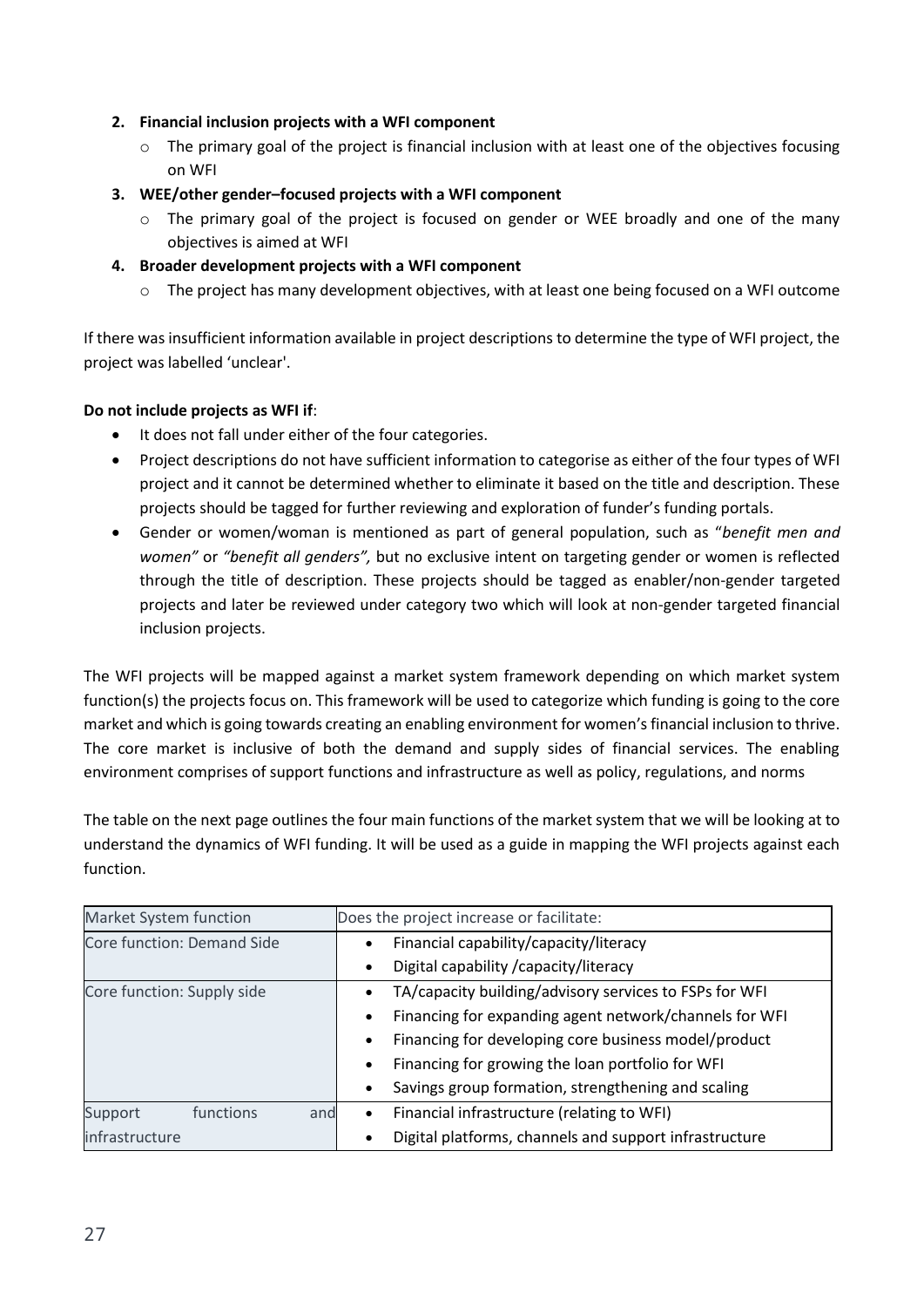|                               | Information infrastructure (research, market data)<br>$\bullet$          |
|-------------------------------|--------------------------------------------------------------------------|
|                               | Savings group linkages                                                   |
|                               | Market linkages<br>$\bullet$                                             |
|                               | Agent networks (as market infrastructure)                                |
|                               | Investment funds for WFI                                                 |
|                               | WFI networks/communities of practice                                     |
|                               | <b>IDs</b>                                                               |
|                               | Apex orgs                                                                |
|                               | Linkage to financial services<br>$\bullet$                               |
| Policy, regulations and norms | Policies/regs around sex-disaggregated data<br>$\bullet$                 |
|                               | National Financial Inclusion Strategies<br>$\bullet$                     |
|                               | Government-to-person (G2P) schemes                                       |
|                               | Inclusive finance regulation (e.g., basic bank accounts, e-<br>$\bullet$ |
|                               | money)                                                                   |
|                               | <b>KYC</b> rules                                                         |
|                               | Informal rules and norms<br>$\bullet$                                    |

*Note: Projects with an OECD gender marker score of 0 are automatically not eligible for WEE/WFI/WECs funding. In the case of national funding, an equivalent GRB score meaning that gender equality/women's empowerment is not an objective of the project or programme should similarly be excluded for WEE/WFI/WECs.*

# <span id="page-27-0"></span>**Women's Empowerment Collectives**

## **Definition**

A Women's Empowerment Collective (WEC) is a women's group centred on five critical elements; groups solidarity and networks, pooling savings and sharing risks, participatory learning and life skills, critical consciousness of gender, and access to markets and services. Together these elements build women's human, financial, and social capital.

These groups take different forms, but they share common features, including voluntary membership, selfgovernance, contributions in the form of time, labour, or money, regular meetings and the aim to empower and improve the welfare of their members.

WECs is relatively a new terminology and concept thus not many are in existence yet. Knowing this, our research will also focus on women's groups which have incorporated WECs elements to gain an understanding of how funders are currently targeting the different elements of WECs.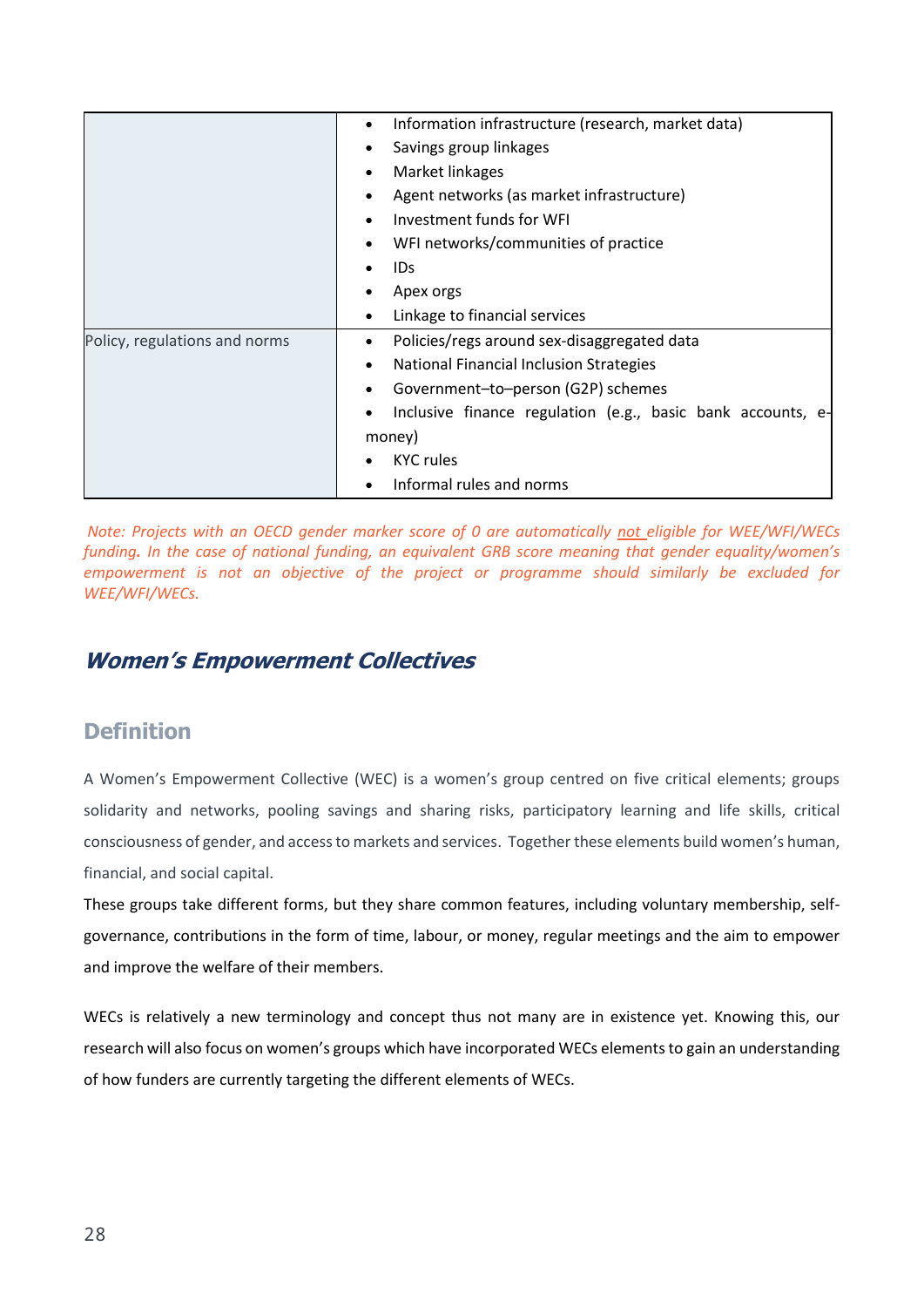Research from various countries has shown that WECs and women's groups with WECs elements are powerful and cost-effective models to deliver critical health, livelihoods, empowerment and financial inclusion benefits to women. Evidence also suggests that they have the potential to reach more women and achieve greater impact by expanding their programming or linking to services and markets. Access to WECs and women's groups with WECs elements is particularly important for the most disadvantaged and marginalised women in any given context. Particular attention should be given to establishing WECs to meet their unique needs in ways that are supportive, inclusive and ensure equal treatment.

Aligned with the Bill & Melinda Gates Foundation's definition, WECs are made up of the elements below which meaningfully support women's empowerment including:

- I. Group solidarity and networks: building individuals' social networks; fostering trust and group cohesion (required)
- II. Pooling savings and sharing risks: opportunities for saving and lending; links to financial institutions; pooled risk and resources to build group equity
- III. Participatory learning and life skills: practical and relevant learnings that members can learn by doing together and business-related collective problem–solving
- IV. Critical consciousness of gender: empowerment; dialogue and peer–to–peer sharing; collective problem solving; greater control, decision-making and negotiating power
- V. Access to markets and services: reduce transaction costs and linkages to local government and service providers; political/social bargaining power through numbers and collective action

*Note: not all WECs and women's groups with WECs elements target women's economic empowerment. Our project aims to identify both the funding for WECs and women's groups with WECs elements that support women's economic empowerment, and the funding that does not.*

## **Identification**

The search for funding to WECs and women's groups with WECs elements will be conducted through a keyword search methodology. The table below contains a list of key search terms. The list of terms will help us identify projects that target women's groups. We will search using a combination of key search terms, starting with the key gender terms combined with variations of group terms. Please note that the group terms will be updated to account for in-country context after diving into country specific research, and insights from country consultants. Where possible, a similar search approach can be applied to mapping national funding to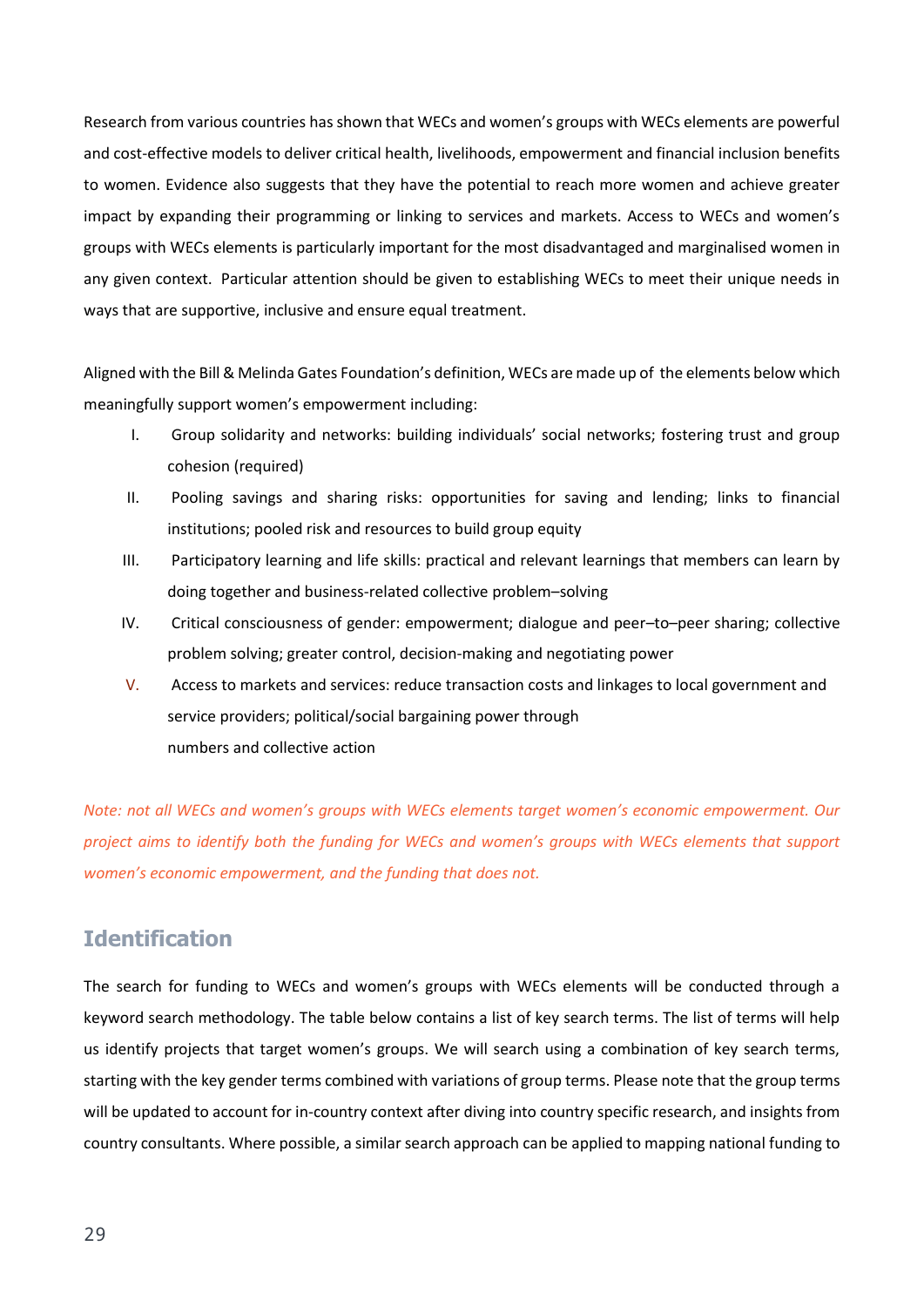WECs and women's groups with WECs elements. Terms are also translated to French, German and Spanish. The list of combined search terms can be accessed [here.](https://www.publishwhatyoufund.org/download/wee-search-terms/)

| Gender terms | women, woman, girl, girls, girlchild, female, mothers, mother,                |  |  |  |  |
|--------------|-------------------------------------------------------------------------------|--|--|--|--|
|              | motherhood, maternal, maternity, childbirth, childbirths, daughter,           |  |  |  |  |
|              | daughters, wife, wives, females, widow, widows, gender, lgbt, trans,          |  |  |  |  |
|              | queer, sex                                                                    |  |  |  |  |
| <b>AND</b>   |                                                                               |  |  |  |  |
| Group terms* | Alumni network, group, association, collective, cooperative, co-operative,    |  |  |  |  |
|              | cooperative, microfinance membership groups, network, community,              |  |  |  |  |
|              | collective, self-selected, self-selected, membership, enterprise, group       |  |  |  |  |
|              | formation, forum, club, union, affinity, village, vsla, SfC, SILC, self-help, |  |  |  |  |
|              | selfhelp, self-help, asca, rosca, sacco, CMMG, CBMG, risk, samity Woman       |  |  |  |  |
|              | group-based loan, somobay somiti, mohila samity,                              |  |  |  |  |

*\*The list is iterative to different country contexts.*

We will also search for projects that will have a gender marker and group terms, but no gender terms. This will ensure that we capture all the projects relevant to WECs and women's groups with WECs elements. After running the key word searches, all the projects identified will be manually reviewed based on their descriptions. The projects identified using the search terms will be mapped against the five WECs elements using the themes of projects outlined below.

| <b>WECs Element</b>            | Does one of the objectives of the project increase or facilitate: |  |  |  |
|--------------------------------|-------------------------------------------------------------------|--|--|--|
| 1. Group solidarity and        | Building individuals' social networks                             |  |  |  |
| networks (required)            | Mother's groups                                                   |  |  |  |
|                                | Fostering trust and group cohesion                                |  |  |  |
|                                | Group solidarity                                                  |  |  |  |
|                                | Self-help groups                                                  |  |  |  |
| 2. Pooling savings and sharing | Opportunities for saving and lending                              |  |  |  |
| risks                          | Links to financial institutions                                   |  |  |  |
|                                | Pooled risk and resources to build group equity                   |  |  |  |
|                                | Social Protection                                                 |  |  |  |
|                                | Social Services                                                   |  |  |  |
|                                | Village savings groups                                            |  |  |  |
|                                | Village associations                                              |  |  |  |
|                                | VSLA                                                              |  |  |  |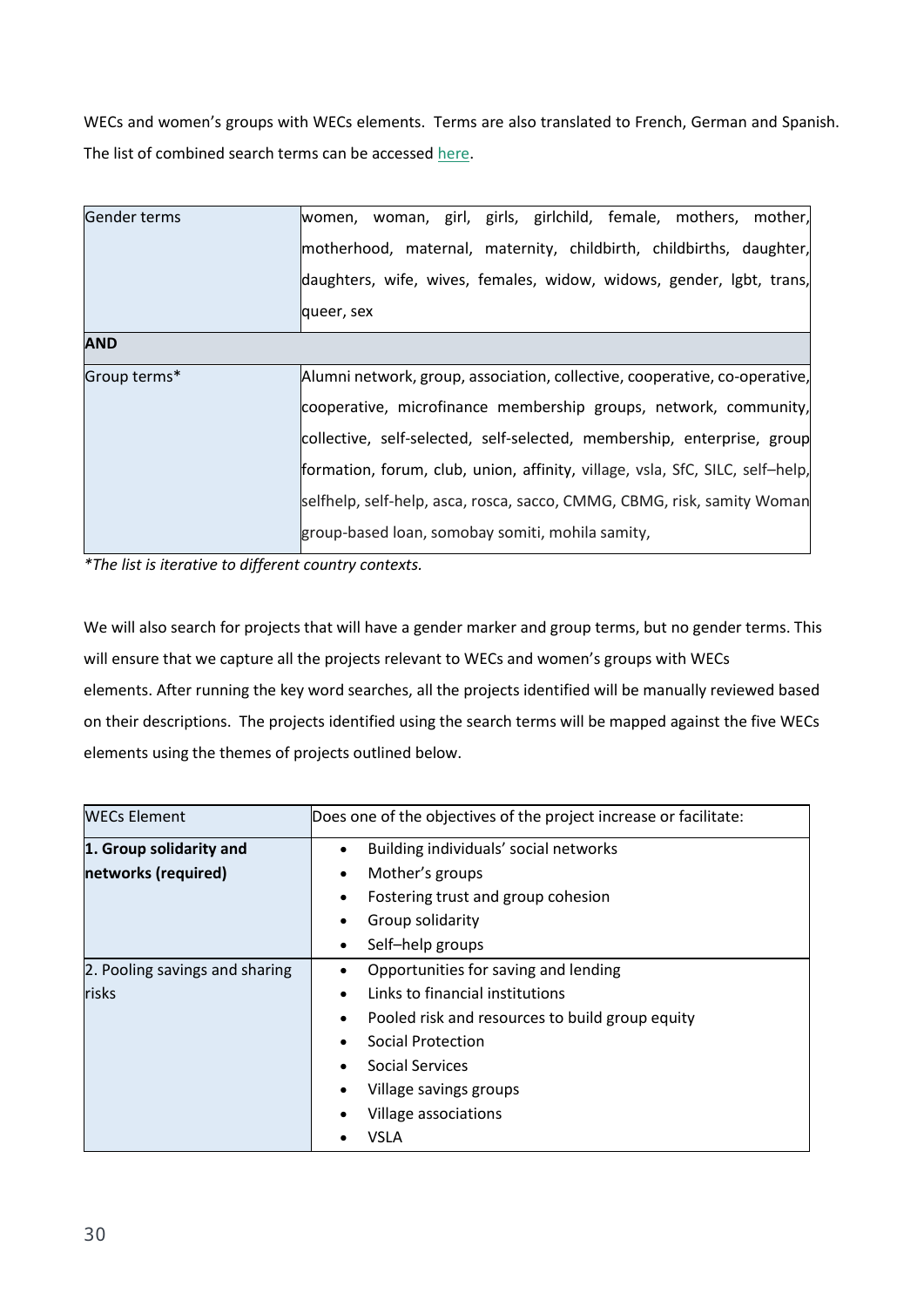|                                    | <b>ROSCAs</b>                                                     |  |  |
|------------------------------------|-------------------------------------------------------------------|--|--|
| 3. Participatory learning and life | Practical and relevant learnings literacy                         |  |  |
| skills groups                      | Skills training<br>$\bullet$                                      |  |  |
|                                    | Women's cooperatives<br>$\bullet$                                 |  |  |
|                                    | Health practices and services<br>$\bullet$                        |  |  |
|                                    | Business and Entrepreneurship training                            |  |  |
|                                    | Women's collective action                                         |  |  |
|                                    | Livelihood training/collectives<br>$\bullet$                      |  |  |
| 4. Critical consciousness of       | Empower sense of personhood<br>$\bullet$                          |  |  |
| gender                             | Identify and question inequalities and power;<br>$\bullet$        |  |  |
|                                    | Dialogue and peer-to-peer sharing                                 |  |  |
|                                    | Collective problem solving                                        |  |  |
|                                    | Greater control for women                                         |  |  |
|                                    | Improve Decision-making                                           |  |  |
|                                    | Improve negotiating power                                         |  |  |
|                                    | Contribute to community activism<br>$\bullet$                     |  |  |
|                                    | Facilitate reflective engagements<br>$\bullet$                    |  |  |
| 5. Access to markets & services    | Land housing and community amenities<br>$\bullet$                 |  |  |
| and collective bargaining          | <b>Financial services</b>                                         |  |  |
|                                    | Digital financing access<br>$\bullet$                             |  |  |
|                                    | Small and medium-sized enterprises (SME) development<br>$\bullet$ |  |  |
|                                    | Market facilitation                                               |  |  |
|                                    | Collective bargaining power                                       |  |  |
|                                    | <b>Extension services</b>                                         |  |  |
|                                    | Farming technology and equipment                                  |  |  |
|                                    | Collective marketing and transporting<br>$\bullet$                |  |  |
|                                    | Collective storage<br>$\bullet$                                   |  |  |
|                                    | <b>Collective processing</b>                                      |  |  |
|                                    | Collective input procurement<br>$\bullet$                         |  |  |
|                                    | Joint savings accounts (formal)                                   |  |  |
|                                    | Joint health insurance                                            |  |  |
|                                    | Group business investment/management                              |  |  |

- If the project can be mapped against at least two of the elements, with one of them being element 1, it will be tagged as a project with a focus on WECs or women's groups with WECs elements.
- If the project is mapped against all elements of WECs **except** element 1, the project should **not** be tagged as a project with focus on WECs. This is because the group solidary/network is a required component of WECs.
- If the project description or title narrative does not have sufficient information to determine whether the project is focused on any two elements of WECs, the project will be tagged for further review.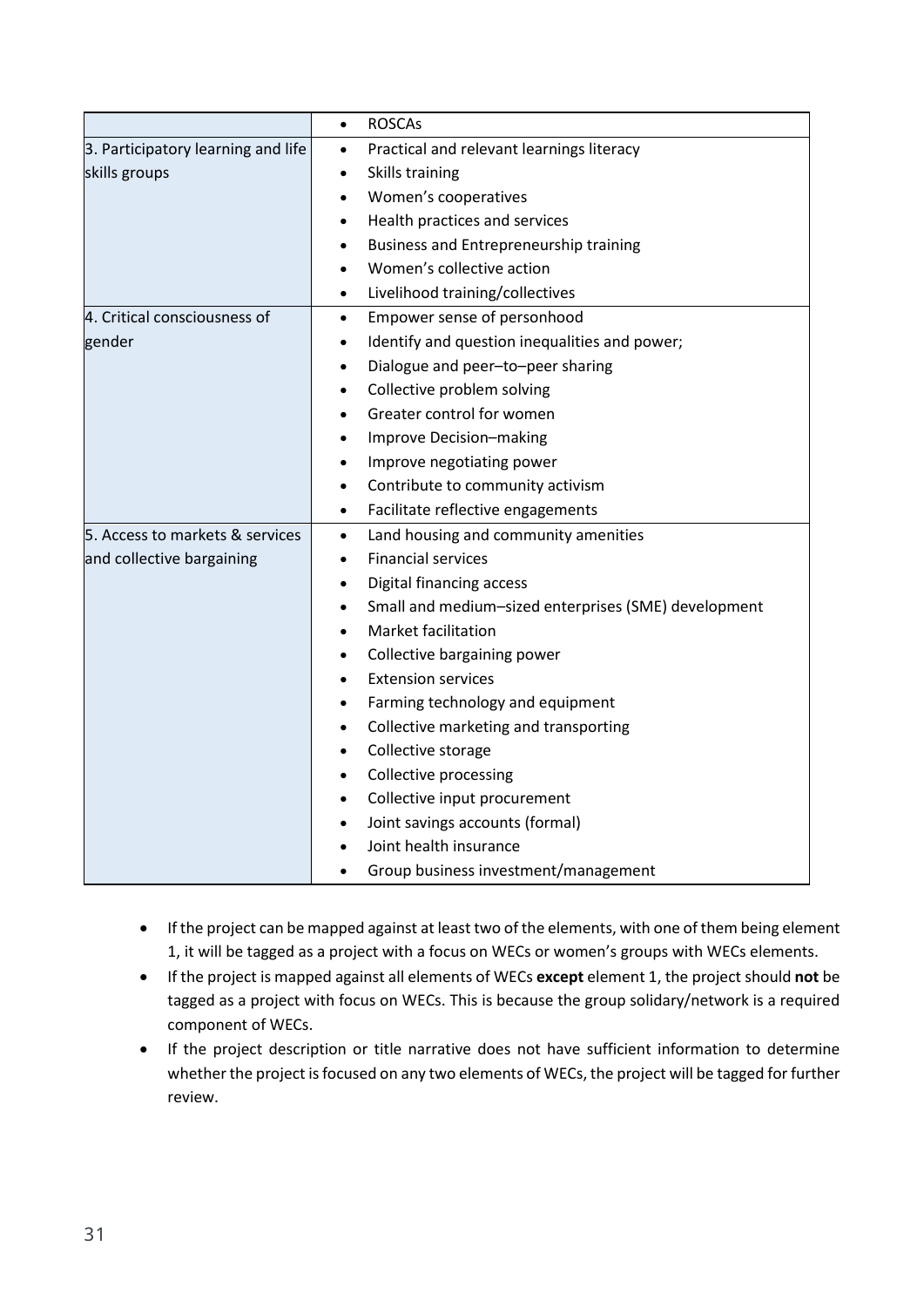After mapping the projects against each element, the projects will be classified as one of the four types of models to help us distinguish between WECs and women's groups with WEC elements. WECs must feature all five elements and are referred to as 'comprehensive WECs' below. Women's groups with WECs elements can be sorted into 1) traditional savings groups, 2) layered financial groups, and 3) non-financial groups based upon the WECs elements that they incorporate. The models are mutually exclusive, i.e., a project tagged as *Layered WECs model* **cannot** also be tagged as *Non-financial WECs model*. The classification of the projects will be based on the elements of WECs they have been mapped against:

Traditional savings groups model: these are groups focused on savings and lending activities that aim at achieving financial empowerment for their members.

- o Project is mapped against group solidarity and networks and pooling savings and sharing risks**.**
- 1) Layered WECs model: these are groups that have financial activities such as savings and lending and also include socio-political, health and/or livelihood programming
	- o Project is mapped against group solidarity and networks and pooling savings and sharing risks, plus one or two of participatory learning and life skills, critical consciousness of gender, and access to markets & services and collective bargaining.
- 2) Non-financial WECs model: groups that engage in any health and/or livelihood programming without engaging in any financial activities.
	- o Project is mapped against group solidarity and networks, plus any of participatory learning and life skills, critical consciousness of gender, and access to markets & services and collective bargaining **without** pooling savings and sharing risks. .
- 3) Comprehensive WECs model: these are groups that address economic and socio-political empowerment issues by layering all 5 elements of WECs.
	- o Project is mapped against **all** 5 elements of WECs.

*Note: Projects with an OECD gender marker score of 0 are automatically not eligible for WEE/WFI/WECs funding. In the case of national funding, an equivalent GRB score meaning that gender equality/women's empowerment is not an objective of the project or programme should similarly be excluded for WEE/WFI/WECs.*

#### <span id="page-31-0"></span>**COVID funding within WEE, WFI and WECs**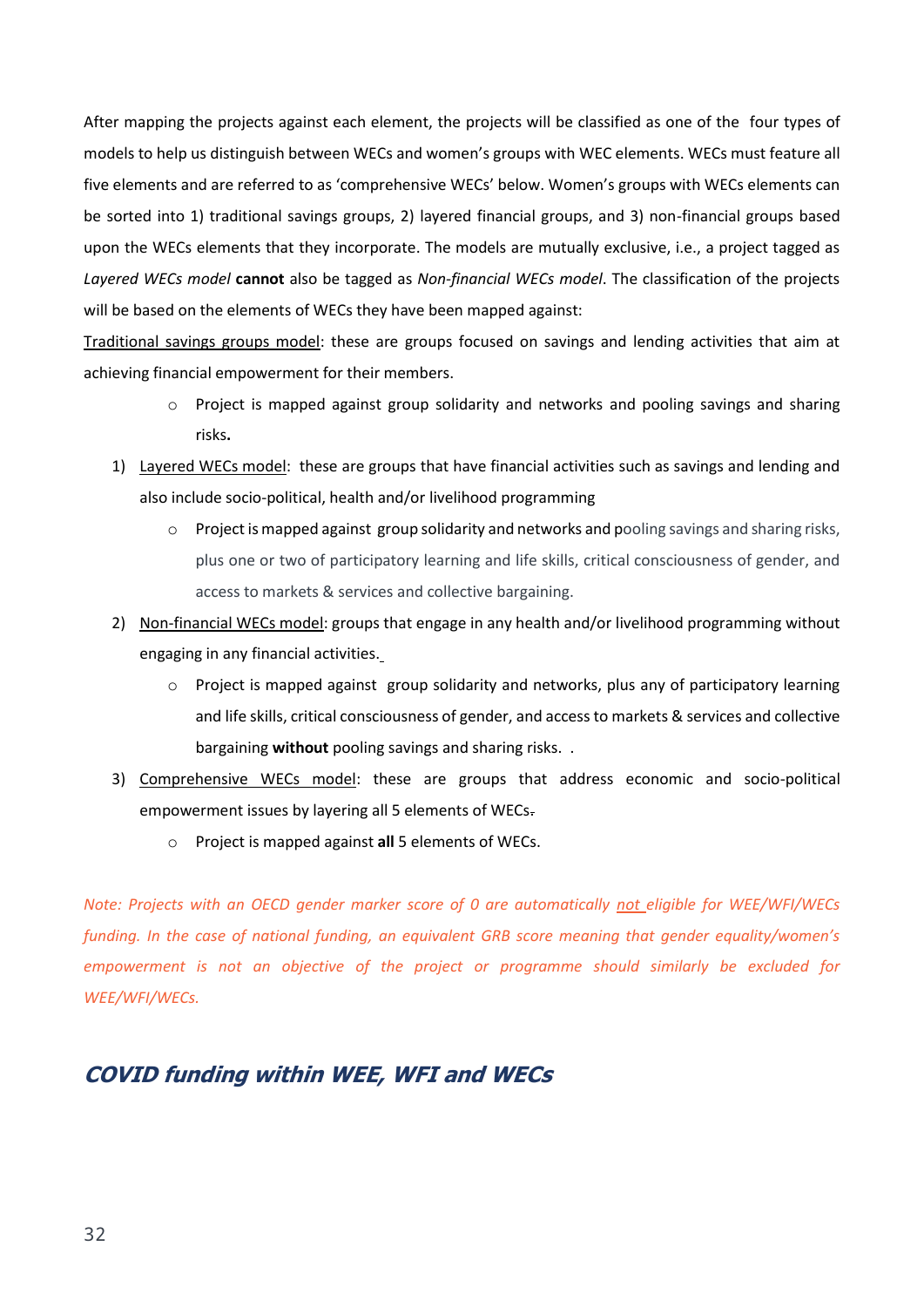As our dataset has data from 2020 and later only for IATI and Candid, the analysis focuses on IATI and Candid data. Similar to our methodology earlier, we will use both policy marker and search terms to track funding towards COVID-19.

As well as the gender search terms which were applied to the data for the WEE research, a COVID-19 specific key word search list was developed. The terms are:

*COVID-19; COVID; CORONOVIRUS, CORONAVIRUS, koronavirus, Korona, corona virus, corona, sars\_cov\_2*

The search was applied to titles and descriptions of the projects. The markers and search terms were used in conjunction to identify COVID-19 funding however, unlike the previous research approach, no manual reviews were made of the data and the funding was assessed to target COVID if either the marker or the search term was present.

# <span id="page-32-0"></span>**Groups of women specified for WEE, WFI or WECs funding**

The next step is to identify the different groups of women who are specified by international funders when funding WEE, WFI or WECs projects. After identifying category 1 projects for WEE and WFI and WECs, we will use a list of search terms to identify which groups of recipients were specified in the project descriptions or titles when funding WEE, WFI or WECs projects. The list below is a general list that is run for all countries and the list will be further developed for each country according to the specific country context:

| Groups of women-terms * | Girl, Children, Adolescent, Youth, Marginalized/Marginalised, Racial,   |  |  |  |  |
|-------------------------|-------------------------------------------------------------------------|--|--|--|--|
|                         | Ethnic, Minority, Indigenous, Tribal, Religious,                        |  |  |  |  |
|                         | Christian/Catholic/Protestant/Orthodox, Islam/Muslims/Shia/ Sunni,      |  |  |  |  |
|                         | Jew/Judaism, Hindu, LGBT, Queer, Disabled, Migrant/Returning Migrant    |  |  |  |  |
|                         | Worker, Refugee, Impoverished, Entrepreneurs, Single, Mothers, Elderly, |  |  |  |  |
|                         | Widows, Unemployed, Employees, Farmers, Crises Affected, Imprisoned,    |  |  |  |  |
|                         | GBV Survivor, Petty Trader, Urban poor/slums, Rural poor                |  |  |  |  |
|                         |                                                                         |  |  |  |  |

\*This list is iterative. The country-focused research will be carried out to fit country-specific contexts. The complete list of search terms for identifying different groups of women specified can be found [here.](https://www.publishwhatyoufund.org/download/wee-search-terms/)

# <span id="page-32-1"></span>**Measurement for WEE, WFI and WECs**

The desk research outlined above will be supplemented with in-country surveys and KIIs to answer the following research questions:

• Who are the main international funders funding WEE, WFI and WECs?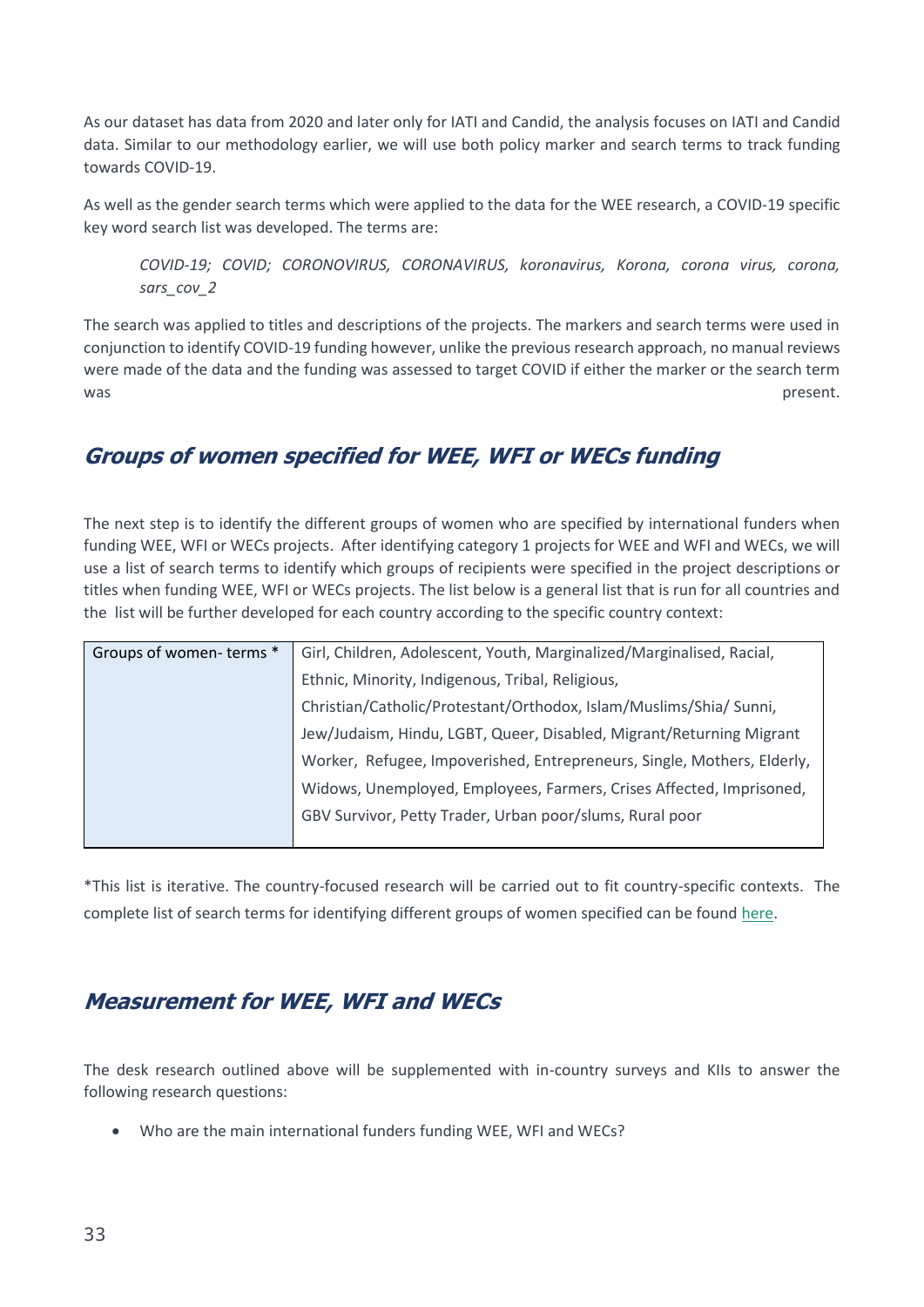- Which sectors and categories within our typologies, elements or issues receive the most funding for WEE, WFI and WECs?
- Which groups of women receive the most funding for WEE, WFI and WECs? Which groups of women and girls are relatively excluded from funding for WEE, WFI and WECs?
- How does funding to WEE and WFI compare to the total percentage of funding to the core sectors/purpose codes defined by our typology?
- What funding instruments are used to fund WEE, WFI and WECs?
- What are the trends in funding towards WEE, WFI, and WECs from 2015 to 2020 within countries? Are there any identifiable trends across countries within this time frame?
- What are the gaps in funding to WEE, WFI and WECs?
- How has funding for WEE, WFI, and WECs changed due to COVID–19?
- How does this funding align with interventions that are widely perceived to be catalytic in achieving WEE, WFI and WECs?
- How can this data inform better accountability mechanisms for using the gender marker or broader gender funding data recommendations?
- How does this data inform policy recommendations for WEE, WFI and WECs funding within countries and internationally?

## <span id="page-33-0"></span>**Gender Integration**

## **Definition**

GI is the process of taking into consideration the impact of any planned actions, including legislation, policies or programmes on women, men and gender nonbinary persons. It is the use of gender analysis in program design, implementation and impact assessment to consider the different ways that people perceive and experience a situation or problem depending on their gender, and how best to address inequalities in gender outcomes. This strategy accounts for gender norms, roles, responsibilities and gender–based inequalities when assessing the implication of a product or service for women, men, and nonbinary persons. GI will be most effective when it incorporates an intersectional approach, looking for marginalized groups within gender populations that may be impacted and designing policy from this intersectional perspective so as to not perpetuate inequality.

# **Classification**

GI can be either organisational or programmatic. Organisational GI refers to how GI is implemented within an organisation. In the case of our study, this is how GI is implemented within funder organisations. Organisational GI involves internal policies, processes and legal frameworks to ensure that gender considerations are well embedded within the organisation. Organisational commitments towards GI can also be reflected through their internal practices such as engagement of gender experts in key discussions, gender balance in executive positions, recruitment practices and capacity building.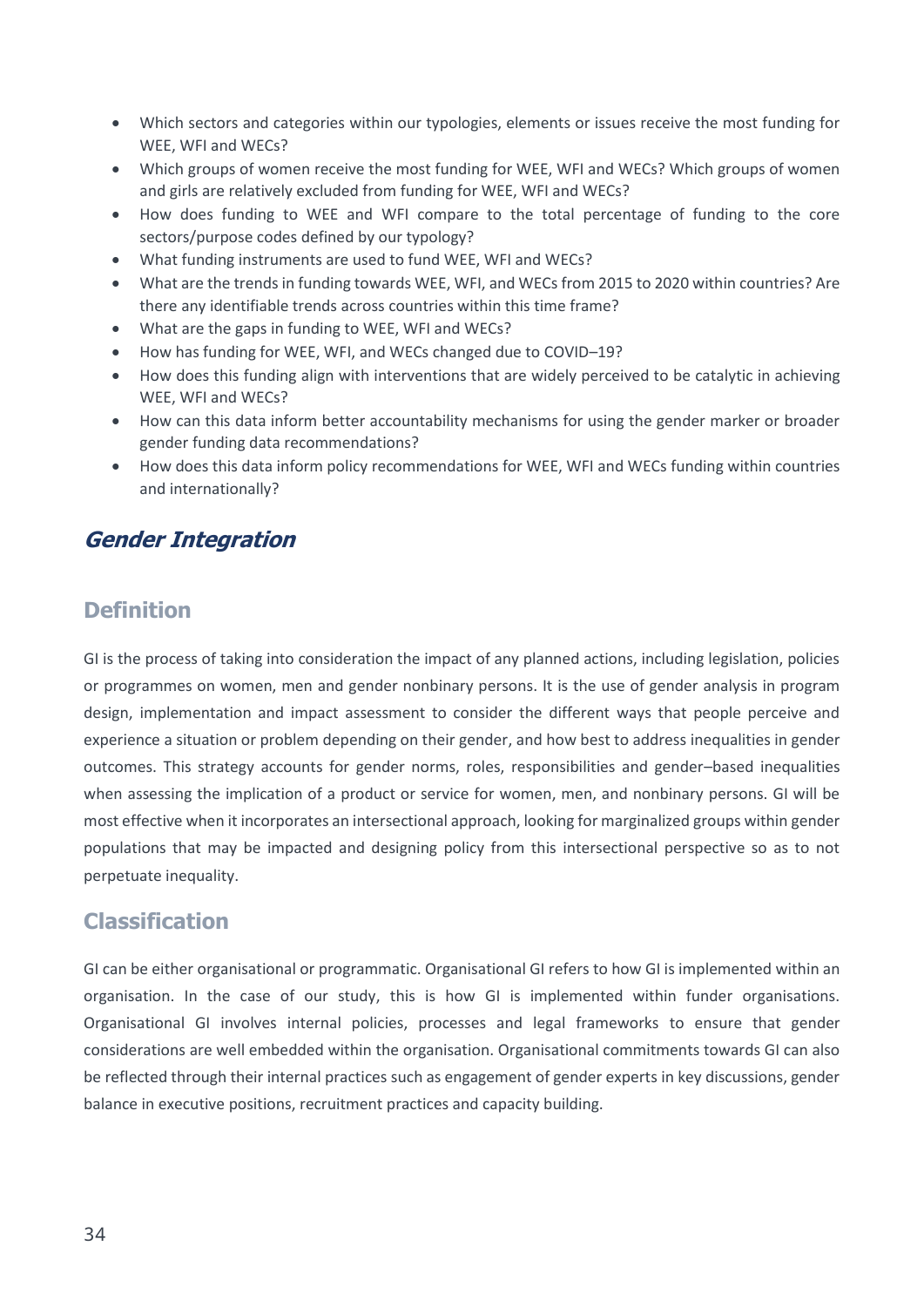Programmatic GI refers to how GI is incorporated within programs that funders support. It incorporates gender analysis in the programme design, implementation and assessment processes to consider the different ways that men, women and gender non–binary persons experience a situation.

Examples of the different levels where GI can be incorporated within organisations and programmes:

| Organisational                                                     |         |                                              |                                       | Programmatic                                                    |
|--------------------------------------------------------------------|---------|----------------------------------------------|---------------------------------------|-----------------------------------------------------------------|
| $\bullet$                                                          |         | Organisation policies                        |                                       | Programme planning                                              |
|                                                                    | $\circ$ | Non-discrimination policies                  | $\bullet$                             | Design                                                          |
|                                                                    | $\circ$ | Gender and diversity targets                 |                                       | Composition of target beneficiaries<br>$\circ$                  |
|                                                                    | $\circ$ | Human Resource practices                     |                                       | Gender intention in addressing the issue<br>$\circ$             |
|                                                                    | $\circ$ | Work allocation strategies                   |                                       | Explicit goals to integrate gender in program design<br>$\circ$ |
|                                                                    | $\circ$ | Work ethic policies and reporting procedures |                                       | Sex-disaggregated expected outcomes<br>$\circ$                  |
|                                                                    | $\circ$ | Harassment reporting                         | $\bullet$                             | Implementation                                                  |
|                                                                    | $\circ$ | Gender-sensitive trainings                   |                                       | Determining beneficiaries<br>$\circ$                            |
| Organisation GI strategies                                         |         |                                              |                                       | Approaches to reaching out to beneficiaries<br>$\circ$          |
| Gender representation in all positions and programmes<br>$\bullet$ |         |                                              | $\bullet$                             | Monitoring                                                      |
| Budget allocation for gender/WEE initiatives<br>$\bullet$          |         |                                              | <b>Adaptation policies</b><br>$\circ$ |                                                                 |
|                                                                    |         |                                              |                                       | Evaluation<br>$\bullet$                                         |
|                                                                    |         |                                              |                                       | Sex-disaggregated outcome data<br>$\circ$                       |

# **Approach**

The goal of this project's focus on GI is to understand what information about GI is publicly available and how GI is prioritised by funders through their organisational policy and ultimately within their funded WEE projects.

To answer these questions our study will begin first with a landscape analysis of key funders' GI. We aim to understand how different funders approach and prioritise GI, including what mechanisms exist for applying programmatic GI among funders.

We will then develop a definition and criteria for GI as a programmatic and organisational approach. From these criteria, we will develop key search terms that will be used to search GI within WEE projects. We will use OECD–DAC and IATI data and funders' own grant repositories to search the availability of GI information at the project level.

Our findings will inform our design of the GI funder survey which we will disseminate among key funder institutions. This survey will address gaps in publicly available GI data, including how funders track programmes funded with a GI approach and how they assess impact.

This process will be supplemented by KIIs with a diverse range of stakeholders including funders, implementers and gender mainstreaming experts.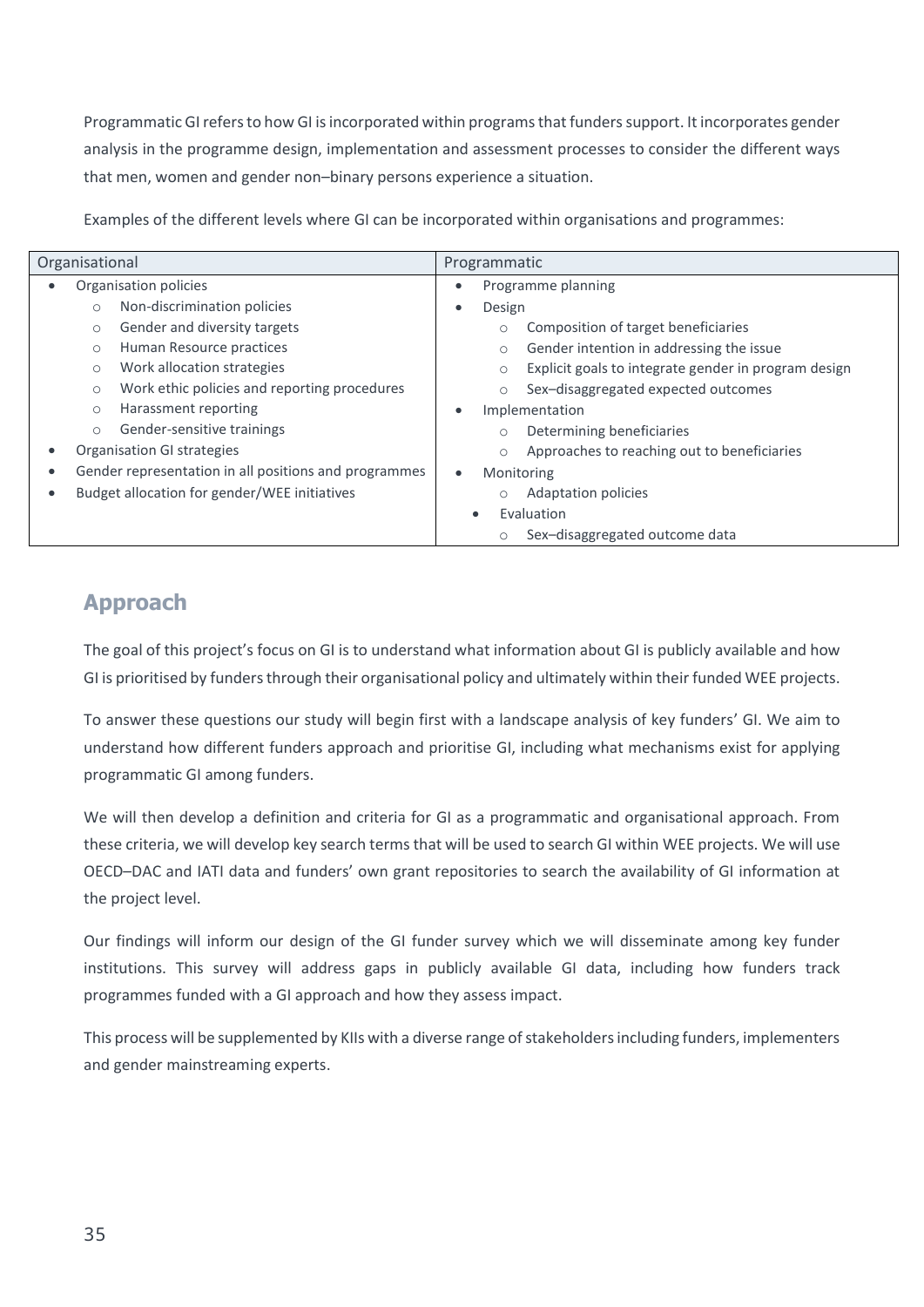# <span id="page-35-0"></span>**Conclusion**

While novel efforts have been made to track funding towards gender equality and WEE, challenges still exist when it comes to identifying areas where funds should be directed for catalytic improvements to WEE, WFI and WECs. This document outlines the unique contributions of this project to defining, identifying, classifying and measuring funding flows. We intend to generate robust evidence and recommendations for the improved collection and publication of information on funding to these elements. We will develop tested tools that can be used to capture the funding landscape around a broad and comprehensive conceptualisation of WEE. We hope that our evidence, recommendations and tools will help to drive the WEE agenda forward on both country and global levels.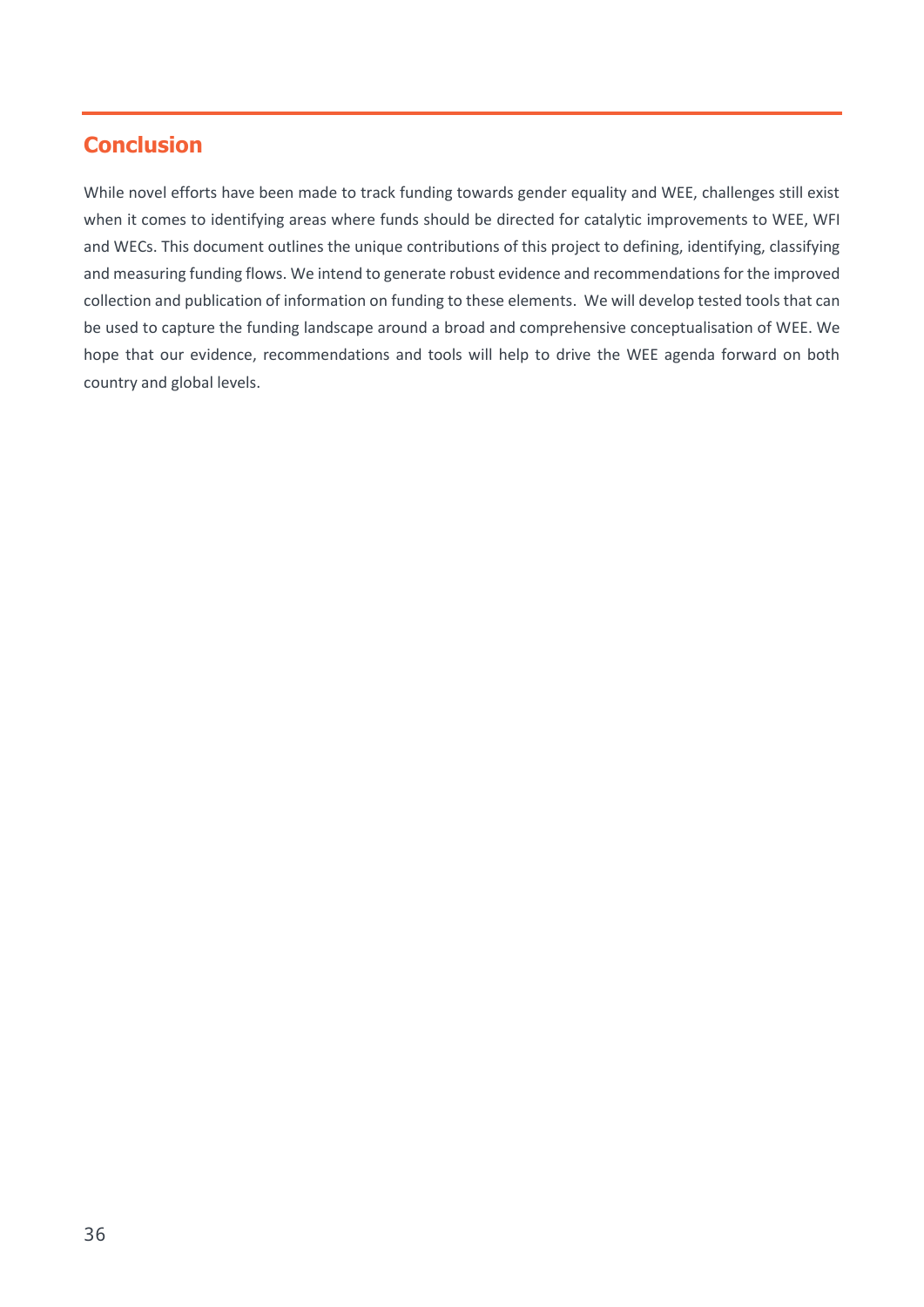#### <span id="page-36-0"></span>**Annex**

## <span id="page-36-1"></span>**A1.1: WEE Typology Justification**

*Note: The descriptions next to the sub–category titles (e.g. "A. Access to productive resources") are the author's own justifications for the inclusion of the subcategory for WEE. The descriptions next to the sector/purpose codes (e.g. "Water Supply and Sanitation (140)") are excerpts from their official DAC CRS definitions that highlight relevant aspects within the codes. For full definitions please see [the DAC and CRS](https://www.oecd.org/development/financing-sustainable-development/development-finance-standards/dacandcrscodelists.htm)  [code list.](https://www.oecd.org/development/financing-sustainable-development/development-finance-standards/dacandcrscodelists.htm)*

# **Category I: Employment, entrepreneurship and productive resource access**

**A. Access to productive resources**— Essential aspects of women's access to productive resources, such as communication tools and networks. This category encompasses many aspects of WFI. Interventions for women within this category can support entrepreneurship and acquisition of skills and resources that erode patterns of horizontal and vertical occupational and sectoral segregation in labour markets.

- o **Banking and Financial Services (240)**—financial policy and administrative management; monetary institutions; formal, informal, and semi–formal financial intermediaries; education/training in banking and financial services
- o **Business and Other services (250)**—business policy and administration; privatisation; business development services including incubators, business strategies, commercial linkages programs; support for policy reform for responsible business conduct
- o **Communications (220)**—communication sector policy, planning and programs; telecommunications such as telephone networks, telecommunication satellites, earth stations; radio television and print media; ICT such as computer and hardware software, internet access, IT training

**B. Productive sector opportunity**— Projects to support formal and informal employment, management and ownership within productive sectors are an important component of women's economic outcomes within paid work. Interventions to support women in sectors (or occupation within them) with high levels of gender segregation are particularly important to support equitable outcomes in labour markets.

- o Agriculture, Forestry, Fishing (310)
- o Agriculture (311)
- o Forestry (312)
- o Fishing (313)
- o Industry, Mining, Construction (320)
- o Industry (321)
- o Mineral Resources & Mining (322)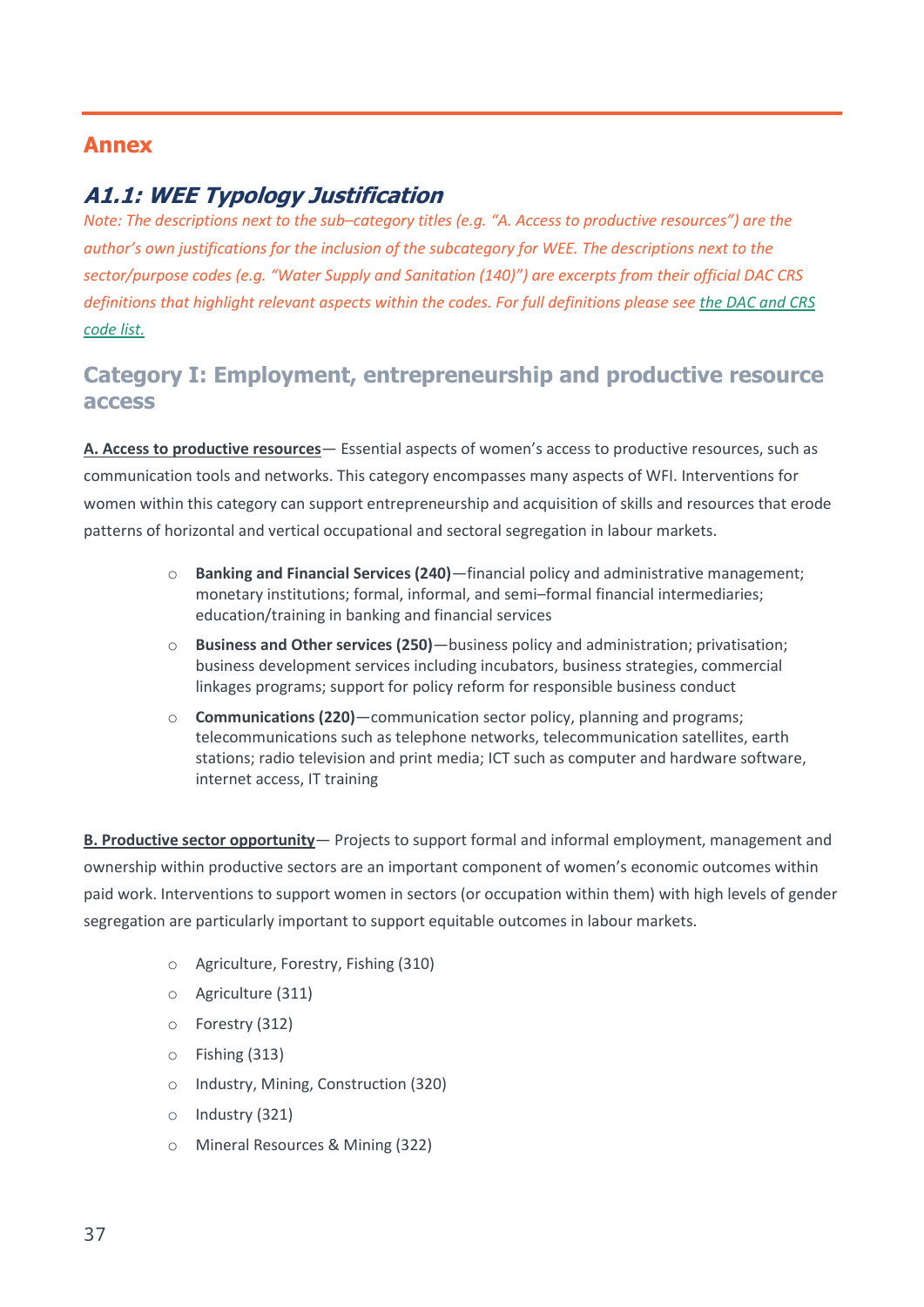- o Construction (323)
- o Tourism (332)
- o Vocational training (11330)

# **Category II: Rights, policies and supports**

**A. Infrastructure and livelihoods—** These sectors contribute to building an infrastructure that is vital for women's economic participation and the realisation of WEE.

- o **Transport and Storage (210)**—transport sector policy, activities that combine road, rail, water and/or air transport
- o **Energy Policy (231)**—energy sector policy, regulation of the energy sector, support for energy demand reduction, e.g. building and industry upgrades, smart grids, metering and tariffs
- o **Energy Distribution (236)**—distribution of heat and electricity, urban infrastructure for delivery of gas and distribution, electric mobility infrastructures
- o **General Environment Protection (410)-** air pollution control, ozone layer preservation, marine pollution control, including natural reserves and actions in the surrounding areas; other measures to protect endangered or vulnerable species and their habitats (e.g. wetlands preservation).

#### **i. Urban, Rural and Environmental Development and Policy**— Urban and rural development

projects that target women are important to ensure that this aspect of economic development does not exclude women and instead supports their specific needs and their economic empowerment, particularly when it comes to land use planning and management which are critical issues for WEE, as are the disproportionate impacts on women of environmental degradation, access to infrastructure and services within urban sectors.

- o **Urban Development and Management (43030)—**integrated urban development projects; urban infrastructure and services; urban development and planning; urban renewal and urban housing
- o **Rural Development (43040)**—integrated rural development projects; land use planning; land management; land settlement and resettlement activities; functional integration of rural and urban areas
- o **Environmental policy and administrative management (41010)**—environmental policy, laws, regulations and economic instruments; environmental and land use planning and decision–making procedures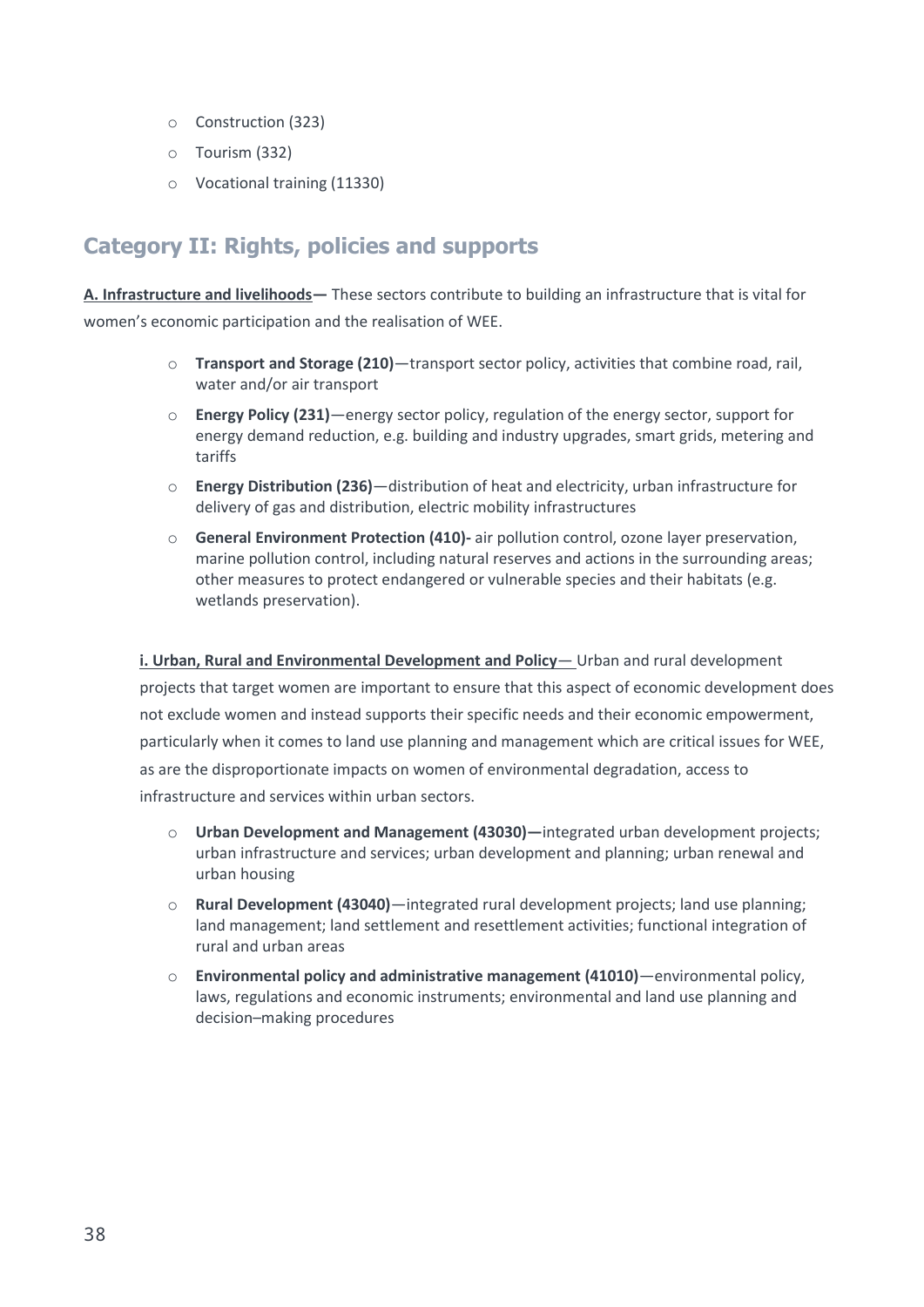#### **B. Rights-based supports**

**i. Laws and Regulations—** Laws and regulations can impact women's access to essential resources, their ability to control these resources and their ability to participate in the economic sphere in equitable ways, so gendered interventions in this sector can be instrumental to progress in WEE.

o **Legal and Judicial Development (15130)**—support to institutions, systems and procedures of the justice sector, both formal and informal; measures that support the improvement of legal frameworks, constitutions, laws and regulations; legislative and constitutional drafting and review; legal reform; public legal education, including dissemination of information on entitlements and remedies for injustice and awareness campaigns

**ii. Rights Organizations and Mechanisms**— These ensure a context in which women's economic rights are supported and accessed; projects which target changing gender norms, protecting and promoting economic rights for women overall and specific marginalized groups, labour laws regarding women and access to decent work and their collective bargaining create an enabling environment from the household throughout labour markets and broader institutions for the realization of WEE.

- o **Human Rights (15160)**—measures to support official human rights institutions and mechanisms, including to protect and promote economic rights; human rights advocacy and activism to support human rights programming targeting specific marginalized groups
- o **Women's Rights Orgs (15170)—**support for organisations that bring about transformative change for gender equality and/or the rights of women and girls in developing countries, including activities for policy dialogue, awareness raising, and service provision
- o **Labour Rights (16070)**—advocacy for international labour standards, labour law, fundamental principles and rights at work (child labour, forced labour, non–discrimination in the workplace, freedom of association and collective bargaining); formalization of informal work, occupational safety and health
- o **Social Dialogue (16080)**—includes capacity building in support of social dialogue, including for worker's and employer's organisations

#### **C. Macroeconomic Interventions**

**i. Macroeconomic and Trade Policies**— There is substantial feminist economic literature surrounding the impact of fiscal, tax, trade and structural adjustment policies on gendered economic outcomes. Evidence has shown how essential it is to apply a gendered lens when creating policies and assessing their outcomes for women's economic justice and rights.

- o **Public Finance Management (15111)**—fiscal policy and planning, public expenditure management, budget drafting, public audit, public debt
- o **Domestic Revenue Mobilization (15114)**—support to domestic revenue mobilisation and tax policy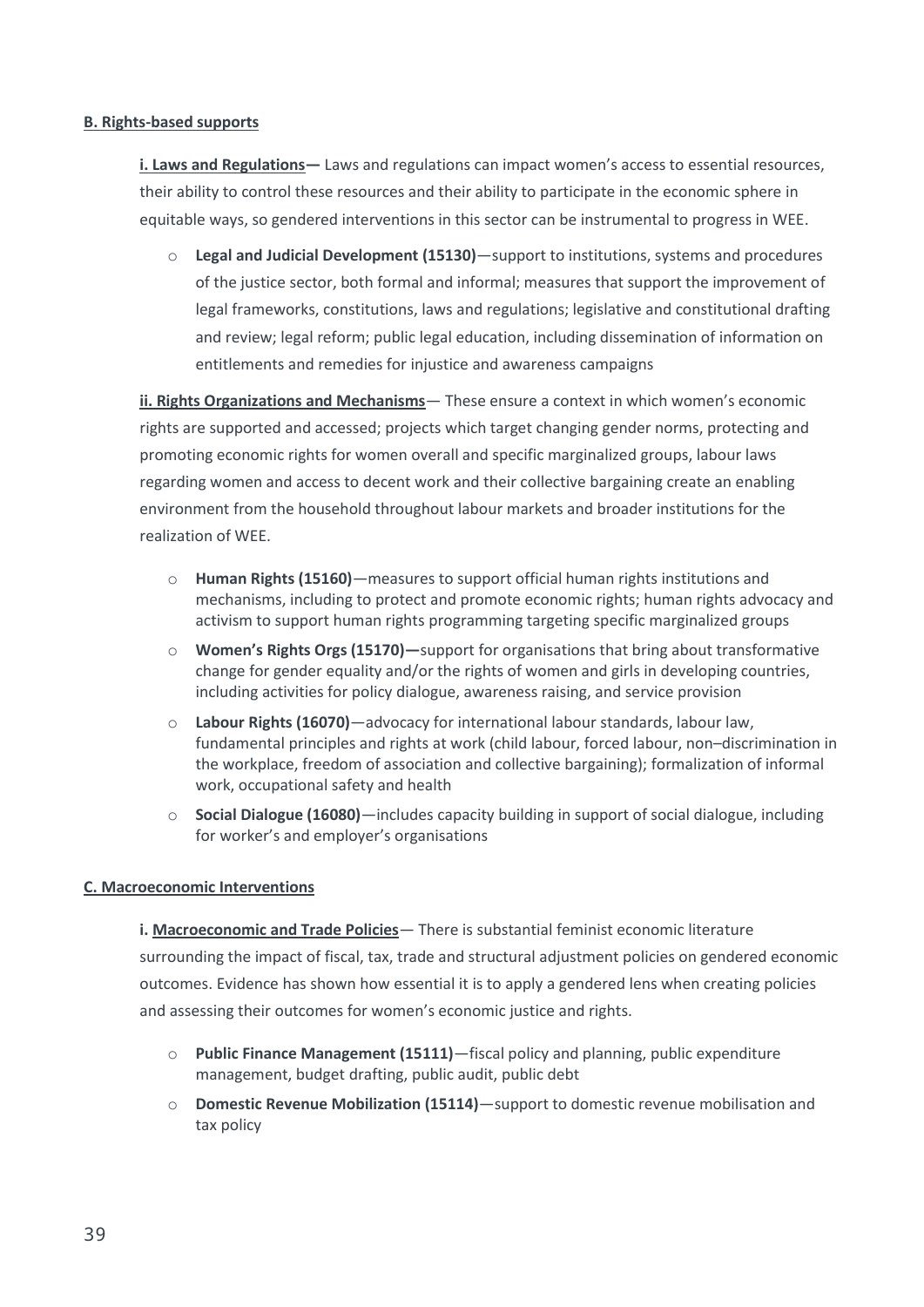- o **Macroeconomic Policy (15142)**—support to macroeconomic stability, debt sustainability and structural reforms; includes technical assistance for strategic formulation of policies, laws and regulation
- o **Trade Policies and Regulations (330 & 331)**—trade policy and planning; trade–related legislation and regulatory reforms; simplification and harmonization of international import and export procedures; support to RTAs, support developing countries' effective participation in multilateral trade negotiations; contributions to the government budget to assist trade reforms and adjustments to trade policy; trade education/training
- o **General Budget Support (510)**—unearmarked contributions to the government budget; support for the implementation of macroeconomic reforms including structural adjustment programs and poverty reduction strategies

**ii. Employment Creation and Income Generation —** Employment and income generation policies that target women (and particularly vulnerable groups of women, including those in informal employment) are important for ensuring there is adequate opportunity for women to participate and earn adequate incomes within paid employment. Macro level employment generation that targets women could circumvent discrimination and structural issues of gendered segregation in labour markets.

o **Employment Creation (16020)**—employment policy and planning; employment creation and income generation programmes; including activities specifically designed for the needs of vulnerable groups

**iii. Gender Responsive Budgeting and Sex–Disaggregated Statistics—** Access to accurate data about gender disparities in economic circumstances, program impacts and policy outcomes is essential to designing policies that accurately target and support WEE. Movements for gender responsive budgeting require this data and can be instrumental to supporting women's economic justice and rights across all levels of policy making.

- o **Government and civil society statistics and data (15196)**—collection, production management and dissemination of statistics and data including macroeconomic stats, government finance, fiscal and public sector statistics
- o **Statistical Capacity Building (16062)**—all statistical activities; support to development and management of official statistics including demographic, social, economic, environmental and multi–sectoral statistics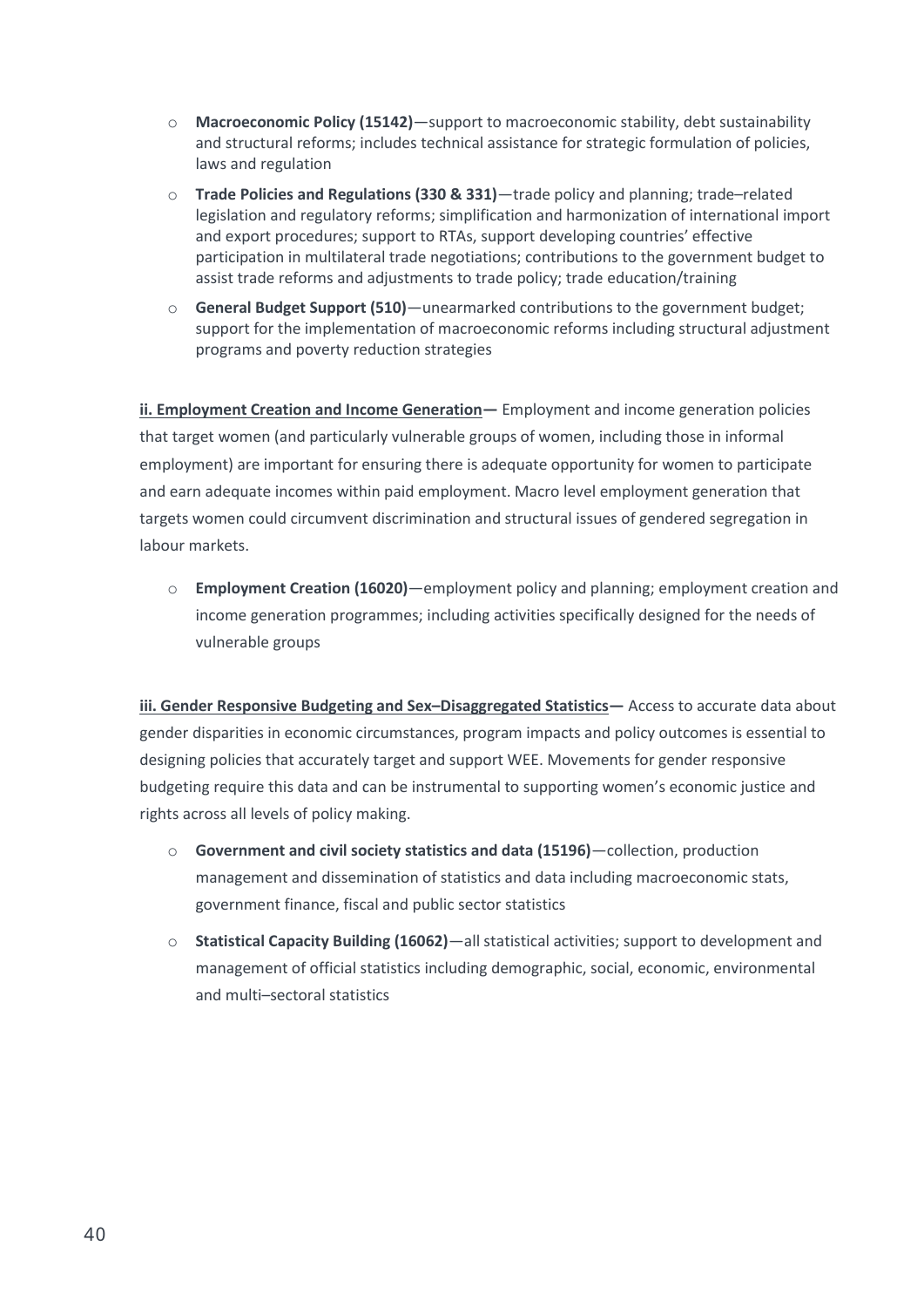# **Category III: Foundational capabilities**

**A. Education**— Enhances knowledge and skills for all aspects of economic life, including participation in the workforce. It enhances agency through knowledge acquisition, particularly universal basic education which can also reduce the unpaid care work of women and support their labour force participation.

- o Education (110)
- o Education, Level Unspecified (111)
- $\circ$  Basic Education (112)—formal and informal primary education, provision of learning materials, provision of meals and snacks at school
- o Secondary education (113)—secondary education at junior and senior levels
- $\circ$  Post–secondary education (114)—degree and diploma programs at universities, colleges and polytechnics; scholarships
- o Environmental education/training (41081)
- o Multisector education (43081)—includes scholarships

**B. Health**— Access to quality and affordable health care, particularly sexual and reproductive health care, is a key economic issue for women, is integral for agency in making decisions regarding their own bodies (including whether or when they have children), and is a foundational factor for participation in economic activity.

- o Health (120)
- o Health, General (121)—includes health sector policy, institutional capacity, health insurance, health statistics, medical education, medical research, hospitals, specialized clinics and dental care
- o Basic Health (122)—includes activities for universal health care coverage, basic and primary health care programs, supply of medications and vaccines, basic health infrastructure, basic nutrition, infant and young child feeding promotion (including exclusive breastfeeding), infectious disease control, health education and training of health staff
- o Population Policies/Programmes & Reproductive Health (130)—population/development policies, reproductive health research and promotion, prenatal and postnatal care, infertility treatment, prevention and management of consequences of abortion, education and training of health staff for reproductive health care services
- o Social mitigation of HIV/AIDS (16064)—special programs to address the consequences of HIV/AIDS, includes economic assistance such as food security and employment

**C. Ending Gender Based Violence**— Freedom from violence is essential to empowerment, agency and the ability to participate in any aspect of economic life. GBV has economic consequences in terms of lost work hours and productivity.

> o **Ending Violence Against Women and Girls (15180)**—support to programs designed to prevent and eliminate all forms of GBV encompassing a broad range of physical, sexual and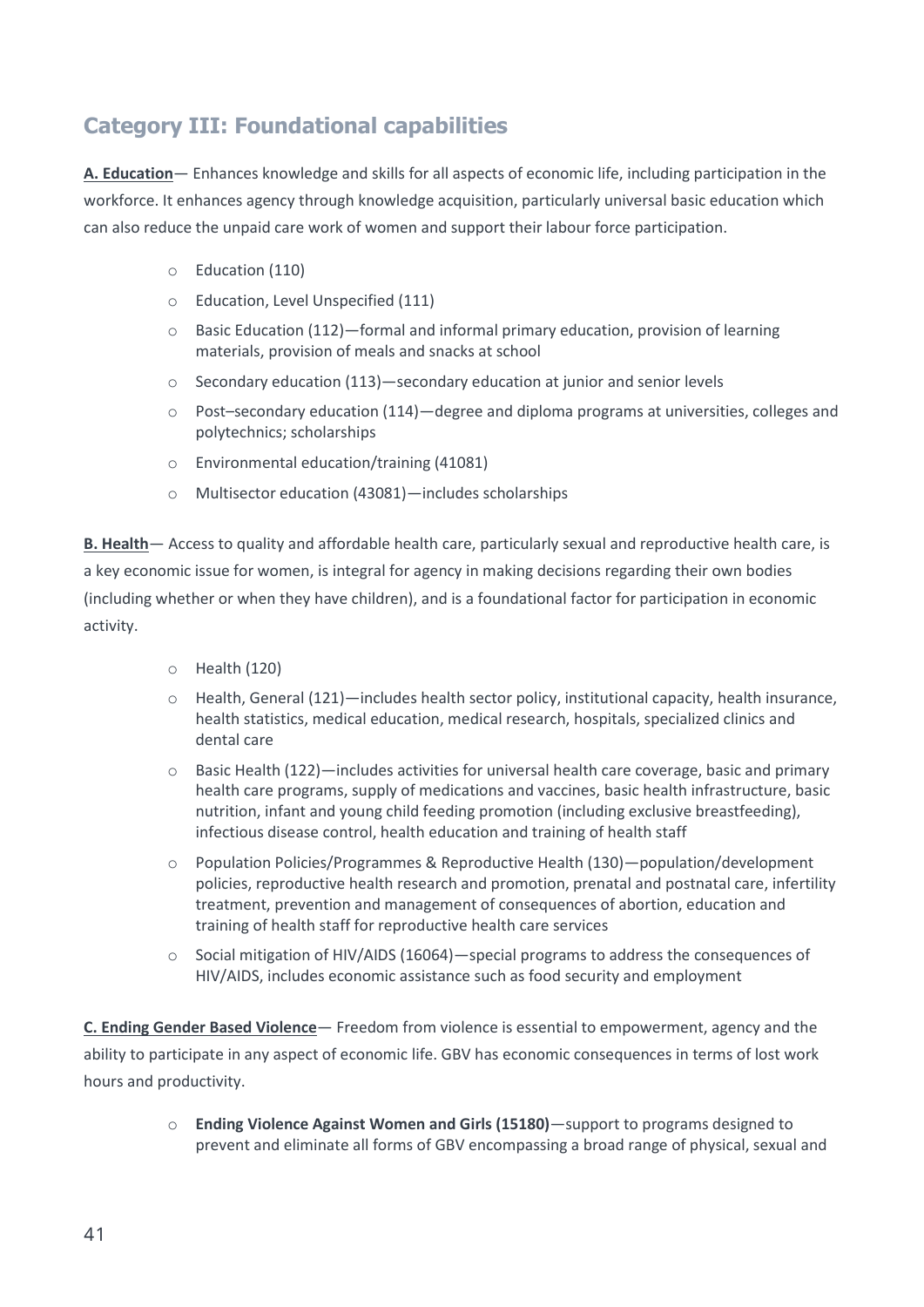psychological violence including genital mutilation, early and forced marriage, acid throwing, honour killings and trafficking of women and girls; prevention activities can include empowerment efforts, changing gender norms, adopting and enacting legal reforms; responses include expansion of services including legal assistance and training personnel to respond to the needs of survivors

**D. Basic needs**— There are various dimensions to fulfil the basic needs of women that is vital in ensuring the basic living standard for women, and enable them to participate in economic and financial markets.

**i. Resource Access for Livelihoods**— Affordable and safe access to clean water, electricity, heat, sanitation, housing, transportation and food are integral economic aspects of livelihood support. These are also relevant for women's unpaid care work burdens, particularly water and food supply/support.

- o **Water Supply and Sanitation (140)**—water sector policy, basic drinking water supply and basic sanitation, including rural water supply schemes
- o **Housing policy (16030)**—housing sector policy, planning and programs
- o **Low–cost housing (16040)**—housing sector policy including slum clearance
- o **Food Security Policy (43071)**—food security policy, programs and activities; programs for the reduction of food loss/waste; food security information systems; institution capacity strengthening
- o **Household Food Security (43072)**—short– or longer–term household food security program and activities that improve the access of households to nutritionally adequate diets
- o **Development Food Assistance (520)**—supply of food under national or international programs including transport costs, cash payments for food supplies, project food assistance aid, and food assistance aid or market sales

**ii. Crisis Support for Economic Outcomes—** Gender specific projects within these sectors support women's livelihoods in times of crisis. WEE should not only be conceptualized in times of growth as crises are inevitable and are also the times when support for livelihoods matters most. Particular interventions for women and girls will be essential to make sure their needs are supported and discrimination in access to scarce resources does not lead to disproportionate impacts.

- o **Emergency Response (720)**—material relief assistance and services including shelter, water, food, sanitation, education, health services, humanitarian aid including financial or technical support to national governments
- o **Reconstruction Relief & Rehabilitation (730)**—social and economic rehabilitation in the aftermath of emergencies to facilitate recovery and resilience building and enable populations to restore their livelihoods in the wake of an emergency situation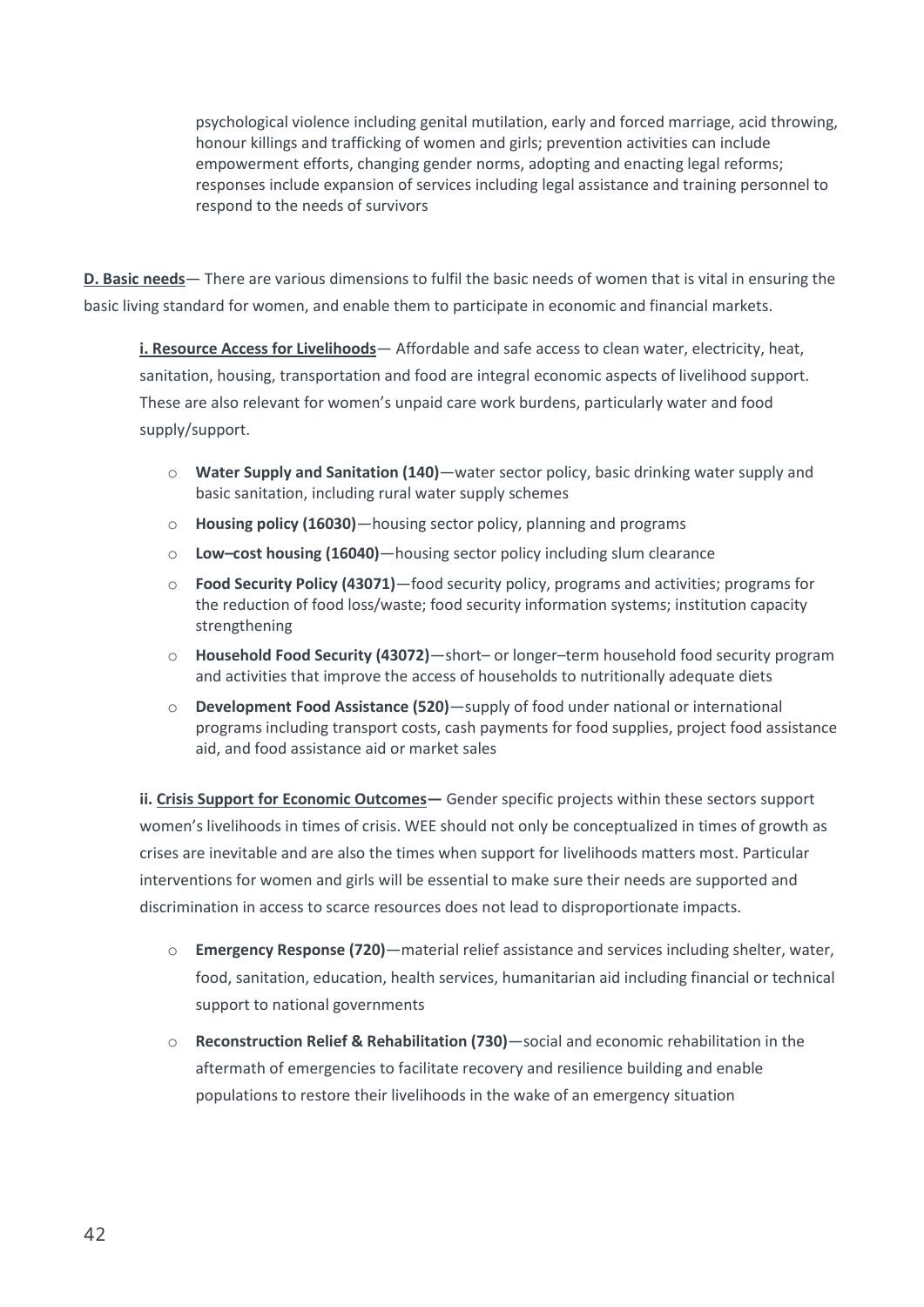**iii. Access to Social Support for Disadvantaged Groups**— The role of social protection is an integral safety net for supporting WEE throughout women's lifespan, including in periods or unemployment or in old age with pensions. It is absolutely necessary to ensure that women have the resources to support themselves and their children, including in infancy with specific programs and parental leave benefits and resources that are not always ensured through employment. It is also a support where there are intersecting axes of disadvantage such as disability to ensure that their unique needs are

met and supported for the realization of WEE. Migrant women face unique challenges, marginalisation and exclusion and so projects which support their economic empowerment are crucial to ensure progress.

- o **Social Protection (16010)**—social protection or social security strategies, legislation and administration; support programs, cash benefits, pensions, special programs for older persons, orphans, persons with disabilities, children, mothers with new-borns, those in poverty, unemployed, or other vulnerable groups. also includes parental leave benefits
- o **Migration and Mobility (15190)**—includes measures to improve migrant labour recruitment in developing countries, support to address and reduce vulnerabilities in migration, support to facilitate safe and regular migration**.**

# <span id="page-42-0"></span>**A1.2: WEE guiding questions**

After filtering the projects using the gender terms or gender marker and sorting all projects into the typology presented in the document, review the resulting projects using the following guiding questions to verify the projects relevant to WEE:

| Include if the answer is yes:                                                                                                                                                                                                                                                                                                                                                                                                                                                                                                                                                    |
|----------------------------------------------------------------------------------------------------------------------------------------------------------------------------------------------------------------------------------------------------------------------------------------------------------------------------------------------------------------------------------------------------------------------------------------------------------------------------------------------------------------------------------------------------------------------------------|
| . Does this project specifically support women or girls' education or skills attainment, including vocational<br>training and mentorship, or gender equity in these areas?                                                                                                                                                                                                                                                                                                                                                                                                       |
| . Does this project specifically support women or girls' access to health care, including sexual and reproductive<br>health and rights, preventative health measures, and health resources or gender equity in these areas?                                                                                                                                                                                                                                                                                                                                                      |
| . Does this project specifically support measures to mitigate or end GBV, or provide support to victims of GBV<br>regardless of whether the gender or sex is specified? (Ideally anything related to work under rights-based<br>supports)                                                                                                                                                                                                                                                                                                                                        |
| . Does this project include social campaigns that specifically target changing discriminatory gender norms or<br>stereotypes about women and girls?                                                                                                                                                                                                                                                                                                                                                                                                                              |
| . Does this project specifically support women or girls' access to any resources that are necessary to support<br>their livelihoods-e.g., food, clean water, electricity, sanitation, affordable housing, affordable transportation,<br>roads, etc.?                                                                                                                                                                                                                                                                                                                             |
| . Does this project specifically support women or girls' access to and control over productive resources-<br>i.e. banking and financial services, credit, loans, microloans, microfinance, village savings and loans associations,<br>business and other services, ICT infrastructure or resources (such as internet access, cell phones, digital IDs,<br>computers, printers), land rights and ownership, livestock, seeds, farming equipment, capital goods or other<br>inputs for home production (like sewing machines or inputs for handicrafts) and other asset ownership? |
| . Does this project specifically support women and girls in paid work-i.e. employment creation, employment<br>protections, labour rights, wages, increasing management and ownership, decreasing gendered labour market<br>segregation, vocational training, including in informal sectors?                                                                                                                                                                                                                                                                                      |
| . Does this project specifically address things that decrease women and girls' unpaid care work responsibilities-                                                                                                                                                                                                                                                                                                                                                                                                                                                                |

e.g., affordable child care, flexible work arrangements, early childhood education, affordable and accessible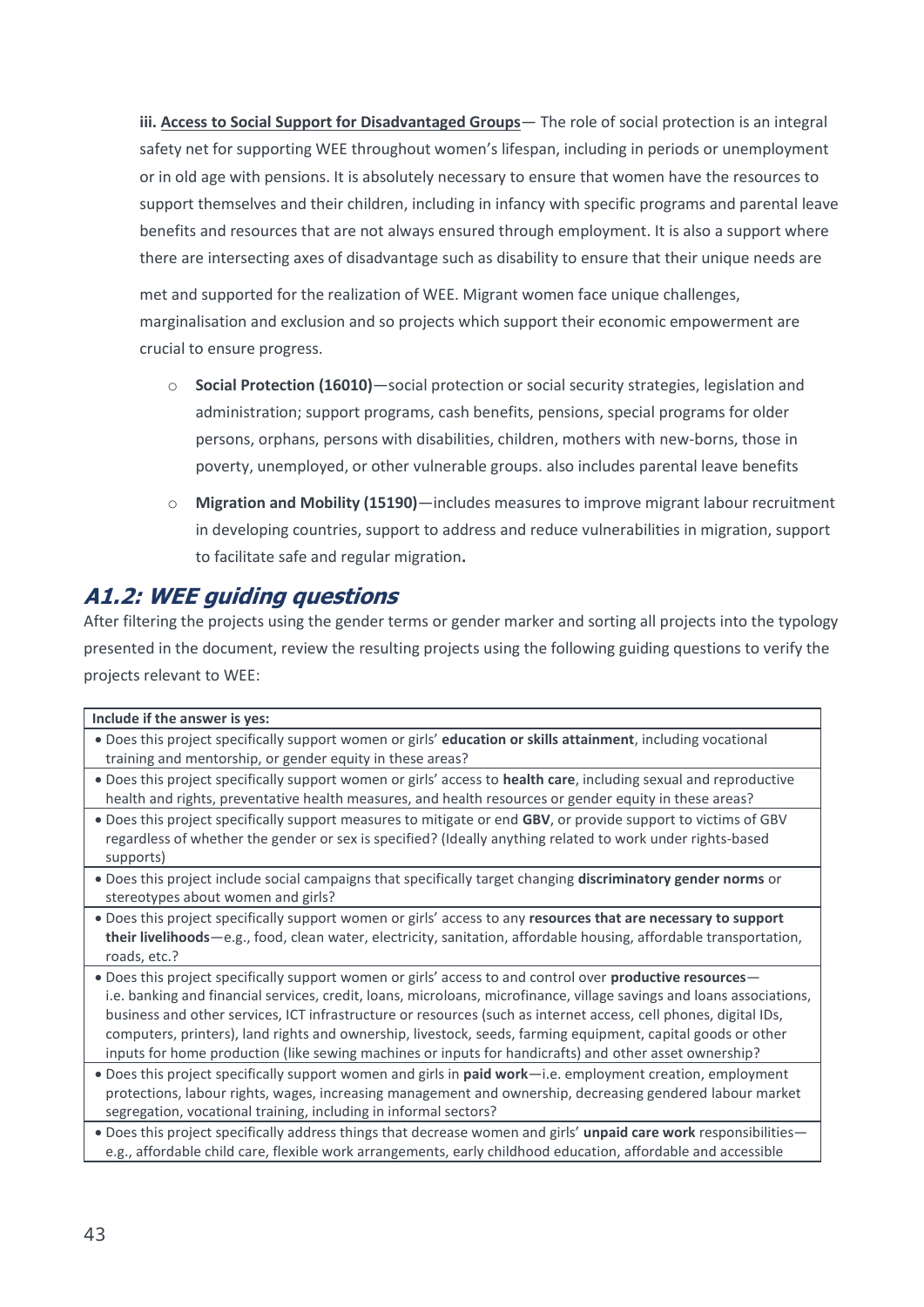safe piped drinking water and sanitation (WASH), time and labour-saving technologies, affordable electricity, sanitation, elder care, care for those with extra needs, social protections such as cash transfers, maternity/parental leave, social norms regarding care, etc.?

- Does this project specifically take into account women and girls in the planning of **rural or urban development** projects to make sure they are not excluded or face disproportionate impacts, including sustainable development, land use/rights, agricultural supports, poverty reduction, building roads and infrastructure which would benefit women's ability to get to work, sell goods as entrepreneurs, support women's access to productive resources such as internet, telephones, cell phones, or business and financial services, or support women's access to livelihood resources such as water, sanitation, food, housing or support livelihood vulnerability?
- Does this project specifically address the impact on women and girls' access to resources or unpaid care work time of **climate change** or gender-responsive climate change mitigation efforts and environmental policy, including poverty reduction, sustainable economic growth or development or management of land and natural resources, employment in the green economy, impacts on crops, livestock, fisheries, or any aspect of agriculture for subsistence or sale, food security, water security/drought, land use/rights, supporting livelihood vulnerability or livelihood resilience ?
- Does this project specifically support removing any **legal barriers** to women and girl's ability to be in certain public spaces, own property, have bank accounts, control their own resources, work certain jobs, inherit property and resources, maternity/parental leave or any other laws that could result in them having less access to and control over resources than men and boys?
- Does this project specifically support women and girls' **rights or human rights** which are specific to economic rights, including rights to land or other asset ownership and inheritance, the right to hold a bank account or access other financial services, labour rights, rights to gender-responsive public services or social protections, rights to work certain jobs, rights to be free from violence, rights to occupy public spaces such as streets alone at night, maternity/parental leave, or other rights which could result in them having less access to and control over resources than men and boys?
- Does this project support productive **resource access or provision, employment opportunities, vocational training, GBV prevention, social safety nets, social protections, poverty reduction, or access to essential livelihood resources and social services such as water, food, shelter, and health for particularly economically vulnerable groups of women**—e.g., migrants, refugees, crises affected women, indigenous women, single mothers, widows, LGBTQIA+ people (specified trans women, lesbians, or bisexual women)?
- Does this project have **macroeconomic interventions**—i.e. fiscal, tax, budget, debt, public procurement, monetary, poverty reduction policies, and trade policies—that specifically consider the needs, rights or resource access of women and girls, including gender-responsive provision and policies?
- Does this project target **better data collection and analysis** regarding women and girls, including sex disaggregated statistics, increased statistical capacity for gender data, creation of gender impact assessments, or gender responsive budgeting?
- Is the project targeting men and boys AND focuses on measures related toward reducing GBV or changing **discriminatory social norms** about gender?
- Does the project target women and girls' **media or information access** and is specific to providing productive resource access that would help them in employment or entrepreneurship or educational resources**?**
- Does this project have gender-sensitive or gender-responsive policies or frameworks related to economic issues, such as social protections, social or public services, social safety nets, budgeting, fiscal policy, monetary policy, trade policy, public procurement, public works programs, land use policies, cash transfers, debt policy (both government and foreign), taxation policy, macroeconomic policy, climate change mitigation to reduce impacts on access to resources,
- Does this project target women, girls or gender-responsive or gender-sensitive emergency response or disaster prevention measures, including social safety nets, social protections, cash transfers, food assistance, clean water, shelter, health services, GBV prevention or services, land use, measures to protect against drought or damage to agriculture for subsistence or sale, employment, vocational training, productive resource access? ?

• Does the project target "men and women"/males and females/ boys and girls as the recipient of the program to ensure advancements in WEE or mention increasing equality or equity in outcomes? **Do not include if the answer is yes:**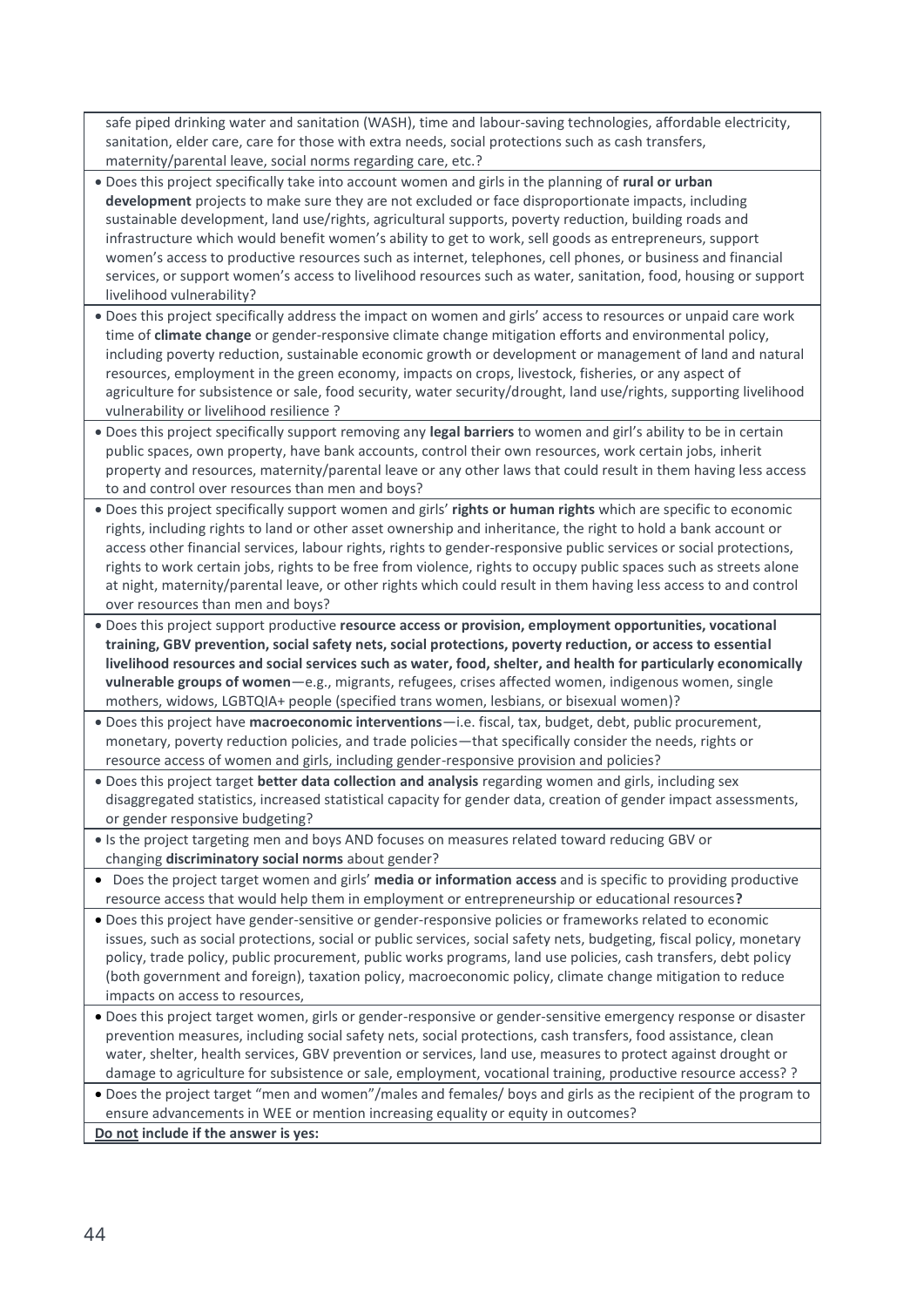- Does the project support aspects of women's **political empowerment**, rights (including voting rights) and representation?
- Does the project target women or girls' access to **free and fair elections or democratization**?
- Does the project target women and girls and **improving governance or political systems as sole outcome,**  without targeting any outcomes specified above?
- Does this project target women or girls and aspects of culture or recreation such as sports, but not address shifting discriminatory gender norms or stereotypes?

• Does the project target men and boys, but not include measures to reduce GBV or change social norms around gender?

#### **Some additional amendments to WEE guidance**

- LGBTQIA+ projects should be tagged as WEE **only when** the group of LGBTQIA is specified, such as trans women, lesbian.
- Projects that specify targeting "women's rights" without specifying the kind of rights and empowermentshould **not** be marked as WEE
- HIV prevention projects should be coded as WEE **only when** women or girls are one of the recipients. If the programme is preventing HIV for children through mothers- do not mark them as WEE Category-1 (*I suggest leaving a note for these, just in case ICRW has further reservations about these)*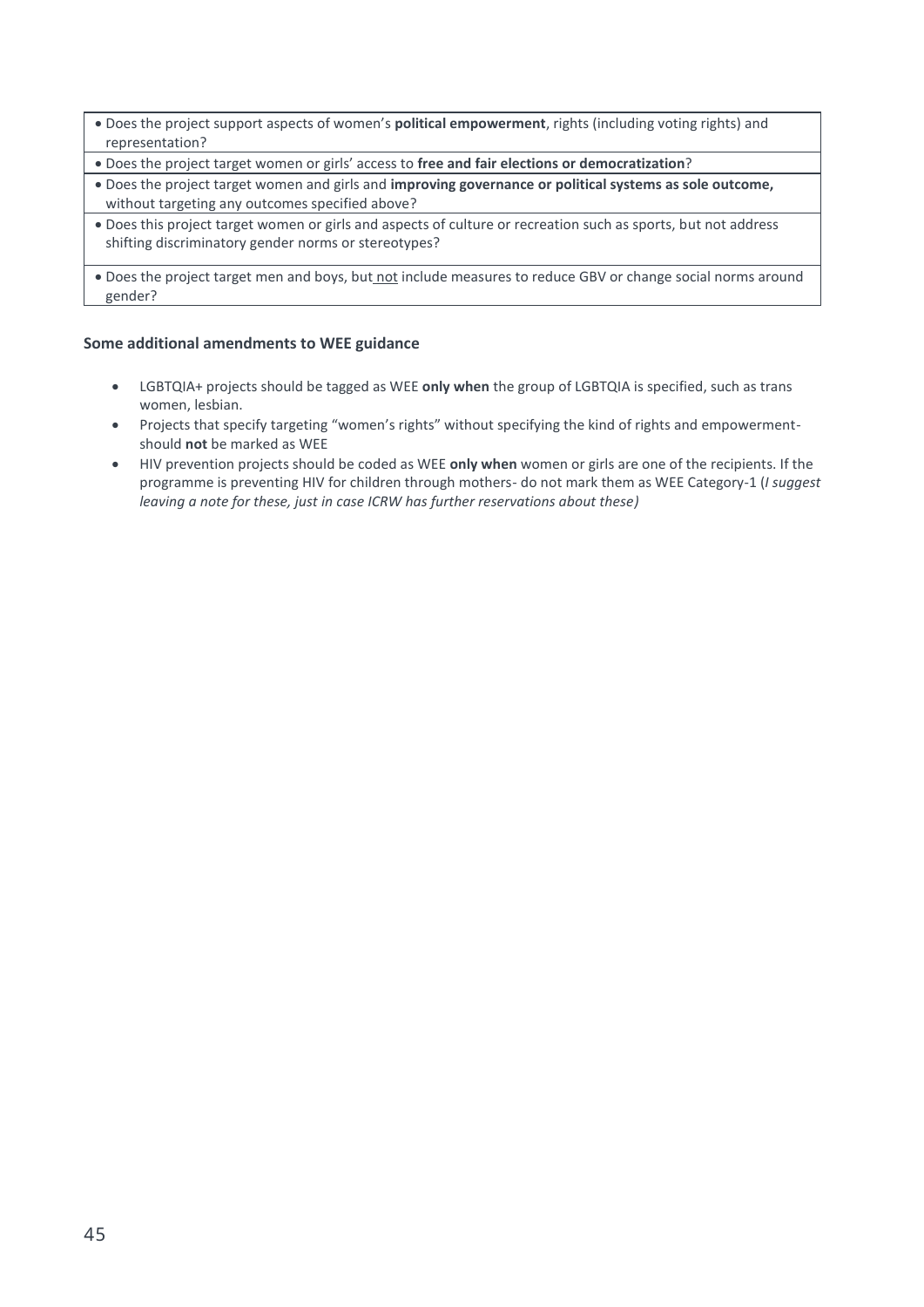# **A1.3: Unpaid care framework**

<span id="page-45-0"></span>

| Section        | Policy area           | Indicator                    | Suggested key words<br>(English) | Apply to projects marked as<br>WEE category 1 and | Manually review to check if projects<br>contribute to: | If project meets<br>criteria: |
|----------------|-----------------------|------------------------------|----------------------------------|---------------------------------------------------|--------------------------------------------------------|-------------------------------|
|                |                       |                              |                                  | sector(s):                                        |                                                        |                               |
| 1. Unpaid care | 1.1 Care              | 1.1.1:                       | • Piped water                    | • All sectors                                     | Potable, reliable, and affordable piped                | If yes, label as 'Unpaid      |
| work           | <b>Supporting</b>     | Piped water / communa • Pipe |                                  |                                                   | water, wells or communal water                         | Care-1' and                   |
|                | Physical              | water                        | • Piped                          |                                                   | sources at the household level or                      | 'Unpaid Care focus-           |
|                | <b>Infrastructure</b> |                              | • Pipeline                       |                                                   | village level if specific to addressing                | Piped water'                  |
|                |                       |                              | • Water Well                     |                                                   | women and girls' time to collect                       |                               |
|                |                       |                              | • Water Wells                    |                                                   | water.                                                 |                               |
|                |                       |                              | • Communal water                 |                                                   |                                                        |                               |
|                |                       |                              | • Community water                |                                                   |                                                        |                               |
|                |                       |                              | • Household water                |                                                   |                                                        |                               |
|                |                       |                              | • Water access                   |                                                   |                                                        |                               |
|                |                       |                              | • Access to water                |                                                   |                                                        |                               |
|                |                       |                              | • Access to basic water          |                                                   |                                                        |                               |
|                |                       |                              | • Access to clean water          |                                                   |                                                        |                               |
|                |                       |                              | • Access of clean water          |                                                   |                                                        |                               |
|                |                       | 1.1.2:                       | • Household electricity          | • All sectors                                     | The provision of and access to reliable                | If yes, label as 'Unpaid      |
|                |                       | Household electricity        | • Access to electricity          |                                                   | and affordable household electricity at                | Care-1' and 'Unpaid           |
|                |                       |                              | • Access electricity             |                                                   | the household level.                                   | Care focus- Household         |
|                |                       |                              | • Electricity access             |                                                   |                                                        | electricity'                  |
|                |                       |                              | • Electrical services            |                                                   |                                                        |                               |
|                |                       |                              | • Solar home systems             |                                                   |                                                        |                               |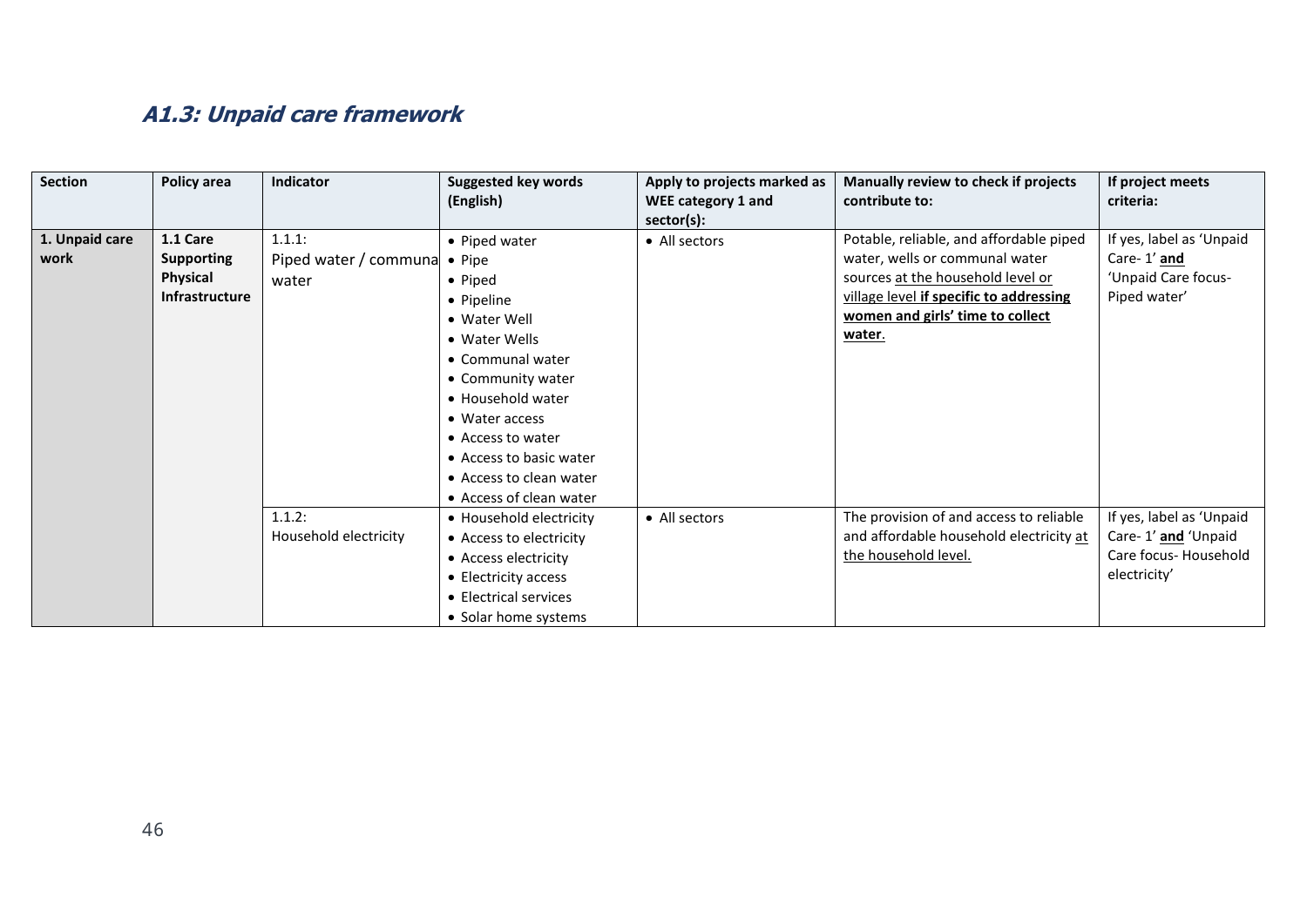| 1.1.3:                | Sanitation services<br>• Latrines<br>• Toilets<br>• Rubbish<br>• Garbage<br>$\bullet$ Trash<br>$\bullet$ Waste<br>• Wastewater<br>• Waste water<br>· Disposal                                             | • Sanitation services<br>• Sanitation facilities                                                                       | • All sectors | The provision of quality, accessible,<br>reliable and affordable sanitation<br>services/facilities at the household<br>level or specific to reducing women's<br>time in performing these activities.                                                               | If yes, label as 'Unpaid<br>Care-1' and 'Unpaid<br>Care focus- Sanitation<br>services' |
|-----------------------|-----------------------------------------------------------------------------------------------------------------------------------------------------------------------------------------------------------|------------------------------------------------------------------------------------------------------------------------|---------------|--------------------------------------------------------------------------------------------------------------------------------------------------------------------------------------------------------------------------------------------------------------------|----------------------------------------------------------------------------------------|
| 1.1.4:<br>ridesharing | • Transport<br>Public transportation /<br>$• Bus*$<br>• Buses<br>$\bullet$ Train*<br>$\bullet$ Trains*<br>$\bullet$ Tram<br>• Rideshare<br>• Rideshares<br>• Ride share<br>• Ride shares<br>• Ridesharing | • Transportation                                                                                                       | • All sectors | The provision of and access to safe,<br>frequent and affordable public<br>transport or rideshare services that are<br>accessible, safe, reliable and well<br>networked.<br>*make sure to search with relevant<br>space to avoid pulling business,<br>training etc. | If yes, label as 'Unpaid<br>Care-1' and 'Unpaid<br>Care focus- Public<br>transport'    |
|                       | 1.1.5: Time- and energy-<br>saving equipment and<br>technologies (TESET)<br>• Cookstove<br>• Cooking<br>$\bullet$ Cook<br>• Stove<br>• Stoves<br>• Washer<br>• Washers                                    | • Grinding mill<br>• Grindings mills<br>• Cookstoves<br>• Washing equipment<br>• Washing machines<br>• Washing machine | • All sectors | The provision of and access to time-<br>and energy-saving equipment and<br>technologies (TESET) for unpaid<br>domestic care tasks.                                                                                                                                 | If yes, label as 'Unpaid<br>Care-1' and 'Unpaid<br>Care focus- TESET'                  |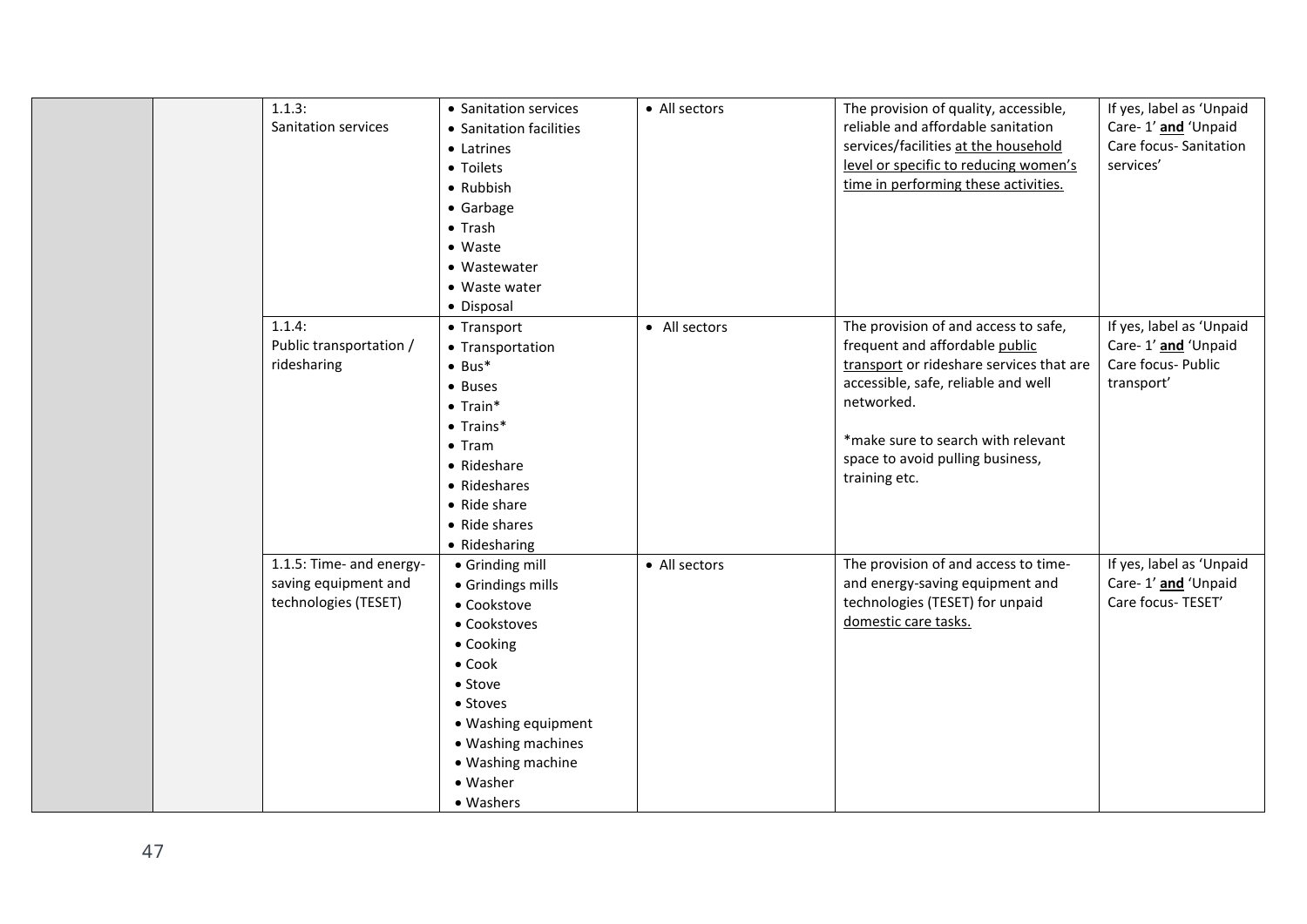| 1.2 Care<br><b>Services</b> | 1.2.1<br>Public healthcare<br>services                            | • Dishwasher<br>· Dishwashers<br>• Gas cylinder<br>• Vacuum cleaner<br>• Appliance<br>• Time saving<br>• Energy saving<br>• Universal healthcare<br>• Universal health<br>• Universal care<br>• Public healthcare<br>• Healthcare policy<br>• Healthcare policies<br>• Healthcare service<br>• Healthcare services | $\bullet$<br>$\bullet$<br>$\bullet$<br>$\bullet$<br>$\bullet$<br>$\bullet$<br>$\bullet$<br>$\bullet$<br>$\bullet$ | Population<br>policies/programmes<br>and reproductive health<br>(130)<br><b>Promotion of Mental</b><br><b>Health and Well-Being</b><br>(12340)<br>Health (120)<br>Health, General (121)<br>Basic Health (122)<br>Empty sector fields<br>(blank)<br>Unallocated<br>/unspecified (998)<br>Multisector aid for basic<br>social services (16050)<br>Multisector aid (43010) | The provision of and access to quality,<br>affordable <i>universal</i> healthcare<br>services.<br>Note: sexual and reproductive<br>healthcare policies/services are an<br>important component of healthcare<br>policies, but the policies/services<br>should be publicly available to<br>everyone, not just women.                                                                                          | If yes, label as 'Unpaid<br>Care-1' and 'Unpaid<br>Care focus- Universal<br>healthcare'      |
|-----------------------------|-------------------------------------------------------------------|--------------------------------------------------------------------------------------------------------------------------------------------------------------------------------------------------------------------------------------------------------------------------------------------------------------------|-------------------------------------------------------------------------------------------------------------------|-------------------------------------------------------------------------------------------------------------------------------------------------------------------------------------------------------------------------------------------------------------------------------------------------------------------------------------------------------------------------|-------------------------------------------------------------------------------------------------------------------------------------------------------------------------------------------------------------------------------------------------------------------------------------------------------------------------------------------------------------------------------------------------------------|----------------------------------------------------------------------------------------------|
|                             | 1.2.2<br>Early childhood care and<br>education services<br>(ECCE) | $\bullet$ Childcare $^*$<br>• Child care *<br>$\bullet$ Daycare $\ast$<br>• Day care *<br>$\bullet$ Creche<br>• Nursery<br>• Nurseries<br>• Preschool<br>• Pre-school<br>• Pre-primary                                                                                                                             | $\bullet$<br>$\bullet$                                                                                            | Early childhood<br>education $(11240)* -$<br><b>Besides the word</b><br>search, manually review<br>other projects marked<br>as WEE Category 1 in<br>this purpose code<br>All sectors                                                                                                                                                                                    | The provision of and access to<br>affordable, safe and quality <b>ECCE</b> and<br>childcare services.<br>*Note: activities need to incorporate<br>the needs of childcare providers, e.g.<br>mothers, rather than those of<br>girls/female children.<br>*Note: simultaneously check if any<br>activities relating to childcare would fit<br>under 1.4.4 - onsite childcare for care<br>supporting workplaces | If yes, label as 'Unpaid<br>Care-1' and 'Unpaid<br>Care focus- Early<br>Childhood Education' |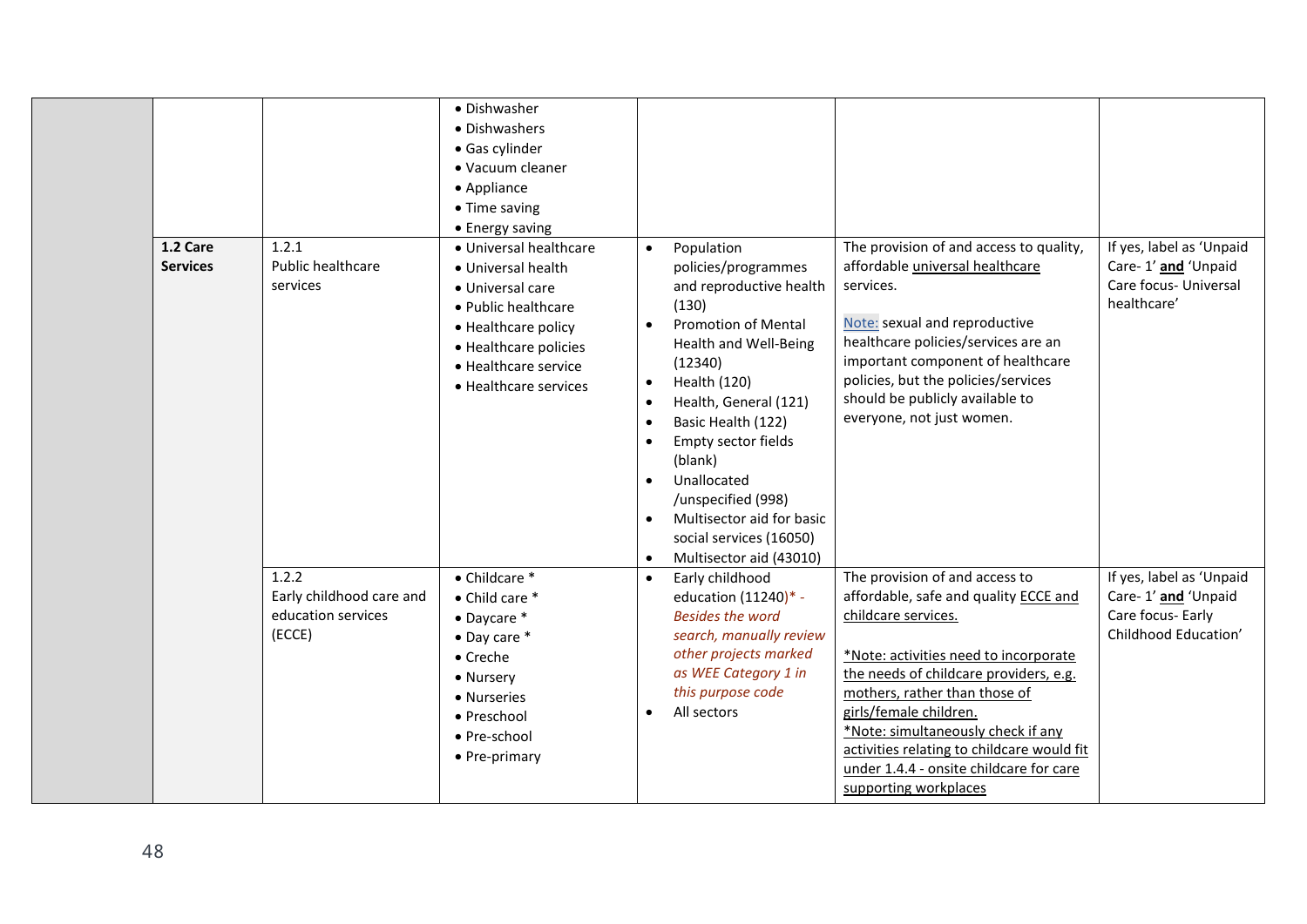| 1.2.3<br>Care services for older<br>People<br>1.2.4       | • Elderly<br>· Older people<br>• Seniors<br>• Elder care<br>• Eldercare<br>• Long term care                                                                                                                                                                                                                                                                                                                                                                                                                                                      | All sectors<br>$\bullet$<br><b>Basic social services</b><br>$\bullet$                                                                                                                                                                                                                                                                                                                                                                     | The provision of and access to<br>affordable, safe and quality care<br>services for older people.<br>Note: activities need to incorporate<br>needs of caregivers for elderly people,<br>rather than of female<br>elderly/pensioners.<br>The provision of and access to timely, | If yes, label as 'Unpaid<br>Care-1' and 'Unpaid<br>Care focus- Care<br>Services for Older<br>People'<br>If yes, label as 'Unpaid |
|-----------------------------------------------------------|--------------------------------------------------------------------------------------------------------------------------------------------------------------------------------------------------------------------------------------------------------------------------------------------------------------------------------------------------------------------------------------------------------------------------------------------------------------------------------------------------------------------------------------------------|-------------------------------------------------------------------------------------------------------------------------------------------------------------------------------------------------------------------------------------------------------------------------------------------------------------------------------------------------------------------------------------------------------------------------------------------|--------------------------------------------------------------------------------------------------------------------------------------------------------------------------------------------------------------------------------------------------------------------------------|----------------------------------------------------------------------------------------------------------------------------------|
| Care services for people<br>with additional care<br>needs | • Long-term care<br>$\bullet$ In home care<br>• In-home care<br>• Live in care<br>• Live-in care<br>• Residential care<br>• Disability<br>• Disabilities<br>• Disabled<br>• Handicapped<br>• Handicap<br>$\bullet$ Blind<br>• Visually impaired<br>$\bullet$ Deaf<br>• Cerebral palsy<br>· Down syndrome<br>• Epilepsy<br>· Developmental disorder<br>• Special needs<br>• Additional care needs<br>• Additional needs<br>• Mental health condition<br>• Mental health conditions<br>• Mental illness<br>· Psychiatric<br>• Spectrum<br>• Autism | (16050)<br>Health (120)<br>$\bullet$<br>Health, general (121)<br>$\bullet$<br>Basic health (122)<br>$\bullet$<br>Promotion of health<br>$\bullet$<br>and well-being (12340)<br>Macroeconomic policy<br>$\bullet$<br>(15142)<br>Empty sector fields<br>$\bullet$<br>(blank)<br>Unallocated<br>$\bullet$<br>/unspecified (998)<br>Multisector aid for basic<br>$\bullet$<br>social services (16050)<br>Multisector aid (43010)<br>$\bullet$ | quality and affordable care services for<br>people with additional care needs,<br>such as those living with a disability or<br>a mental health condition.<br>Note: activities that focus on mental<br>health and wellbeing more broadly do<br>not qualify.                     | Care-1' and 'Unpaid<br>Care focus- Care<br>Services for those with<br>Additional Needs'                                          |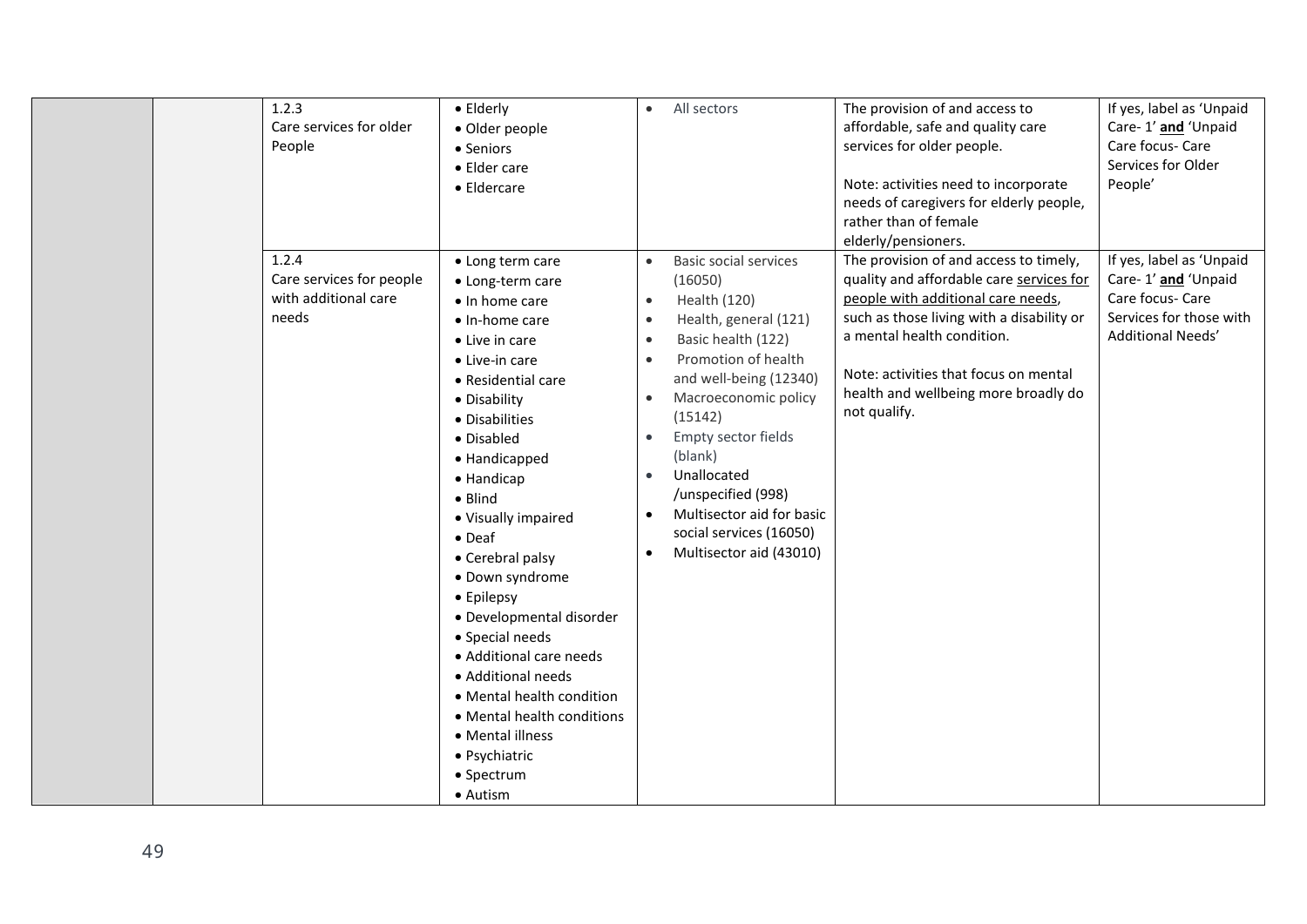|                 |                           | • Autistic                  |                          |                                         |                          |
|-----------------|---------------------------|-----------------------------|--------------------------|-----------------------------------------|--------------------------|
|                 |                           | · Bipolar disorder          |                          |                                         |                          |
|                 |                           | · Schizophrenia             |                          |                                         |                          |
|                 |                           | • HIV services              |                          |                                         |                          |
|                 |                           | • HIV care                  |                          |                                         |                          |
|                 |                           | • Ebola services            |                          |                                         |                          |
| 1.3. Social     | 1.3.1                     | • Pension                   | All sectors<br>$\bullet$ | The project focuses on policies that    | If yes, label as 'Unpaid |
| Protection      | Public pensions           | • Pensions                  |                          | aim to increase carers' access to       | Care-1' and 'Unpaid      |
| <b>Benefits</b> |                           | • Public pension            |                          | pension benefits that are sufficient to | Care focus- Public       |
|                 |                           | • Public pensions           |                          | 'maintain the family of the beneficiary | Pensions'                |
|                 |                           | • Pension scheme            |                          | in health and decency'.                 |                          |
|                 |                           | • Pension schemes           |                          |                                         |                          |
|                 |                           | · Public pension scheme     |                          |                                         |                          |
|                 |                           | · Public pension schemes    |                          |                                         |                          |
|                 |                           | • Social pension            |                          |                                         |                          |
|                 |                           | • Social pensions           |                          |                                         |                          |
|                 |                           | · Universal pension         |                          |                                         |                          |
|                 |                           | · Universal pensions        |                          |                                         |                          |
|                 |                           | · Universal social pension  |                          |                                         |                          |
|                 |                           | · Universal social pensions |                          |                                         |                          |
|                 |                           | • Pension benefits          |                          |                                         |                          |
|                 |                           | • Pension benefit           |                          |                                         |                          |
|                 | 1.3.2                     | • Cash benefit              | All sectors<br>$\bullet$ | The project provides cash               | If yes, label as 'Unpaid |
|                 | Cash transfers related to | • Cash benefits             |                          | benefits/transfers/tax credit without   | Care-1' and 'Unpaid      |
|                 | care                      | • Cash transfer programme   |                          | behavioural conditionalities to people  | Care focus- Cash         |
|                 |                           | • Cash transfer             |                          | with unpaid care responsibilities.      | Transfers Related to     |
|                 |                           | programmes                  |                          |                                         | Care'                    |
|                 |                           | • Cash transfer program     |                          |                                         |                          |
|                 |                           | • Cash transfer programs    |                          |                                         |                          |
|                 |                           | • Cash transfer             |                          |                                         |                          |
|                 |                           | • Cash transfers            |                          |                                         |                          |
|                 |                           | $\bullet$ CT                |                          |                                         |                          |
|                 |                           | • Tax credit                |                          |                                         |                          |
|                 |                           | • Tax credits               |                          |                                         |                          |
|                 |                           | • Unconditional cash        |                          |                                         |                          |
|                 |                           | transfer                    |                          |                                         |                          |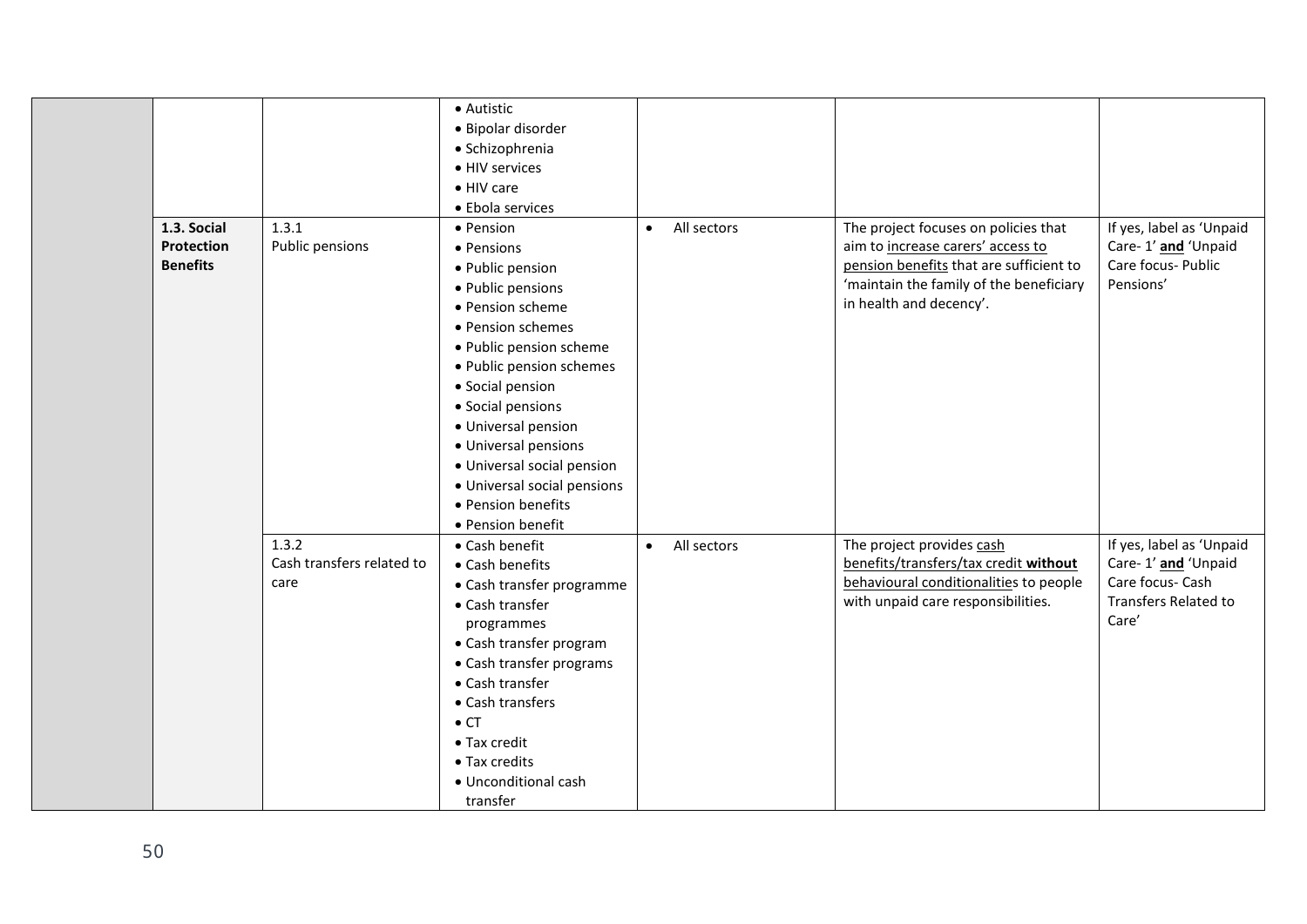| · Unconditional cash<br>transfers<br>$\bullet$ UCT<br>$\bullet$ UCTs                                                                                        |                                                                                                                                                                                                                                                                                                                                                                                                                                                                                                                                                                                                                                                                                                                                                                                                                                                                                                                                                                                                                                                                                                         |
|-------------------------------------------------------------------------------------------------------------------------------------------------------------|---------------------------------------------------------------------------------------------------------------------------------------------------------------------------------------------------------------------------------------------------------------------------------------------------------------------------------------------------------------------------------------------------------------------------------------------------------------------------------------------------------------------------------------------------------------------------------------------------------------------------------------------------------------------------------------------------------------------------------------------------------------------------------------------------------------------------------------------------------------------------------------------------------------------------------------------------------------------------------------------------------------------------------------------------------------------------------------------------------|
| 1.3.3<br>• School meal<br>School meals or<br>• School meals<br>vouchers<br>• Breakfast<br>$\bullet$ Lunch<br>• Feeding<br>· Food voucher<br>• Food vouchers | If yes, label as 'Unpaid<br>The project provides school (including<br>School feeding (11250) -<br>$\bullet$<br>pre-school and crèche) feeding<br>Care-1' and 'Unpaid<br><b>Besides the word</b><br>programmes (breakfast and lunch at<br>Care focus- School<br>search, manually review<br>school) and food vouchers.<br>Meals or Vouchers'<br>other projects marked<br>as WEE Category 1 in<br>this purpose code<br>Education (110)<br>$\bullet$<br>Education, level<br>$\bullet$<br>unspecified (111)<br>Basic education (112),<br>$\bullet$<br>includes voluntary<br>codes 11231-11232<br>Secondary education<br>$\bullet$<br>(113), includes<br>voluntary codes 11321-<br>11322<br>Note: vocational<br>training (11330) falls<br>under Productive Sector<br>Opportunity<br>Post-secondary<br>$\bullet$<br>education (114)<br>Multisector<br>$\bullet$<br>education/training<br>(43081)<br>Empty sector fields<br>$\bullet$<br>(blank)<br>Unallocated<br>$\bullet$<br>/unspecified (998)<br>Multisector aid for basic<br>$\bullet$<br>social services (16050)<br>Multisector aid (43010)<br>$\bullet$ |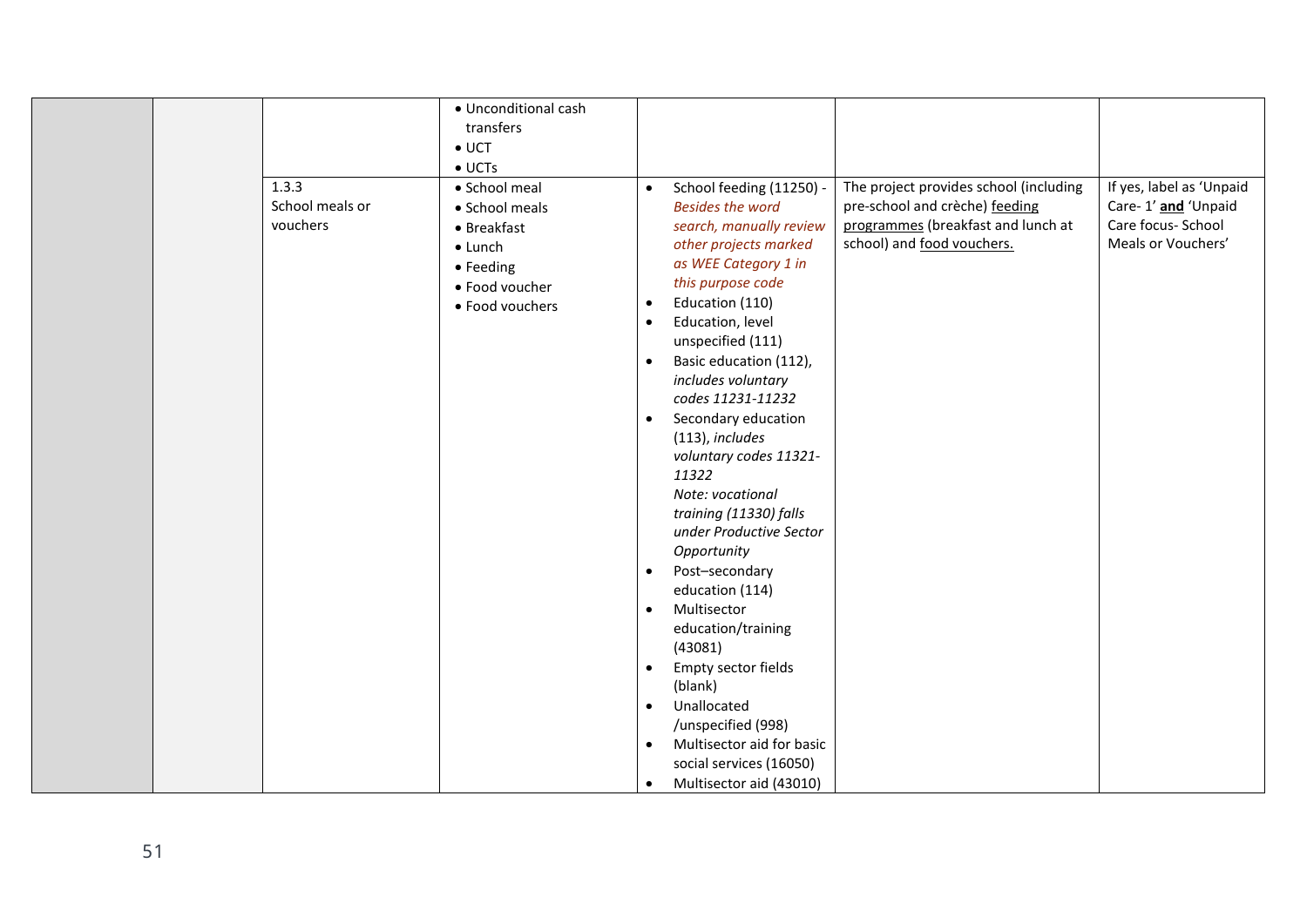|                                                     | 1.3.4<br>Care-sensitive public<br>works | • Public works<br>• Public works<br>programmes<br>· Public works programme<br>· Public works program<br>· Public works program<br>· Public works project<br>· Public works projects<br>$\bullet$ PWP<br>• PWPs | All sectors<br>$\bullet$ | The project offers a care-sensitive<br>public works programmes (PWPs) -<br>which entails the payment of a wage in<br>cash, food or vouchers by the<br>government or an agent in return for<br>the provision of labour, to produce a<br>physical or social asset or service. | If yes, label as 'Unpaid<br>Care-1' and 'Unpaid<br>Care focus- Care-<br>sensitive Public Works' |
|-----------------------------------------------------|-----------------------------------------|----------------------------------------------------------------------------------------------------------------------------------------------------------------------------------------------------------------|--------------------------|-----------------------------------------------------------------------------------------------------------------------------------------------------------------------------------------------------------------------------------------------------------------------------|-------------------------------------------------------------------------------------------------|
| <b>1.4. Care</b><br><b>Supporting</b><br>Workplaces | 1.4.1<br>Paid sick leave                | • Paid sick leave<br>• Sick leave<br>• Paid leave<br>• Paid time off<br>• Care leave<br>• Family leave                                                                                                         | All sectors<br>$\bullet$ | The project offers/aims to ensure paid<br>sick leave policies that guarantee<br>workers the right to care for<br>themselves when sick, or to care for a<br>sick spouse, partner, child, grandchild,<br>parent or dependant.                                                 | If yes, label as 'Unpaid<br>Care-1' and 'Unpaid<br>Care focus- Paid Sick<br>Leave'              |
|                                                     | 1.4.2<br>Equal paid parental leave      | • Parental leave<br>• Universal leave<br>• Equal leave<br>• Maternity leave<br>· Paternal leave<br>• Paternity leave                                                                                           | All sectors<br>$\bullet$ | The project offers/aims to ensure<br>equal or universal parental leave<br>policies for parents of all genders to<br>care for their child/children.                                                                                                                          | If yes, label as 'Unpaid<br>Care-1' and 'Unpaid<br>Care focus- Paid Sick<br>Leave'              |
|                                                     | 1.4.3<br>Flexible working               | • Flexible work<br>· Flexible hour<br>• Flexible hours<br>• Flexible schedule<br>• Flexible schedules<br>• Flexible location<br>• Flexible locations<br>• Part time<br>• Parttime<br>• Part-time               | All sectors<br>$\bullet$ | The project offers/aims to ensure<br>flexible working arrangements, such as<br>reduced daily hours of work, part-time<br>work and flexible work schedules and<br>locations.                                                                                                 | If yes, label as 'Unpaid<br>Care-1' and 'Unpaid<br>Care focus- Flexible<br>working'             |
|                                                     | 1.4.4<br>Onsite childcare               | • Childcare *<br>• Child care *<br>$\bullet$ Daycare $\ast$<br>$\bullet$ Day care $\ast$                                                                                                                       | All sectors<br>$\bullet$ | The provision of and access to<br>childcare at the workplace (onsite) or<br>close to the place of work.                                                                                                                                                                     | If yes, label as 'Unpaid<br>Care-1' and 'Unpaid<br>Care focus-Onsite<br>childcare'              |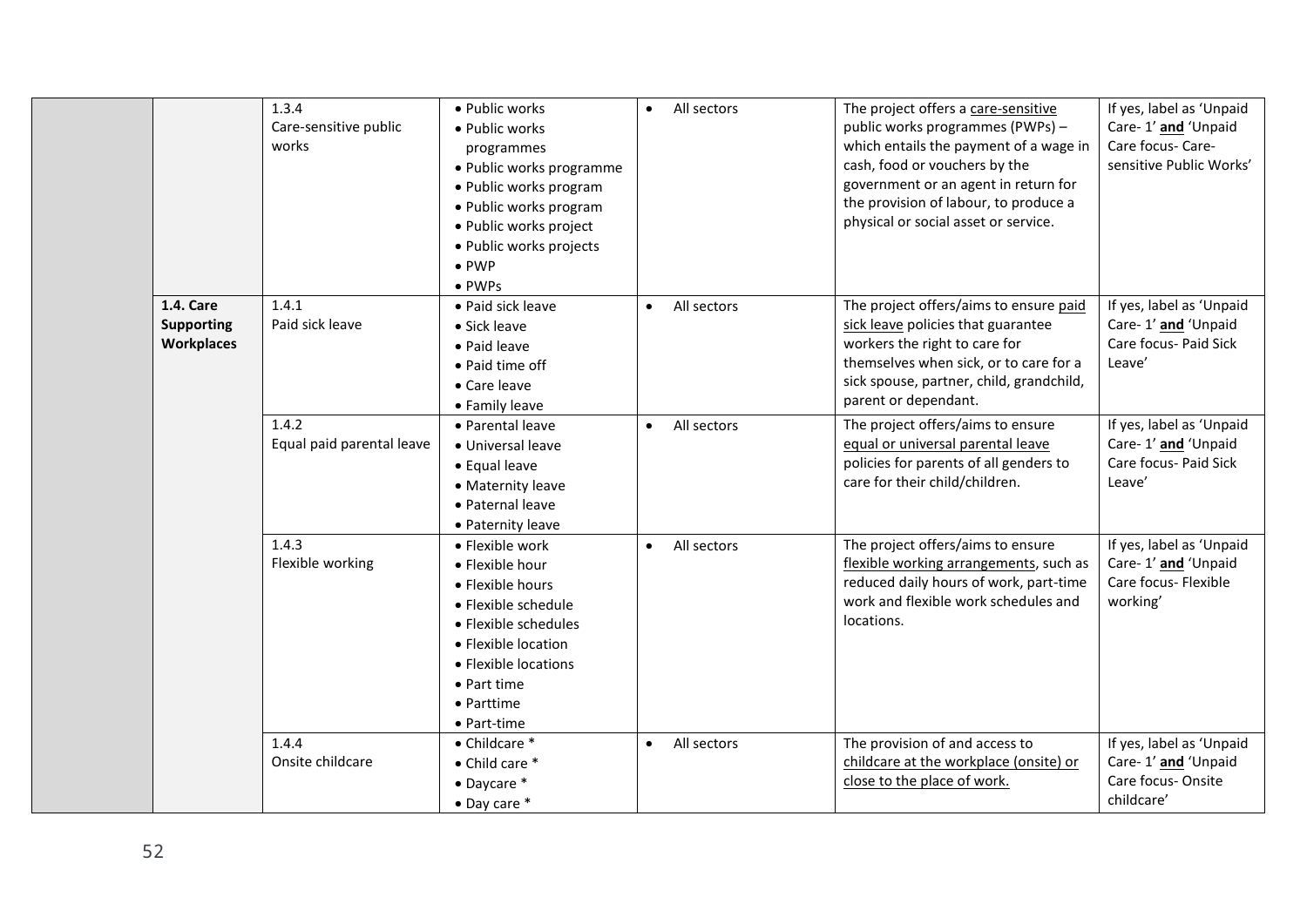|                                                                                         |                                                    |                                                                                                     | * Note: simultaneously<br>check if any activities<br>relating to childcare would<br>fit under 1.2.2- Early<br>Childhood Education (ECE)<br>* Note: check if any<br>activities relating to<br>childcare would fit under<br>1.2.2 - Early Childhood<br>Education (ECE)                                                 |                          |                                                                                                                                                                |                                                                                                               |
|-----------------------------------------------------------------------------------------|----------------------------------------------------|-----------------------------------------------------------------------------------------------------|----------------------------------------------------------------------------------------------------------------------------------------------------------------------------------------------------------------------------------------------------------------------------------------------------------------------|--------------------------|----------------------------------------------------------------------------------------------------------------------------------------------------------------|---------------------------------------------------------------------------------------------------------------|
|                                                                                         |                                                    | 1.4.5 Breastfeeding at<br>work                                                                      | • Breastfeeding<br>• Breastfeed<br>• Storing milk                                                                                                                                                                                                                                                                    | All sectors<br>$\bullet$ | The project offers/aims to ensure<br>breaks/safe spaces for breastfeeding<br>people in workplaces.                                                             | If yes, label as 'Unpaid<br>Care-1' and 'Unpaid<br>Care focus-<br>Breastfeeding at work'                      |
| 2. Paid Care<br><b>Work</b>                                                             | Not the focus<br>of this<br>research               |                                                                                                     |                                                                                                                                                                                                                                                                                                                      |                          |                                                                                                                                                                |                                                                                                               |
| 3. Cross<br>Sectoral<br><b>Policies to</b><br><b>Address Paid</b><br>and Unpaid<br>Care | 3.1 Social<br><b>Norms</b><br><b>Interventions</b> | 3.1.1<br>Standards prohibiting<br>gender stereotypes in<br>advertising and media<br>representations | • Gender stereotype<br>• Gender stereotypes<br>• Gender norm<br>• Gender norms<br>• Social Norm<br>• Social Norms<br>• Media representation<br>• Media representations<br>• Femininity<br>• Masculinity<br>• Masculine<br>· Media campaign<br>· Media campaigns<br>• Advertising campaign<br>• Advertising campaigns | All sectors<br>$\bullet$ | The project offers/aims to ensure<br>public policies or legislation prohibiting<br>harmful gender stereotypes in all<br>advertising and media representations. | If yes, label as 'Unpaid<br>Care-1' and 'Unpaid<br>Care focus- Gender<br>stereotypes in<br>media/advertising' |
|                                                                                         |                                                    | 3.1.2<br>Awareness-raising<br>campaigns                                                             |                                                                                                                                                                                                                                                                                                                      | All sectors<br>$\bullet$ | The project offers/aims to ensure an<br>awareness-raising campaigns that aims<br>to recognize and value care work<br>and/or shift gender norms around<br>care. | If yes, label as 'Unpaid<br>Care-1' and 'Unpaid<br>Care focus awareness-<br>raising'                          |
|                                                                                         |                                                    | 3.1.3 Education policies<br>that address gender<br>stereotypes                                      |                                                                                                                                                                                                                                                                                                                      | All sectors<br>$\bullet$ | The project offers/aims to ensure a<br>national education policy that<br>addresses gender stereotypes through<br>a curriculum or curricula.                    | If yes, label as 'Unpaid<br>Care-1' and 'Unpaid<br>Care focus- Education<br>policy'                           |
|                                                                                         | 3.2<br><b>Measurement</b><br><b>Frameworks</b>     | 3.2.1 Measurement<br>frameworks                                                                     | • Care Measurement<br>• Care Framework                                                                                                                                                                                                                                                                               | All sectors<br>$\bullet$ | The project offers/aims to ensure a<br>measurement framework that capture                                                                                      | If yes, label as 'Unpaid<br>Care-1' and 'Unpaid<br>Care focus-                                                |